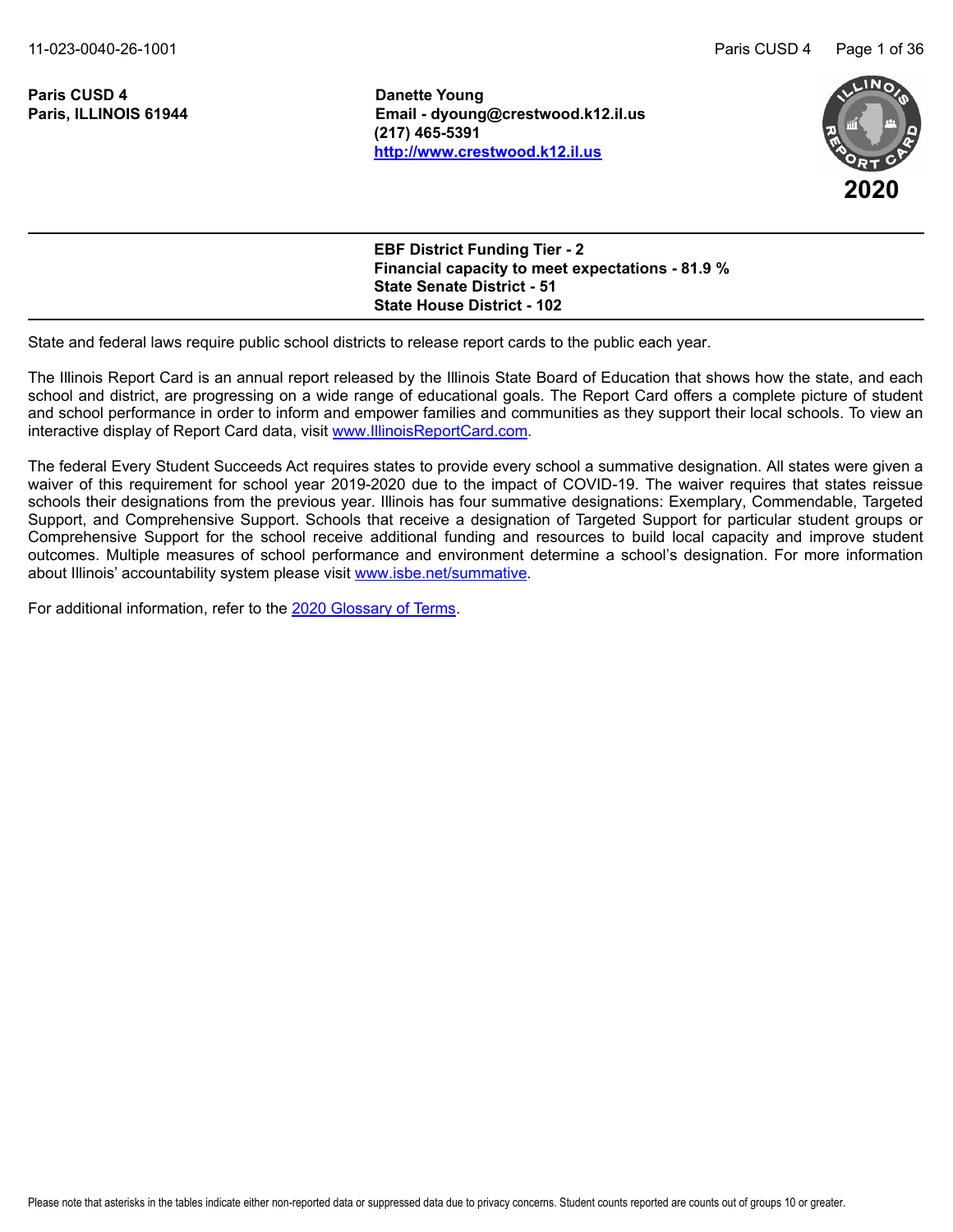# **STUDENTS**

|                 | <b>STUDENT ENROLLMENT</b> |         |              |                 |         |                           |                   |                |                              |         |         |                 |
|-----------------|---------------------------|---------|--------------|-----------------|---------|---------------------------|-------------------|----------------|------------------------------|---------|---------|-----------------|
|                 |                           |         |              |                 |         | <b>Native</b><br>Hawaiian | /Pacific American | Two or<br>More | <b>Children</b><br>with      | English | Low     |                 |
|                 | All                       | White   | <b>Black</b> | <b>Hispanic</b> | Asian   | <b>Islander</b>           | Indian            | Races          | <b>Disabilities Learners</b> |         | Income  | <b>Homeless</b> |
| <b>District</b> | 474                       | 456     |              | 6               | 4       | $\star$                   |                   | 6              | 48                           | ∩       | 148     | 13              |
|                 |                           | 96.2%   | 0.2%         | 1.3%            | 0.8%    | *                         | 0.2%              | $.3\%$         | 10.1%                        | 0.4%    | 31.2%   | 2.7%            |
| <b>State</b>    | 1,957,018                 | 929,443 | 324,212      | 519,982         | 102.732 | 2,035                     | 4,936             | 73,678         | 348,751                      | 245,502 | 949.618 | 38,890          |
|                 |                           | 47.5%   | 16.6%        | 26.6%           | 5.2%    | 0.1%                      | 0.3%              | 3.8%           | 17.8%                        | 12.5%   | 48.5%   | 2.0%            |

**Student Enrollment** is based on Serving School.

**Children with Disabilities** are those students eligible to receive special education services through an IEP or support through a 504 plan. **English Learners** are students eligible for transitional bilingual programs. **Low Income** are students who receive or live in households that receive SNAP or TANF; are classified as homeless, migrant, runaway, Head Start, or foster children; or live in a household where the household income meets the USDA income guidelines to receive free or reduced-price meals.

**Homeless** students are those who do not have permanent and adequate homes.

|              | <b>CHRONIC ABSENTEEISM RATE</b> |       |              |                 |         |                                  |                   |                |                         |                         |          |               |
|--------------|---------------------------------|-------|--------------|-----------------|---------|----------------------------------|-------------------|----------------|-------------------------|-------------------------|----------|---------------|
|              |                                 |       |              |                 |         | <b>Native</b><br><b>Hawaiian</b> | /Pacific American | Two or<br>More | <b>Children</b><br>with | <b>Students</b><br>with | English  | Low           |
|              | All                             | White | <b>Black</b> | <b>Hispanic</b> | Asian   | <b>Islander</b>                  | Indian            | Races          | <b>Disabilities</b>     | <b>IEPs</b>             | Learners | <b>Income</b> |
| District     | 4.6%                            | 4.6%  | $\star$      | $\star$         | $\star$ | $\star$                          | $\star$           |                | 15.2%                   | 15.2%                   |          | 8.1%          |
| <b>State</b> | 11.0%                           | 7.8%  | 18.7%        | 12.5%           | 5.7%    | 10.0%                            | 15.6%             | 13.0%          | 16.3%                   | 16.9%                   | 11.3%    | 16.4%         |

**Users of this report should note that this data may have possibly been affected by the suspension of in-person instruction during the 2019-20 school year. While it was collected in accordance with ISBE data policy and validated through normal procedures, the state environment and policy changes resulting from the suspension of in-person instruction may have possibly affected the results. Thus, please use caution when interpreting results and trends.**

|                 | <b>ISTUDENT MOBILITY RATE</b> |      |        |       |              |                 |         |                                                     |                             |                         |                                                |                                        |                     |                      |
|-----------------|-------------------------------|------|--------|-------|--------------|-----------------|---------|-----------------------------------------------------|-----------------------------|-------------------------|------------------------------------------------|----------------------------------------|---------------------|----------------------|
|                 | All                           | Male | Female | White | <b>Black</b> | <b>Hispanic</b> | Asian   | <b>Native</b><br><b>Hawaiian</b><br><b>Islander</b> | /Pacific American<br>Indian | Two or<br>More<br>Races | <b>Children</b><br>with<br><b>Disabilities</b> | <b>Students</b><br>with<br><b>IEPs</b> | English<br>Learners | Low<br><b>Income</b> |
| <b>District</b> | 5.1%                          | 4.3% | 6.1%   | 4.9%  |              | $\star$         | $\star$ | $\star$                                             |                             |                         | 11.6%                                          | 11.6%                                  |                     | 8.5%                 |
| <b>State</b>    | 6.2%                          | 6.5% | 5.8%   | 4.1%  | 11.8%        | 5.9%            | 6.1%    | 8.2%                                                | 8.6%                        | 7.6%                    | 6.2%                                           | $6.8\%$                                | 7.4%                | 9.0%                 |

**Students with IEPs** are those eligible to receive special education services.

Users of this report should note that this data may have possibly been affected by the suspension of in-person instruction during the 2019-20 school year. While it was collected **in accordance with ISBE data policy and validated through normal procedures, the state environment and policy changes resulting from the suspension of in-person instruction may have possibly affected the results. Thus, please use caution when interpreting results and trends.**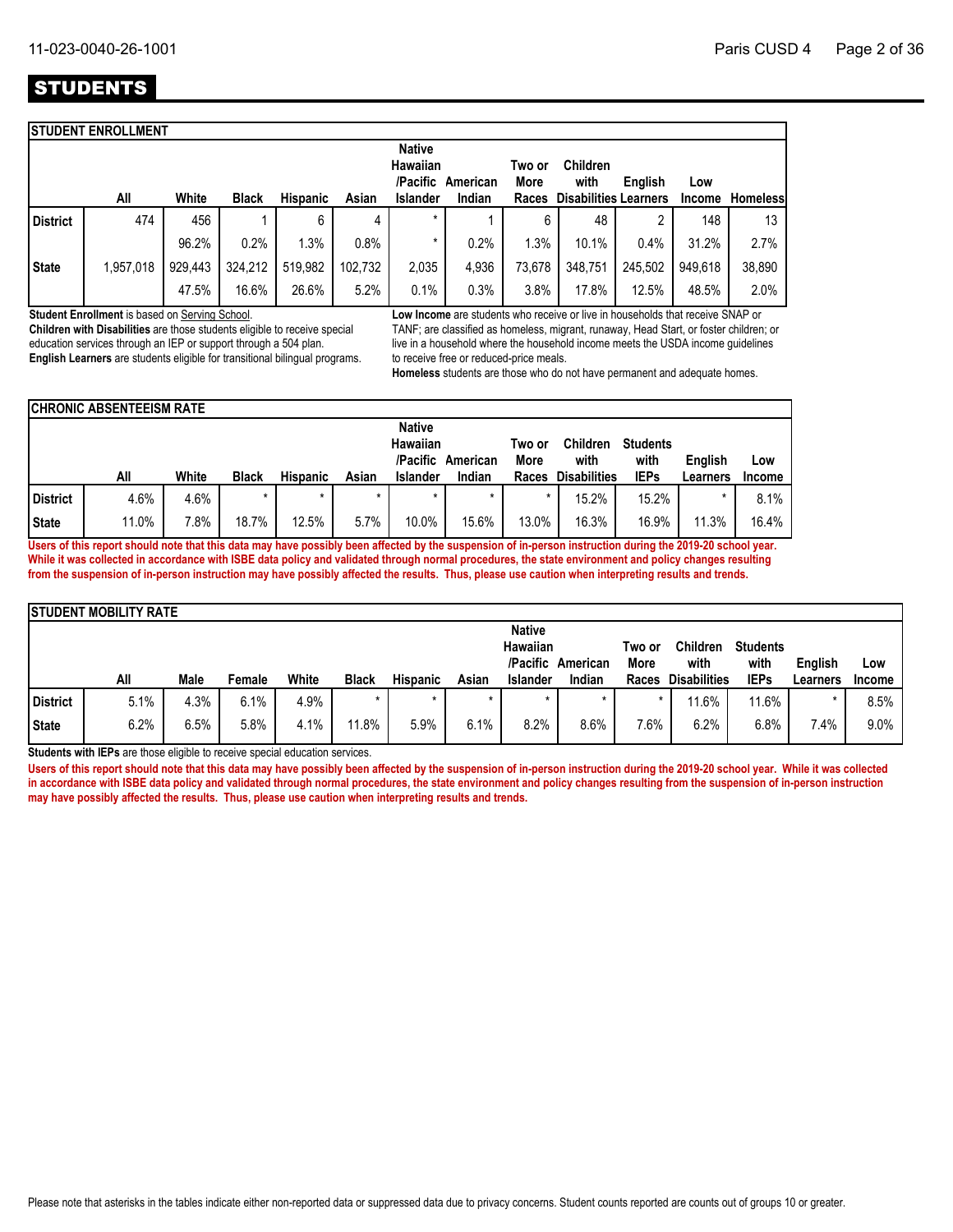# EARLY LEARNING

| % of Entering  |                    |                              |                       |                                                                             |                        |                    |                                                                                                  |
|----------------|--------------------|------------------------------|-----------------------|-----------------------------------------------------------------------------|------------------------|--------------------|--------------------------------------------------------------------------------------------------|
| Kindergartners | ln 0               | In 1                         | ln 2                  | In All $3$                                                                  | Social and             | Language and       |                                                                                                  |
|                |                    | <b>Developmental</b>         |                       | Developmental                                                               | Emotional              | Literacy           |                                                                                                  |
|                |                    |                              |                       |                                                                             |                        |                    | <b>Math</b>                                                                                      |
| 95.3%          | 36.6%              | 22.0%                        | 14.6%                 | 26.8%                                                                       | 34.1%                  | 53.7%              | 43.9%                                                                                            |
| 88.7%          | 36.9%              | 17.0%                        | 17.5%                 | 28.6%                                                                       | 56.0%                  | 47.1%              | 34.6%                                                                                            |
|                | <b>14 Measures</b> | Rated on Required  <br>Areas | Developmental<br>Area | <b>KINDERGARTEN INDIVIDUAL DEVELOPMENTAL SURVEY (KIDS) RESULTS</b><br>Areas | Developmental<br>Areas | <b>Development</b> | % of Entering Kindergartners Demonstrating Readiness by Developmental Area<br><b>Development</b> |

The Kindergarten Individual Development Survey (KIDS) is an observational tool designed to help teachers, administrators, families and policymakers better understand the developmental readiness of children entering kindergarten.

|          | <b>KINDERGARTEN INDIVIDUAL DEVELOPMENTAL SURVEY (KIDS) RESULTS (Demographics)</b> |              |                 |       |                 |          |             |                |                                                                                   |                 |                 |              |              |
|----------|-----------------------------------------------------------------------------------|--------------|-----------------|-------|-----------------|----------|-------------|----------------|-----------------------------------------------------------------------------------|-----------------|-----------------|--------------|--------------|
|          |                                                                                   |              |                 |       |                 |          |             |                | % of Entering Kindergartners Demonstrating Readiness in all 3 Developmental Areas |                 |                 |              |              |
|          |                                                                                   |              |                 |       | <b>Native</b>   |          |             |                |                                                                                   |                 |                 | <b>Free/</b> | Non Free/    |
|          |                                                                                   |              |                 |       | Hawaiian        |          | Two or      |                | Non                                                                               | <b>Students</b> | <b>Students</b> | Reduced      | Reduced      |
|          |                                                                                   |              |                 |       | /Pacific        | American | <b>More</b> | <b>Enalish</b> | English                                                                           | with            | with            | Price        | <b>Price</b> |
|          | White                                                                             | <b>Black</b> | <b>Hispanic</b> | Asian | <b>Islander</b> | Indian   | Races       | Learners       | Learners                                                                          | <b>IEPs</b>     | Non-IEPs        | Lunch        | Lunch        |
| District | 27.5%                                                                             |              |                 |       |                 | 0.0%     |             |                | 26.8%                                                                             | 27.3%           | 26.7%           | 25.0%        | 27.0%        |
| State    | 34.9%                                                                             | 23.4%        | 17.3%           | 35.3% | 36.6%           | 14.5%    | 30.9%       | 13.7%          | 31.6%                                                                             | 14.3%           | 30.2%           | 19.7%        | 36.3%        |

The Kindergarten Individual Development Survey (KIDS) is an observational tool designed to help teachers, administrators, families and policymakers better understand the developmental readiness of children entering kindergarten.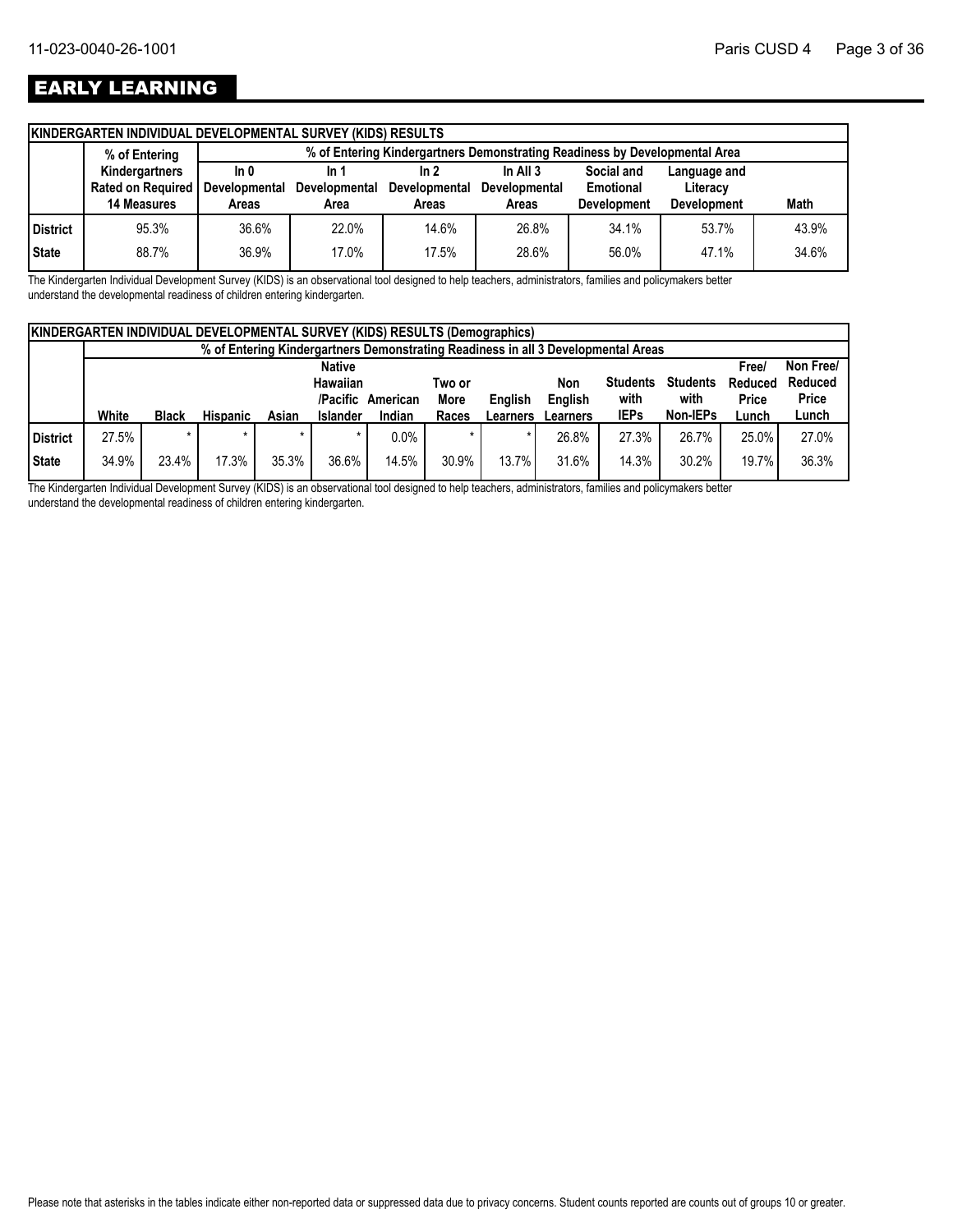### GIFTED STUDENTS

"Gifted Education" is defined as educational services, including differentiated curricula and instructional methods, designed to meet the needs of gifted children as defined in Article 14A of this code.

"Advanced Academic Program" is defined as a course of study to which students are assigned based on advanced cognitive ability or advanced academic achievement compared to local age peers and in which the curriculum is substantially differentiated from the general curriculum to provide appropriate challenge and pace. Note that gifted students are a subset of accelerated placement /advanced academic program students and are included in these metrics also.

|                 | <b>ISTUDENTS ASSESSED FOR</b><br><b>IGIFTEDNESS</b> |            |  |  |  |  |  |  |  |  |  |
|-----------------|-----------------------------------------------------|------------|--|--|--|--|--|--|--|--|--|
|                 | # Students                                          | % Students |  |  |  |  |  |  |  |  |  |
| <b>District</b> |                                                     |            |  |  |  |  |  |  |  |  |  |
| <b>State</b>    | 165,182                                             | 7.6%       |  |  |  |  |  |  |  |  |  |

### **STUDENTS ASSESSED FOR GIFTEDNESS (Demographics)**

|              |         |      |        |       |              |                 |       | <b>Native</b><br>Hawaiian |          | Two or | <b>Students</b> |          |               |
|--------------|---------|------|--------|-------|--------------|-----------------|-------|---------------------------|----------|--------|-----------------|----------|---------------|
|              |         |      |        |       |              |                 |       | /Pacific                  | American | More   | With            | English  | Low           |
|              | All     | Male | Female | White | <b>Black</b> | <b>Hispanic</b> | Asian | <b>Islander</b>           | Indian   | Races  | <b>IEPs</b>     | Learners | <b>Income</b> |
| District     |         |      |        |       | $\star$      | $\star$         |       |                           |          | $\ast$ | *               | ÷        | $\star$       |
| <b>State</b> | 165,182 | 7.5% | 7.7%   | 8.5%  | 4.7%         | 5.5%            | 18.4% | 8.1%                      | 7.4%     | 9.1%   | 5.9%            | 6.3%     | 4.7%          |

| ISTUDENTS ASSESSED FOR GIFTEDNESS TAUGHT BY<br>IGIFTED-ENDORSED TEACHERS |            |            |  |  |  |  |  |  |  |  |
|--------------------------------------------------------------------------|------------|------------|--|--|--|--|--|--|--|--|
|                                                                          | # Students | % Students |  |  |  |  |  |  |  |  |
| <b>District</b>                                                          | $\star$    | $\star$    |  |  |  |  |  |  |  |  |
| <b>State</b>                                                             | 19.414     | 0.9%       |  |  |  |  |  |  |  |  |

|          | STUDENTS ASSESSED FOR GIFTEDNESS TAUGHT BY GIFTED-ENDORSED TEACHERS (Demographics) |      |        |       |              |                 |         |                      |          |                |                         |                |               |
|----------|------------------------------------------------------------------------------------|------|--------|-------|--------------|-----------------|---------|----------------------|----------|----------------|-------------------------|----------------|---------------|
|          |                                                                                    |      |        |       |              |                 |         | <b>Native</b>        |          |                |                         |                |               |
|          |                                                                                    |      |        |       |              |                 |         | Hawaiian<br>/Pacific | American | Two or<br>More | <b>Students</b><br>With | <b>English</b> | Low           |
|          | All                                                                                | Male | Female | White | <b>Black</b> | <b>Hispanic</b> | Asian   | <b>Islander</b>      | Indian   | Races          | <b>IEPs</b>             | Learners       | <b>Income</b> |
| District |                                                                                    |      |        |       |              |                 | $\star$ |                      |          |                |                         |                |               |
|          |                                                                                    |      |        |       |              |                 |         |                      |          |                |                         |                |               |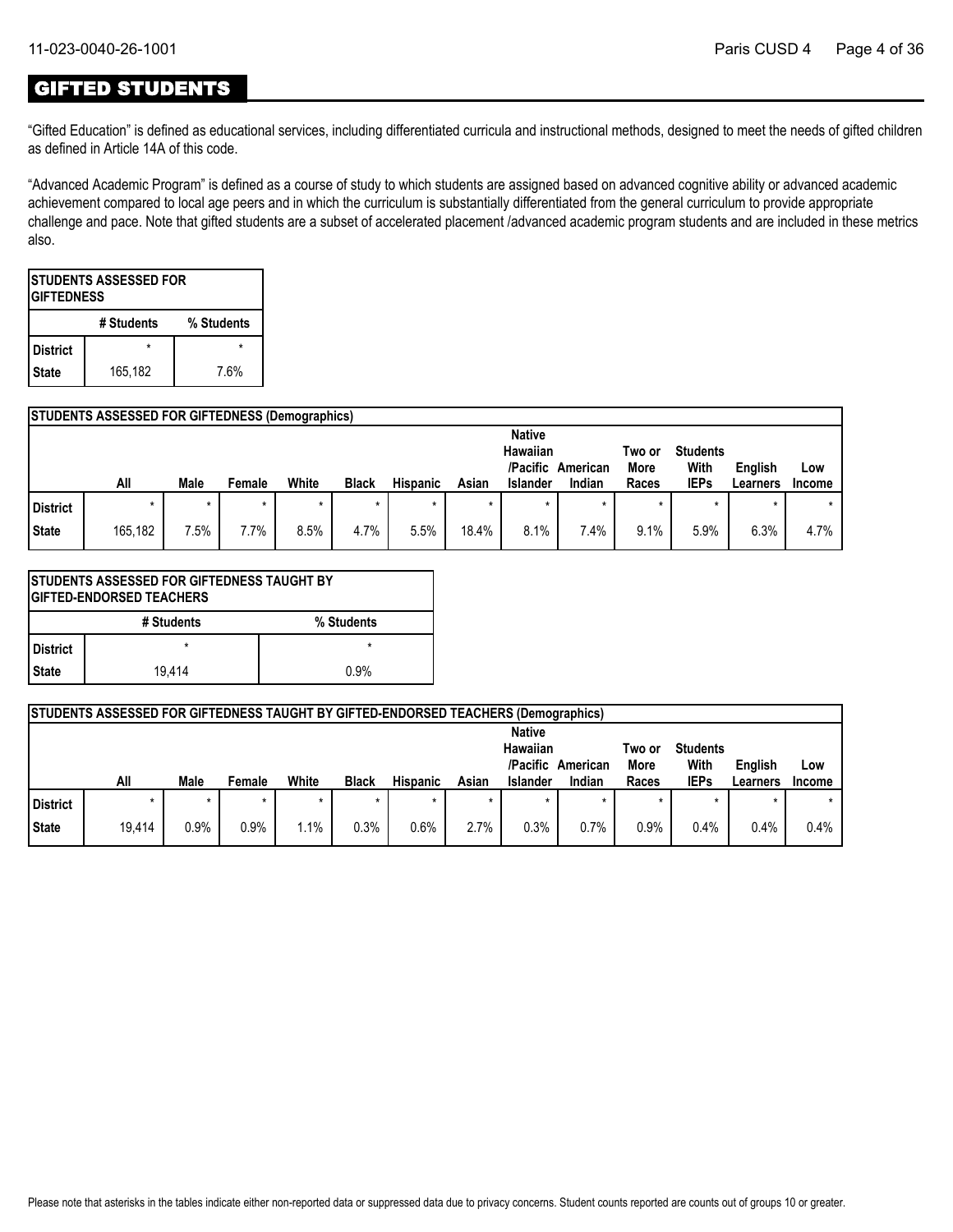|                 | <b>STUDENTS IDENTIFIED AS GIFTED</b> |            |
|-----------------|--------------------------------------|------------|
|                 | # Students                           | % Students |
| <b>District</b> | ×                                    | ×          |
| l State         | 50.813                               | 2.3%       |

|              | <b>STUDENTS IDENTIFIED AS GIFTED (Demographics)</b> |             |         |         |              |                 |       |                 |          |        |                 |          |               |
|--------------|-----------------------------------------------------|-------------|---------|---------|--------------|-----------------|-------|-----------------|----------|--------|-----------------|----------|---------------|
|              |                                                     |             |         |         |              |                 |       | <b>Native</b>   |          |        |                 |          |               |
|              |                                                     |             |         |         |              |                 |       | Hawaiian        |          | Two or | <b>Students</b> |          |               |
|              |                                                     |             |         |         |              |                 |       | /Pacific        | American | More   | With            | English  | Low           |
|              | All                                                 | <b>Male</b> | Female  | White   | <b>Black</b> | <b>Hispanic</b> | Asian | <b>Islander</b> | Indian   | Races  | <b>IEPs</b>     | Learners | <b>Income</b> |
| District     |                                                     |             | $\star$ | $\star$ | $\star$      |                 |       |                 | $\star$  | *      | $\star$         |          | $^\star$      |
| <b>State</b> | 50,813                                              | 2.3%        | 2.4%    | 2.5%    | $.1\%$       | .4%             | 9.9%  | 3.4%            | .3%      | 2.7%   | 0.6%            | 0.5%     | 1.0%          |

| ISTUDENTS IDENTIFIED AS GIFTED TAUGHT BY<br><b>IGIFTED-ENDORSED TEACHERS</b> |            |            |  |  |
|------------------------------------------------------------------------------|------------|------------|--|--|
|                                                                              | # Students | % Students |  |  |
| l District                                                                   |            |            |  |  |
| <b>State</b>                                                                 | 9.454      | 0.4%       |  |  |

|          | <b>STUDENTS IDENTIFIED AS GIFTED TAUGHT BY GIFTED-ENDORSED TEACHERS (Demographics)</b> |             |        |       |              |                 |       |                                                          |                    |                         |                                        |                     |                      |
|----------|----------------------------------------------------------------------------------------|-------------|--------|-------|--------------|-----------------|-------|----------------------------------------------------------|--------------------|-------------------------|----------------------------------------|---------------------|----------------------|
|          | All                                                                                    | <b>Male</b> | Female | White | <b>Black</b> | <b>Hispanic</b> | Asian | <b>Native</b><br>Hawaiian<br>/Pacific<br><b>Islander</b> | American<br>Indian | Two or<br>More<br>Races | <b>Students</b><br>With<br><b>IEPs</b> | English<br>Learners | Low<br><b>Income</b> |
| District |                                                                                        |             |        |       |              |                 |       |                                                          |                    | $\star$                 |                                        |                     |                      |
| State    | 9,454                                                                                  | 0.4%        | 0.4%   | 0.5%  | 0.1%         | 0.2%            | .9%   | 0.1%                                                     | 0.3%               | 0.5%                    | 0.1%                                   | 0.1%                | 0.1%                 |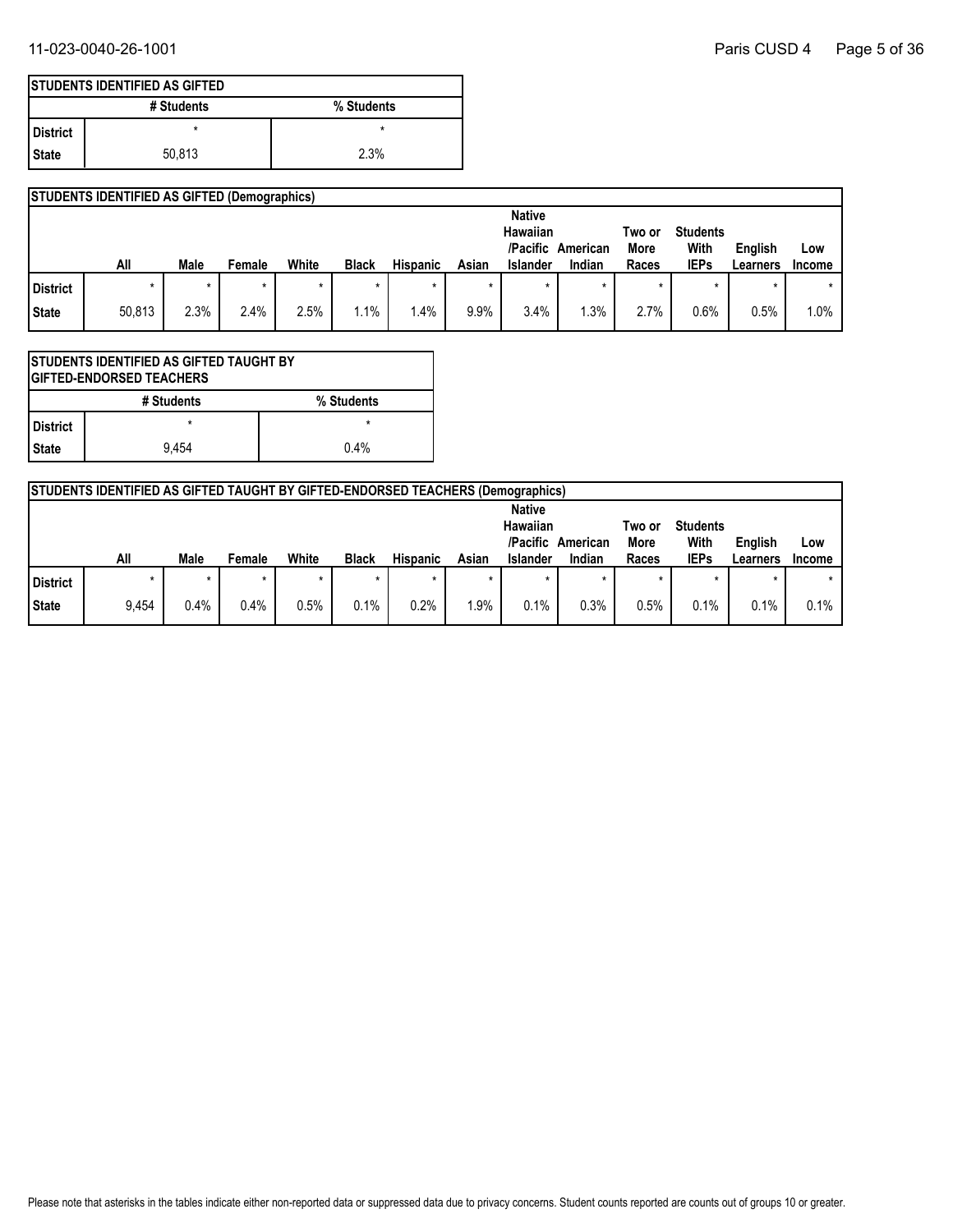### INSTRUCTIONAL SETTING

| <b>TOTAL SCHOOL DAYS</b> |     |  |  |  |
|--------------------------|-----|--|--|--|
| <b>Number of Days</b>    |     |  |  |  |
| l District               | 176 |  |  |  |
| l State                  | 175 |  |  |  |

**Users of this report should note that this data may have possibly been affected by the suspension of in-person instruction during the 2019-20 school year. While it was collected in accordance with ISBE data policy and validated through normal procedures, the state environment and policy changes resulting from the suspension of in-person instruction may have possibly affected the results. Thus, please use caution when interpreting results and trends.**

| % of 8TH GRADERS<br><b>PASSING ALGEBRA I</b> |       |  |  |  |
|----------------------------------------------|-------|--|--|--|
| <b>District</b>                              | 42.6% |  |  |  |
| <b>State</b>                                 | 30.8% |  |  |  |

**Users of this report should note that this data may have possibly been affected by the suspension of in-person instruction during the 2019-20 school year. HOWEVER, based on the data collected and comparisons to historical data, the data collected for this collection cycle does not, in aggregate, exhibit greater variation than is normally observed from year to year.**

| <b>ISTUDENT-TO-STAFF RATIOS</b> |                                        |                                       |                                            |                         |  |  |  |  |
|---------------------------------|----------------------------------------|---------------------------------------|--------------------------------------------|-------------------------|--|--|--|--|
|                                 | Pupil-<br><b>Teacher</b><br>Elementary | Pupil-<br><b>Teacher</b><br>Secondary | Pupil-<br><b>Certified</b><br><b>Staff</b> | Pupil-<br>Administrator |  |  |  |  |
| <b>District</b>                 | 19.0                                   | $\star$                               | 11.3                                       | 270.9                   |  |  |  |  |
| <b>State</b>                    | 18.1                                   | 18.6                                  | 10.1                                       | 171.1                   |  |  |  |  |

| HEALTH<br>AND<br>WELLNESS<br>(days per week) |  |     |  |
|----------------------------------------------|--|-----|--|
| <b>District</b>                              |  | 5.0 |  |
| <b>State</b>                                 |  | 3.6 |  |

**Users of this report should note that this data may have possibly been affected by the suspension of in-person instruction during the 2019-20 school year. HOWEVER, based on the data collected and comparisons to historical data, the data collected for this collection cycle does not, in aggregate, exhibit greater variation than is normally observed from year to year.**

| <b>AVERAGE CLASS SIZE</b> (as of the first school day in May) |      |      |      |      |      |      |      |      |      |          |         |
|---------------------------------------------------------------|------|------|------|------|------|------|------|------|------|----------|---------|
| Grades                                                        |      |      |      |      |      |      |      |      |      | $9 - 12$ | Overall |
| District                                                      |      | 15.0 | 19.0 | 22.1 | 21.1 | 26.0 | 19.8 | 22.9 | 19.9 |          | 21.8    |
| <b>State</b>                                                  | 19.1 | 20.8 | 21.2 | 21.9 | 22.0 | 22.6 | 23.1 | 23.0 | 22.5 | 21.6     | 21.7    |

|                 | <b>TEACHER INFORMATION</b> (Full-Time Equivalents) |       |        |        |              |                 |       |                           |                   |                |                |
|-----------------|----------------------------------------------------|-------|--------|--------|--------------|-----------------|-------|---------------------------|-------------------|----------------|----------------|
|                 | Total                                              |       |        |        |              |                 |       | <b>Native</b><br>Hawaiian | /Pacific American | Two or<br>More |                |
|                 | <b>Number</b>                                      | Male  | Female | White  | <b>Black</b> | <b>Hispanic</b> | Asian | <b>Islander</b>           | Indian            | Races          | <b>Unknown</b> |
| <b>District</b> | 27                                                 | 7.4%  | 92.6%  | 100.0% |              |                 |       |                           |                   | $\star$        |                |
| <b>State</b>    | 131,230                                            | 23.2% | 76.8%  | 82.3%  | 5.9%         | 7.0%            | 1.7%  | 0.1%                      | 0.2%              | 0.8%           | 2.0%           |

| <b>TEACHER INFORMATION (Experience)</b> |                                                            |                                                                          |                                                           |  |  |  |  |
|-----------------------------------------|------------------------------------------------------------|--------------------------------------------------------------------------|-----------------------------------------------------------|--|--|--|--|
|                                         | Average<br><b>Teaching</b><br><b>Experience</b><br>(Years) | $%$ of<br><b>Teachers</b><br>with<br><b>Bachelor's</b><br><b>Degrees</b> | $%$ of<br><b>Teachers</b><br>with<br>Masters's<br>& Above |  |  |  |  |
| <b>District</b><br><b>State</b>         | 12.7<br>13.4                                               | 59.3%<br>39.6%                                                           | 40.7%<br>59.8%                                            |  |  |  |  |

Please note that asterisks in the tables indicate either non-reported data or suppressed data due to privacy concerns. Student counts reported are counts out of groups 10 or greater.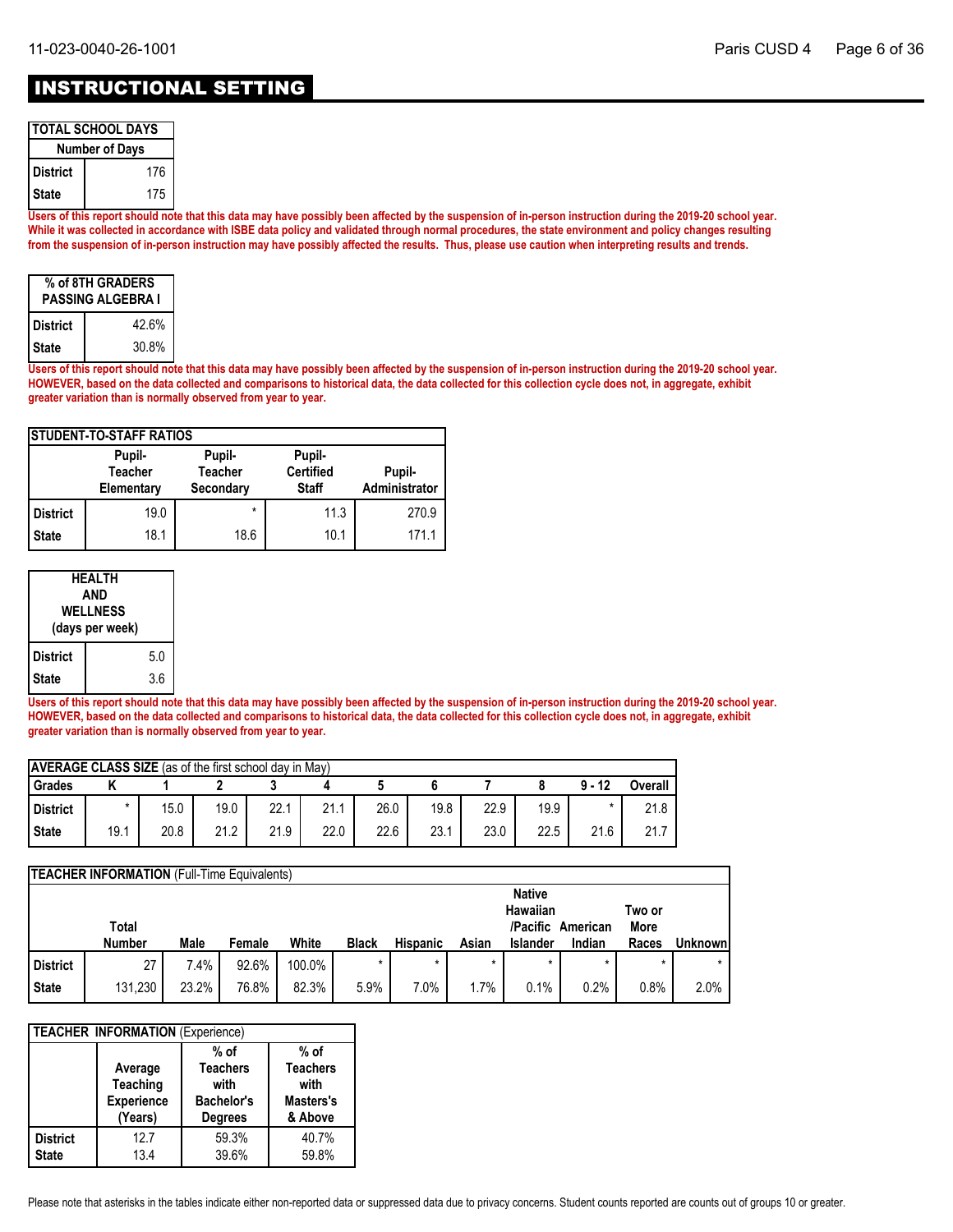| <b>ITEACHER RETENTION RATE</b> |       |  |                       | <b>IPRINCIPAL TURNOVER (Count)</b> |
|--------------------------------|-------|--|-----------------------|------------------------------------|
| <b>I</b> District              | 84.6% |  | <sup>I</sup> District |                                    |
| <b>State</b>                   | 85.9% |  | <b>State</b>          | 2.0                                |

### **TEACHER ATTENDANCE RATE**

| District | 96.3% |
|----------|-------|
| State    | 86.6% |

**Users of this report should note that this data may have possibly been affected by the suspension of in-person instruction during the 2019-20 school year. While it was collected in accordance with ISBE data policy and validated through normal procedures, the state environment and policy changes resulting from the suspension of in-person instruction may have possibly affected the results. Thus, please use caution when interpreting results and trends.**

| ITEACHER EVALUATION RATE |        |  |  |  |
|--------------------------|--------|--|--|--|
| <b>District</b>          | 100.0% |  |  |  |
| <b>State</b>             | 98.7%  |  |  |  |

**Users of this report should note that this data may have possibly been affected by the suspension of in-person instruction during the 2019-20 school year. While it was collected in accordance with ISBE data policy and validated through normal procedures, the state environment and policy changes resulting from the suspension of in-person instruction may have possibly affected the results. Thus, please use caution when interpreting results and trends.**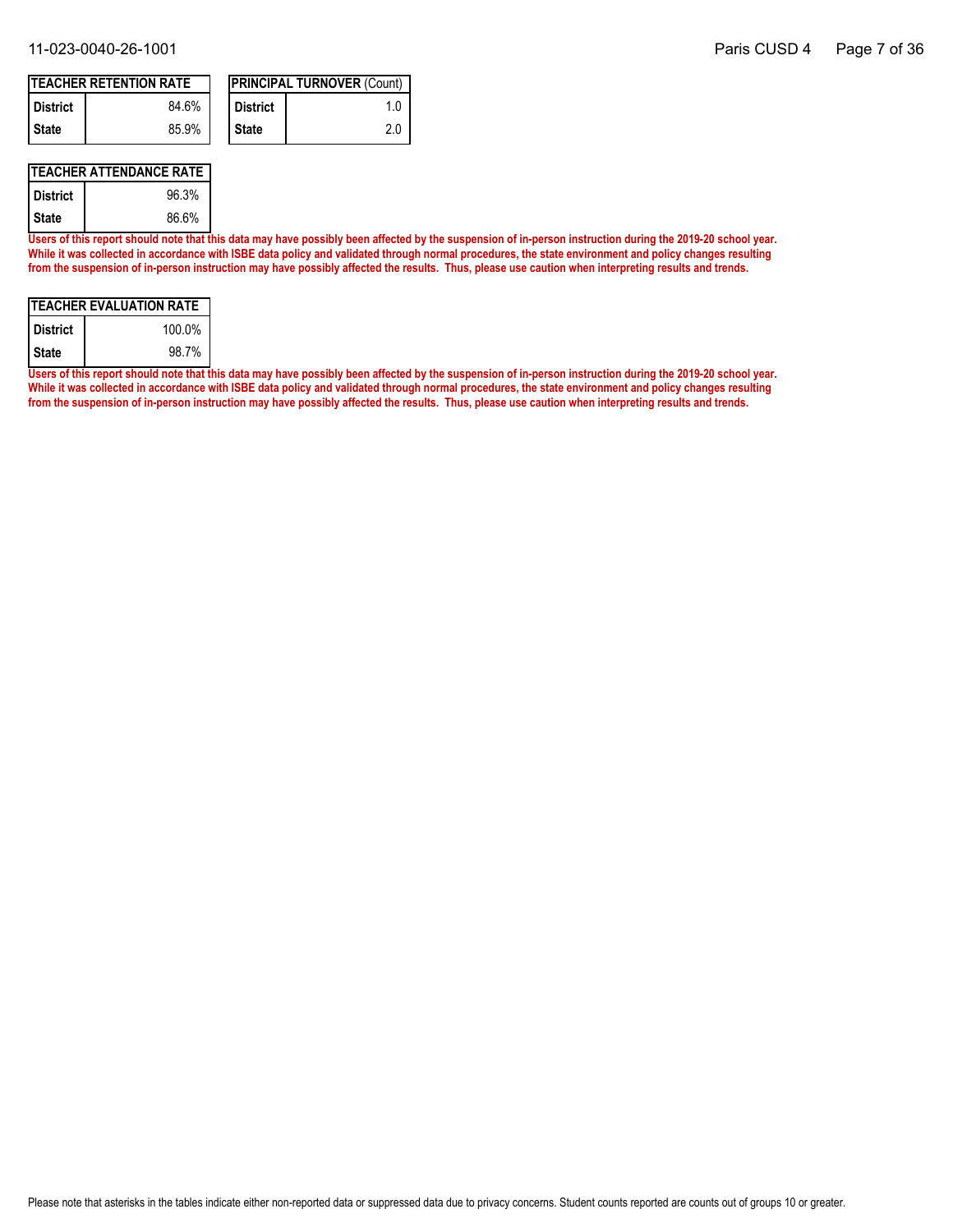## SCHOOL DISTRICT FINANCES

### **AVERAGE TEACHER/ADMINISTRATOR SALARIES**





| <b>IREVENUE BY SOURCE 2018-19</b> |                 |            |         | <b>EXPENDITURE BY FUND 2018-19</b>  |                 |            |         |
|-----------------------------------|-----------------|------------|---------|-------------------------------------|-----------------|------------|---------|
|                                   | <b>District</b> | District % | State % |                                     | <b>District</b> | District % | State % |
| Local Property Taxes              | \$4,092,165     | 59.5%      | 60.3%   | <b>Education</b>                    | \$3,882,694     | 64.5%      | 70.4%   |
|                                   |                 |            |         | <b>Operations &amp; Maintenance</b> | \$603,199       | 10.0%      | $7.3\%$ |
| <b>Other Local Funding</b>        | \$474,593       | 6.9%       | 6.1%    | Transportation                      | \$469,724       | 7.8%       | 3.9%    |
|                                   |                 |            |         | Debt Service                        | \$512,571       | 8.5%       | 8.4%    |
| <b>Evidence-Based Funding</b>     | \$1,376,779     | 20.0%      | 21.7%   | <b>Tort</b>                         | \$194,861       | 3.2%       | 1.2%    |
|                                   |                 |            |         | Municipal Retirement/               |                 |            |         |
| <b>Other State Funding</b>        | \$602,031       | 8.8%       | 4.9%    | <b>Social Security</b>              | \$152,992       | 2.5%       | 1.9%    |
|                                   |                 |            |         | <b>Fire Prevention &amp; Safety</b> | \$73,849        | 1.2%       | 0.6%    |
| <b>Federal Funding</b>            | \$333,068       | 4.8%       | 7.0%    | <b>Capital Projects</b>             | \$128,342       | 2.1%       | 6.3%    |
| <b>TOTAL</b>                      | \$6,878,636     |            |         | <b>TOTAL</b>                        | \$6,018,232     |            |         |

### **OTHER FINANCIAL INDICATORS**

|                 | 2017 Equalized<br><b>Assessed Valuation</b><br>per Pupil | 2017 Total School<br>Tax Rate<br>per \$100 | 2018-19 Instructional<br><b>Expenditure</b><br>per Pupil | 2018-19 Operating<br><b>Expenditure</b><br>per Pupil |
|-----------------|----------------------------------------------------------|--------------------------------------------|----------------------------------------------------------|------------------------------------------------------|
| <b>District</b> | \$217.869                                                | 3.94                                       | \$4,446                                                  | \$8,246                                              |
| <b>State</b>    | $***$                                                    | $***$                                      | \$8,582                                                  | \$14,492                                             |

\*\* Due to the way Illinois school districts are configured, state averages for equalized assessed valuation per pupil and total school tax rate per \$100 are not provided.

**Equalized assessed valuation** includes all computed property values upon which a district's local tax rate is calculated.

**Total school tax rate** is a district's total tax rate as it appears on local property tax bills.

**Instructional expenditure per pupil** includes the direct costs of teaching pupils or the interaction between teachers and pupils.

**Operating expenditure per pupil** includes the gross operating cost of a school district excluding summer school, adult education, bond principal retired, and capital expenditures.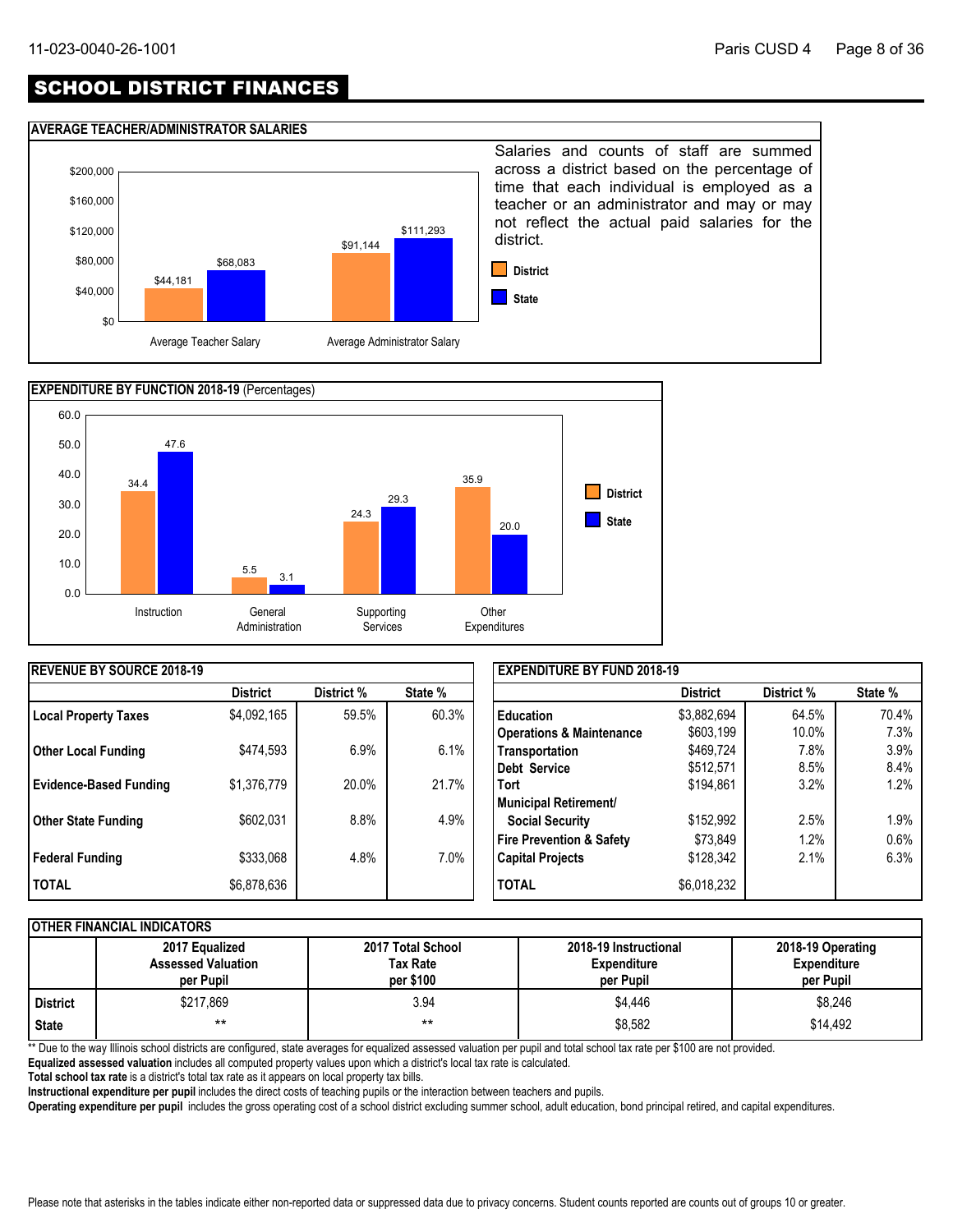### SCHOOL-LEVEL FINANCES

The Every Student Succeeds Act requires LEAs to report school-level expenditure data, beginning with school year 2018-19. LEAs are required to report actual personnel and non-personnel expenditures of both site-specific and district centralized expenditures. These data are self-reported and may differ from Annual Financial Report data. For more information, visit [www.isbe.net/site-based](https://www.isbe.net/site-based).

For Site-Based Expenditure Reporting, enrollment numbers display the average of the enrolled student count on October 1 and March 1 of the reporting year, including all children aged 3 through 21 in grades prekindergarten through 12 served by the LEA or placed in another educational institution by the LEA. Note that students attending only part of each day are counted as proportional students in the count, which may lead to decimal places in the enrollment number.

|                             |                   |       | <b>Site-Level Per-Pupil</b><br><b>Expenditures</b> |         |       | <b>Expenditures</b>          |         |       | District Centralized Per-Pupil   Total Per-Pupil Expenditures |         |                   |                              |
|-----------------------------|-------------------|-------|----------------------------------------------------|---------|-------|------------------------------|---------|-------|---------------------------------------------------------------|---------|-------------------|------------------------------|
| <b>District Sites</b>       | <b>Enrollment</b> |       | Federal State/Local Subtotal I                     |         |       | Federal State/Local Subtotal |         |       | Federal State/Local Subtotal                                  |         | <b>Exclusions</b> | Total<br><b>Expenditures</b> |
| Crestwood Elem<br>School    | 331.00            | \$461 | \$3.134                                            | \$3.595 | \$157 | \$3.478                      | \$3.635 | \$618 | \$6.612                                                       | \$7,230 |                   |                              |
| Crestwood Jr High<br>School | 147.00            | \$133 | \$3,226                                            | \$3,359 | \$194 | \$4.274                      | \$4,469 | \$328 | \$7,500                                                       | \$7,828 |                   |                              |
| <b>District</b>             | 670.25            | \$262 | \$4.445                                            | \$4.707 | \$120 | \$2.797                      | \$2.917 | \$382 | \$7.242                                                       | \$7.625 | \$697.967         | \$5,808,403                  |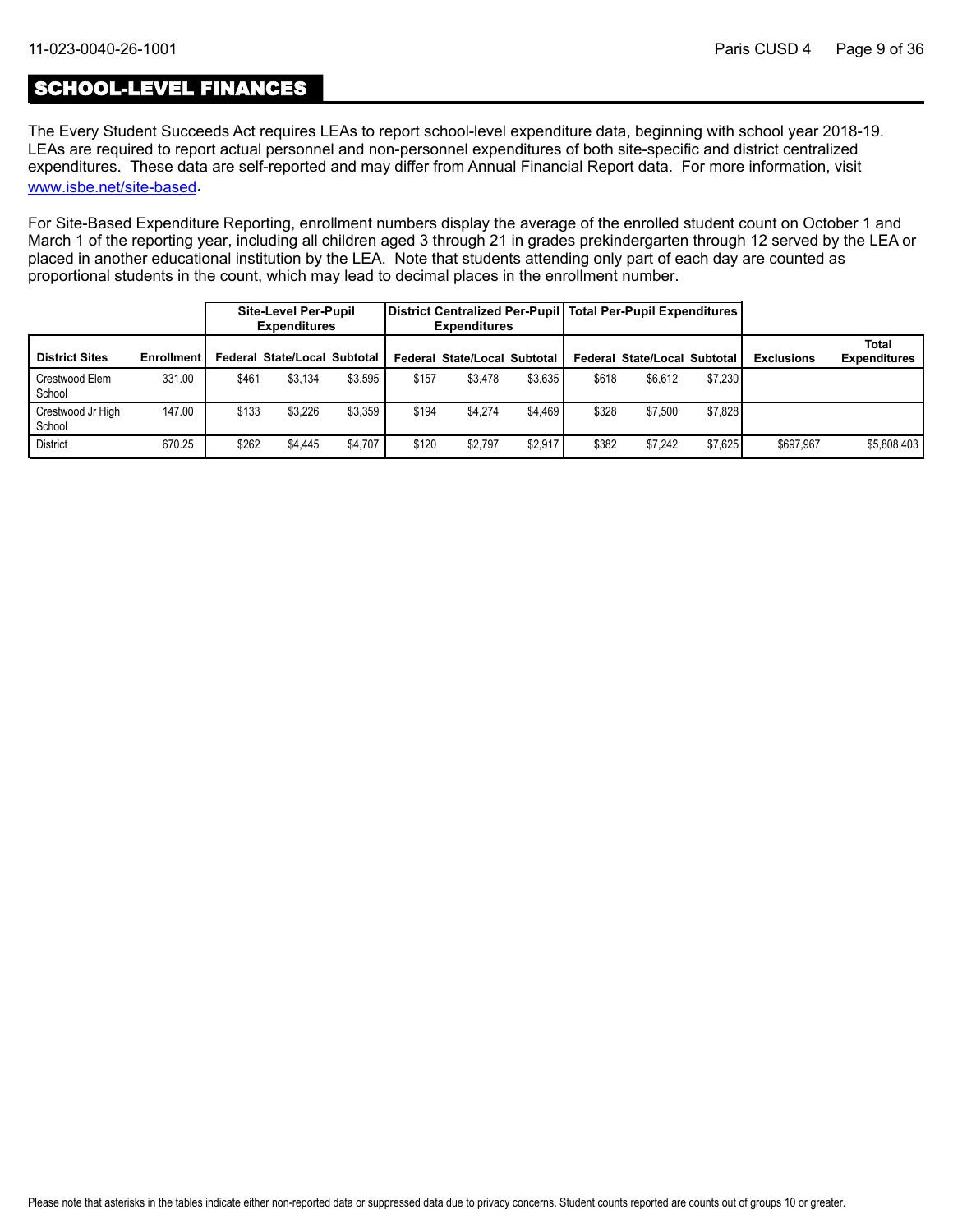### SCHOOL IMPROVEMENT FUNDS

Title I School Improvement - 1003(a) Grant funds are federal Title I funds allocated to districts to support school improvement efforts in schools designated as targeted or comprehensive. Funds must be spent on activities that supplement core programs. Comprehensive schools receive comprehensive support and are required to utilize an approved Learning Partner. Targeted schools receive targeted support and may utilize an approved Learning Partner. Any school utilizing Title I School Improvement - 1003(a) funds must complete an application and School Improvement Report based on a local Board of Education approved School Improvement Plan and submit the Illinois Quality Framework Supporting Rubric. Additional information on the requirements of this grant can be found here:<https://www.isbe.net/Pages/IL-EMPOWER.aspx>

| <b>ISCHOOL IMPROVEMENT FUNDS</b>                                                     |                                                                            |                         |                                                                                           |                                                                              |
|--------------------------------------------------------------------------------------|----------------------------------------------------------------------------|-------------------------|-------------------------------------------------------------------------------------------|------------------------------------------------------------------------------|
| <b>Schools Who Receive Title I</b><br><b>School Improvement -</b><br>$1003(a)$ Funds | <b>School Year First</b><br><b>Identified As</b><br><b>Needing Support</b> | <b>Level of Support</b> | Title I School Improvement -<br>1003(a) Funds Received for<br><b>Previous School Year</b> | Reason for Receiving Title I<br><b>School Improvement -</b><br>1003(a) Funds |
|                                                                                      |                                                                            |                         |                                                                                           |                                                                              |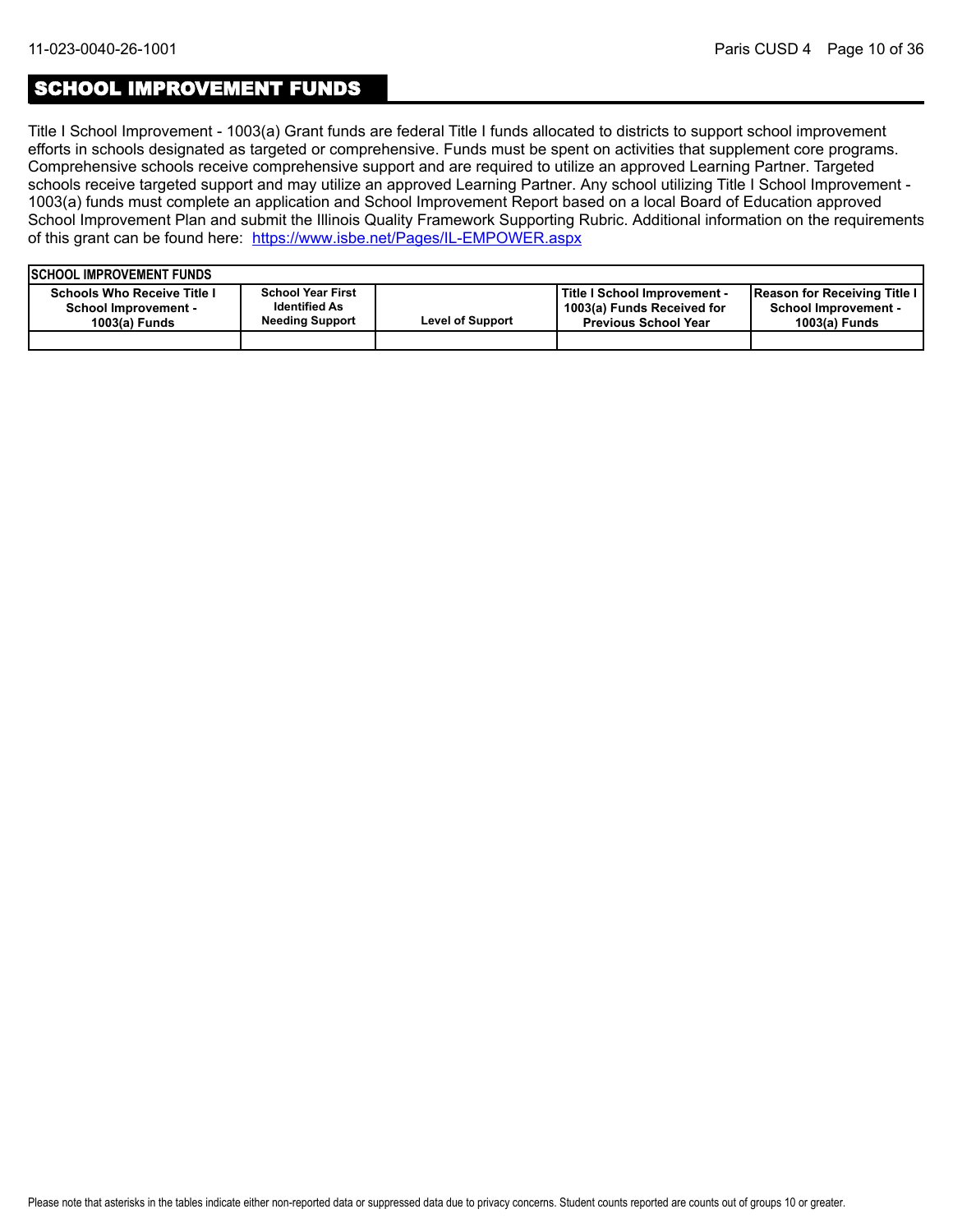### ACADEMIC PERFORMANCE - ASSESSMENTS

The federal Every Student Succeeds Act (ESSA) requires states to assess their learning standards for English language arts (ELA), mathematics, and science. Each state may also have a general assessment for the majority of its students, and an alternate assessment for the one percent of students with the most significant cognitive disabilities. ESSA also requires that English Learners be assessed in four domains (reading, writing, speaking and listening) each year until they reach proficiency. Results are presented both by subject (all tests combined) and then by individual test.

|                 | <b>ELA PARTICIPATION - ALL TESTS (Demographics)</b> |      |        |       |              |          |       |                 |                   |        |                     |                 |          |        |
|-----------------|-----------------------------------------------------|------|--------|-------|--------------|----------|-------|-----------------|-------------------|--------|---------------------|-----------------|----------|--------|
|                 |                                                     |      |        |       |              |          |       | <b>Native</b>   |                   |        |                     |                 |          |        |
|                 |                                                     |      |        |       |              |          |       | Hawaiian        |                   | Two or | Children            | <b>Students</b> |          |        |
|                 |                                                     |      |        |       |              |          |       |                 | /Pacific American | More   | with                | with            | English  | Low    |
|                 | All                                                 | Male | Female | White | <b>Black</b> | Hispanic | Asian | <b>Islander</b> | Indian            | Races  | <b>Disabilities</b> | <b>IEPs</b>     | Learners | Income |
| <b>District</b> |                                                     |      |        |       |              |          |       |                 |                   |        |                     |                 |          |        |
| <b>State</b>    |                                                     |      |        |       |              |          |       |                 |                   |        |                     |                 |          |        |
|                 |                                                     |      |        |       |              |          |       |                 |                   |        |                     |                 |          |        |

**Due to the suspension of in-person instruction during the 2019-20 school year, the data for this metric is unavailable for use in the School Year 2020 Report Card.**

|                 | <b>MATH PARTICIPATION - ALL TESTS (Demographics)</b> |      |        |       |              |          |       |                 |                   |        |                     |                 |          |               |
|-----------------|------------------------------------------------------|------|--------|-------|--------------|----------|-------|-----------------|-------------------|--------|---------------------|-----------------|----------|---------------|
|                 |                                                      |      |        |       |              |          |       | <b>Native</b>   |                   |        |                     |                 |          |               |
|                 |                                                      |      |        |       |              |          |       | Hawaiian        |                   | Two or | Children            | <b>Students</b> |          |               |
|                 |                                                      |      |        |       |              |          |       |                 | /Pacific American | More   | with                | with            | English  | Low           |
|                 | All                                                  | Male | Female | White | <b>Black</b> | Hispanic | Asian | <b>Islander</b> | Indian            | Races  | <b>Disabilities</b> | <b>IEPs</b>     | Learners | <b>Income</b> |
| <b>District</b> |                                                      |      |        |       |              |          |       |                 |                   |        |                     |                 |          |               |
| State           |                                                      |      |        |       |              |          |       |                 |                   |        |                     |                 |          |               |

**Due to the suspension of in-person instruction during the 2019-20 school year, the data for this metric is unavailable for use in the School Year 2020 Report Card.**

|                 | <b>SCIENCE PARTICIPATION - ALL TESTS (Demographics)</b> |      |        |       |              |                 |       |                 |                   |        |                     |                 |          |               |
|-----------------|---------------------------------------------------------|------|--------|-------|--------------|-----------------|-------|-----------------|-------------------|--------|---------------------|-----------------|----------|---------------|
|                 |                                                         |      |        |       |              |                 |       | <b>Native</b>   |                   |        |                     |                 |          |               |
|                 |                                                         |      |        |       |              |                 |       | Hawaiian        |                   | Two or | Children            | <b>Students</b> |          |               |
|                 |                                                         |      |        |       |              |                 |       |                 | /Pacific American | More   | with                | with            | English  | Low           |
|                 | All                                                     | Male | Female | White | <b>Black</b> | <b>Hispanic</b> | Asian | <b>Islander</b> | Indian            | Races  | <b>Disabilities</b> | <b>IEPs</b>     | Learners | <b>Income</b> |
| <b>District</b> |                                                         |      |        |       |              |                 |       |                 |                   |        |                     |                 |          |               |
| <b>State</b>    |                                                         |      |        |       |              |                 |       |                 |                   |        |                     |                 |          |               |
|                 |                                                         |      |        |       |              |                 |       |                 |                   |        |                     |                 |          |               |

**Due to the suspension of in-person instruction during the 2019-20 school year, the data for this metric is unavailable for use in the School Year 2020 Report Card.**

#### **NUMBER AND PERCENTAGE OF ENGLISH LEARNERS EXEMPTED FROM ASSESSMENT**

No English Learners are exempted from assessment, including those who are newly arrived in the U.S. Previously, states could exempt newly arrived English Learners from ELA testing only. Under ESSA, states have flexibility in how they test and use scores from newly arrived English Learners. Per the approved Illinois ESSA State Plan, "Illinois will assess newly arrived ELs, enrolled in their first year in U.S. schools, in grades 3-12 in academic content areas: English language arts, mathematics, and science. Data from the first-year assessments will not be included in accountability determinations, but serve solely for baseline purposes."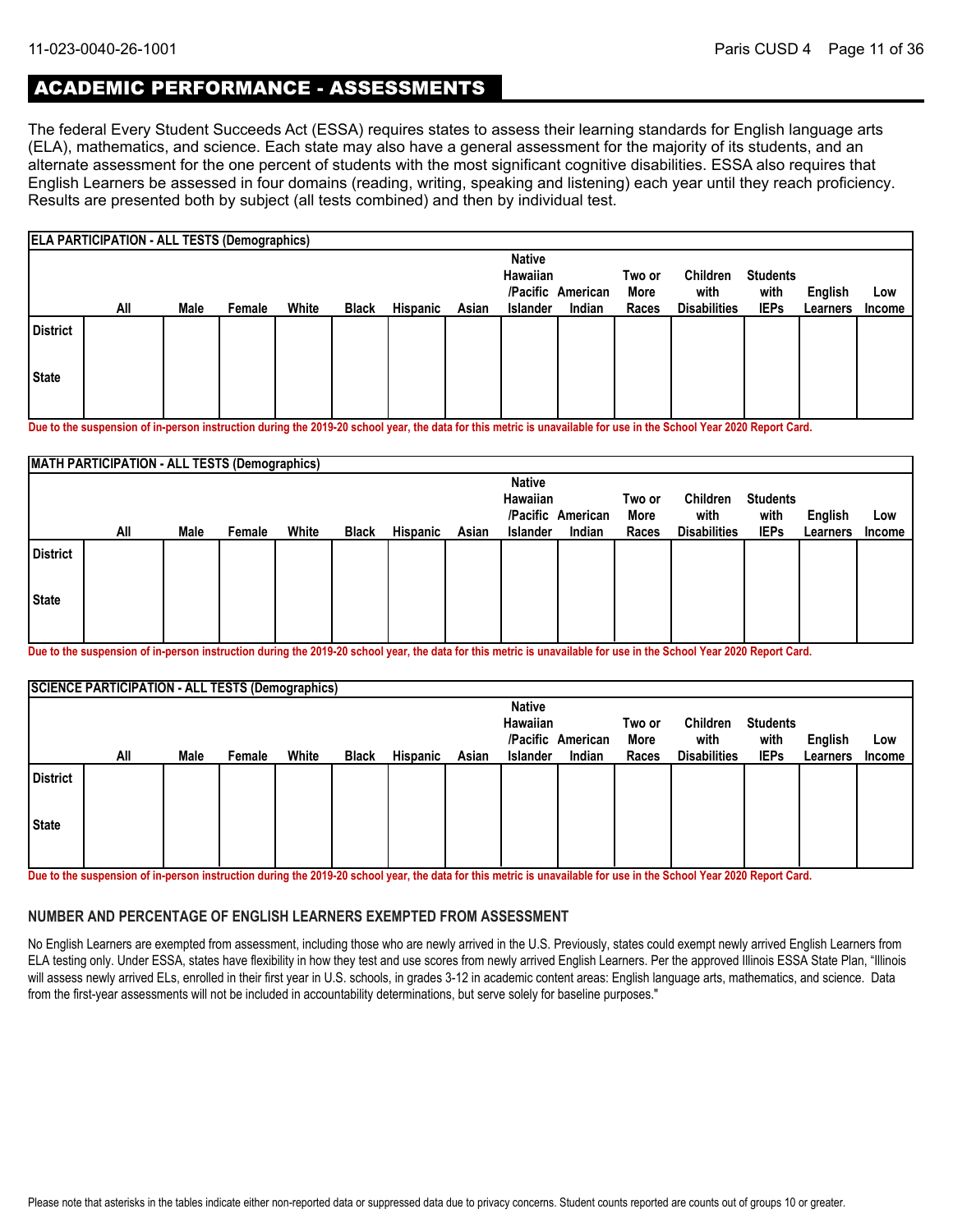#### **Students with IEPs Two or More All Races English** White Black Hispanic Asian Islander Indian Races Disabilities IEPs Learners Income **Low IAR ELA PARTICIPATION (Demographics) American /Pacific Indian Native Hawaiian Male Female White Black Hispanic Asian Islander Children with Disabilities State District**

**Due to the suspension of in-person instruction during the 2019-20 school year, the data for this metric is unavailable for use in the School Year 2020 Report Card.**

|                 | <b>IAR MATH PARTICIPATION (Demographics)</b> |      |        |       |              |          |       |                                  |                   |                |                     |                         |          |        |
|-----------------|----------------------------------------------|------|--------|-------|--------------|----------|-------|----------------------------------|-------------------|----------------|---------------------|-------------------------|----------|--------|
|                 |                                              |      |        |       |              |          |       | <b>Native</b><br><b>Hawaiian</b> | /Pacific American | Two or<br>More | Children<br>with    | <b>Students</b><br>with | English  | Low    |
|                 | All                                          | Male | Female | White | <b>Black</b> | Hispanic | Asian | <b>Islander</b>                  | Indian            | Races          | <b>Disabilities</b> | <b>IEPs</b>             | Learners | Income |
| <b>District</b> |                                              |      |        |       |              |          |       |                                  |                   |                |                     |                         |          |        |
| State           |                                              |      |        |       |              |          |       |                                  |                   |                |                     |                         |          |        |

**Due to the suspension of in-person instruction during the 2019-20 school year, the data for this metric is unavailable for use in the School Year 2020 Report Card.**

|                 | SAT ELA PARTICIPATION (Demographics) |      |        |       |              |          |       |                           |                   |                |                     |                         |          |               |
|-----------------|--------------------------------------|------|--------|-------|--------------|----------|-------|---------------------------|-------------------|----------------|---------------------|-------------------------|----------|---------------|
|                 |                                      |      |        |       |              |          |       | <b>Native</b><br>Hawaiian | /Pacific American | Two or<br>More | Children<br>with    | <b>Students</b><br>with | English  | Low           |
|                 | All                                  | Male | Female | White | <b>Black</b> | Hispanic | Asian | Islander                  | Indian            | Races          | <b>Disabilities</b> | <b>IEPs</b>             | Learners | <b>Income</b> |
| <b>District</b> |                                      |      |        |       |              |          |       |                           |                   |                |                     |                         |          |               |
| State           |                                      |      |        |       |              |          |       |                           |                   |                |                     |                         |          |               |
|                 |                                      |      |        |       |              |          |       |                           |                   |                |                     |                         |          |               |

**Due to the suspension of in-person instruction during the 2019-20 school year, the data for this metric is unavailable for use in the School Year 2020 Report Card.**

|                 | SAT MATH PARTICIPATION (Demographics) |      |        |       |              |          |       |                                                     |                             |                         |                                                |                                        |                     |                      |
|-----------------|---------------------------------------|------|--------|-------|--------------|----------|-------|-----------------------------------------------------|-----------------------------|-------------------------|------------------------------------------------|----------------------------------------|---------------------|----------------------|
|                 | All                                   | Male | Female | White | <b>Black</b> | Hispanic | Asian | <b>Native</b><br><b>Hawaiian</b><br><b>Islander</b> | /Pacific American<br>Indian | Two or<br>More<br>Races | <b>Children</b><br>with<br><b>Disabilities</b> | <b>Students</b><br>with<br><b>IEPs</b> | English<br>Learners | Low<br><b>Income</b> |
| <b>District</b> |                                       |      |        |       |              |          |       |                                                     |                             |                         |                                                |                                        |                     |                      |
| State           |                                       |      |        |       |              |          |       |                                                     |                             |                         |                                                |                                        |                     |                      |

**Due to the suspension of in-person instruction during the 2019-20 school year, the data for this metric is unavailable for use in the School Year 2020 Report Card.**

|                 | <b>DLM-AA ELA PARTICIPATION (Demographics)</b> |      |        |       |              |          |       |               |                   |        |                     |                 |          |        |
|-----------------|------------------------------------------------|------|--------|-------|--------------|----------|-------|---------------|-------------------|--------|---------------------|-----------------|----------|--------|
|                 |                                                |      |        |       |              |          |       | <b>Native</b> |                   |        |                     |                 |          |        |
|                 |                                                |      |        |       |              |          |       | Hawaiian      |                   | Two or | Children            | <b>Students</b> |          |        |
|                 |                                                |      |        |       |              |          |       |               | /Pacific American | More   | with                | with            | English  | Low    |
|                 | All                                            | Male | Female | White | <b>Black</b> | Hispanic | Asian | Islander      | Indian            | Races  | <b>Disabilities</b> | <b>IEPs</b>     | Learners | Income |
| <b>District</b> |                                                |      |        |       |              |          |       |               |                   |        |                     |                 |          |        |
| State           |                                                |      |        |       |              |          |       |               |                   |        |                     |                 |          |        |
|                 |                                                |      |        |       |              |          |       |               |                   |        |                     |                 |          |        |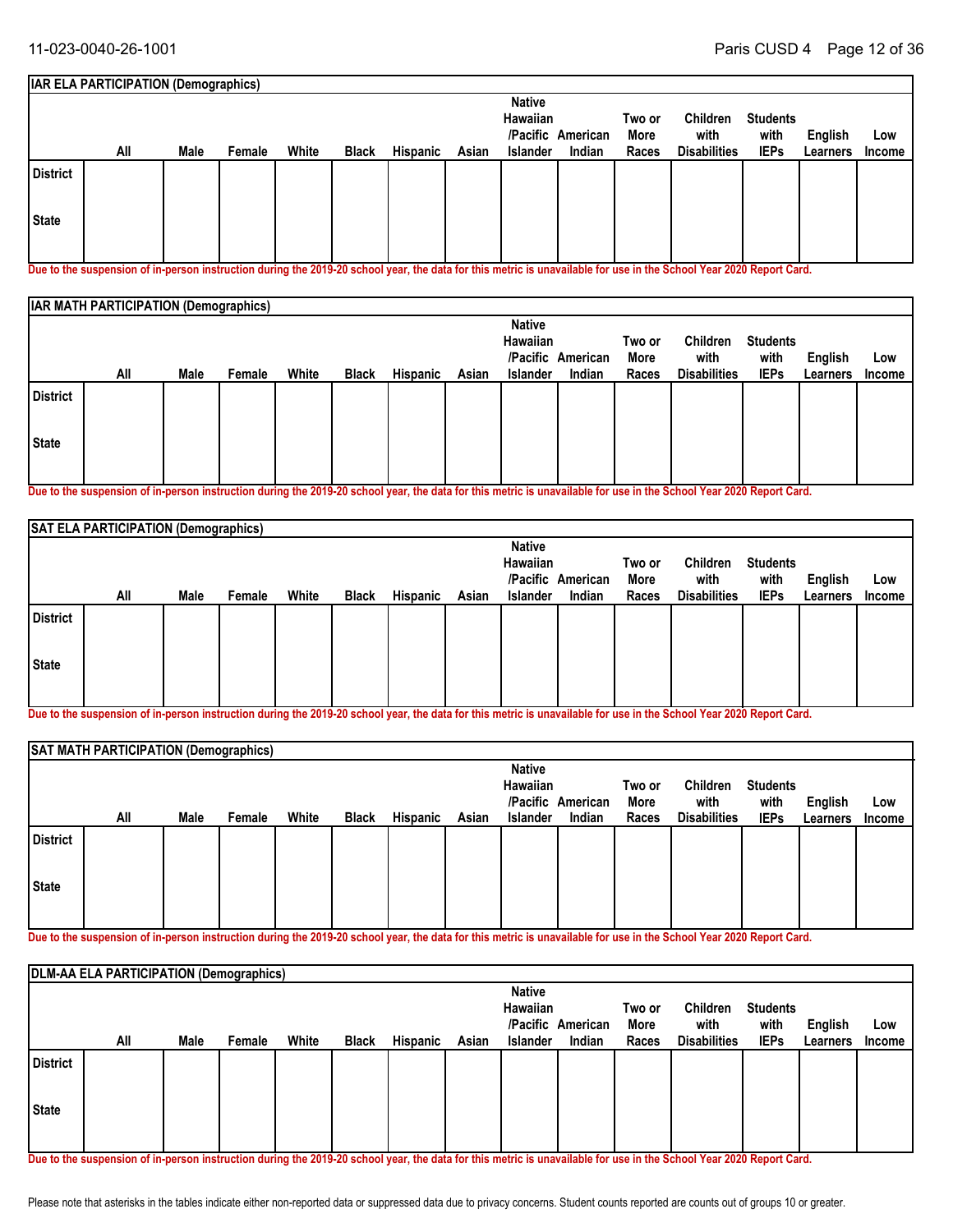|          | <b>DLM-AA MATH PARTICIPATION (Demographics)</b> |      |        |       |              |          |       |               |                   |        |                     |                 |          |               |
|----------|-------------------------------------------------|------|--------|-------|--------------|----------|-------|---------------|-------------------|--------|---------------------|-----------------|----------|---------------|
|          |                                                 |      |        |       |              |          |       | <b>Native</b> |                   |        |                     |                 |          |               |
|          |                                                 |      |        |       |              |          |       | Hawaiian      |                   | Two or | Children            | <b>Students</b> |          |               |
|          |                                                 |      |        |       |              |          |       |               | /Pacific American | More   | with                | with            | English  | Low           |
|          | All                                             | Male | Female | White | <b>Black</b> | Hispanic | Asian | Islander      | Indian            | Races  | <b>Disabilities</b> | <b>IEPs</b>     | Learners | <b>Income</b> |
| District |                                                 |      |        |       |              |          |       |               |                   |        |                     |                 |          |               |
| State    |                                                 |      |        |       |              |          |       |               |                   |        |                     |                 |          |               |
|          |                                                 |      |        |       |              |          |       |               |                   |        |                     |                 |          |               |

**Due to the suspension of in-person instruction during the 2019-20 school year, the data for this metric is unavailable for use in the School Year 2020 Report Card.**

|                 | DLM-AA SCIENCE PARTICIPATION (Demographics) |      |        |       |              |          |       |                                  |                   |        |                     |                 |          |        |
|-----------------|---------------------------------------------|------|--------|-------|--------------|----------|-------|----------------------------------|-------------------|--------|---------------------|-----------------|----------|--------|
|                 |                                             |      |        |       |              |          |       | <b>Native</b><br><b>Hawaiian</b> |                   | Two or | Children            | <b>Students</b> |          |        |
|                 |                                             |      |        |       |              |          |       |                                  | /Pacific American | More   | with                | with            | English  | Low    |
|                 | All                                         | Male | Female | White | <b>Black</b> | Hispanic | Asian | <b>Islander</b>                  | Indian            | Races  | <b>Disabilities</b> | <b>IEPs</b>     | Learners | Income |
| <b>District</b> |                                             |      |        |       |              |          |       |                                  |                   |        |                     |                 |          |        |
| State           |                                             |      |        |       |              |          |       |                                  |                   |        |                     |                 |          |        |
|                 |                                             |      |        |       |              |          |       |                                  |                   |        |                     |                 |          |        |

**Due to the suspension of in-person instruction during the 2019-20 school year, the data for this metric is unavailable for use in the School Year 2020 Report Card.**

|                 | <b>ISA PARTICIPATION (Demographics)</b> |      |        |       |              |                 |       |               |                   |        |                     |                 |                |        |
|-----------------|-----------------------------------------|------|--------|-------|--------------|-----------------|-------|---------------|-------------------|--------|---------------------|-----------------|----------------|--------|
|                 |                                         |      |        |       |              |                 |       | <b>Native</b> |                   |        |                     |                 |                |        |
|                 |                                         |      |        |       |              |                 |       | Hawaiian      |                   | Two or | Children            | <b>Students</b> |                |        |
|                 |                                         |      |        |       |              |                 |       |               | /Pacific American | More   | with                | with            | <b>English</b> | Low    |
|                 | All                                     | Male | Female | White | <b>Black</b> | <b>Hispanic</b> | Asian | Islander      | Indian            | Races  | <b>Disabilities</b> | <b>IEPs</b>     | Learners       | Income |
| <b>District</b> |                                         |      |        |       |              |                 |       |               |                   |        |                     |                 |                |        |
| State           |                                         |      |        |       |              |                 |       |               |                   |        |                     |                 |                |        |

**Due to the suspension of in-person instruction during the 2019-20 school year, the data for this metric is unavailable for use in the School Year 2020 Report Card.**

|                 | <b>ELA PROFICIENCY - ALL TESTS (Demographics)</b> |      |        |       |       |                         |                           |                   |        |
|-----------------|---------------------------------------------------|------|--------|-------|-------|-------------------------|---------------------------|-------------------|--------|
|                 |                                                   |      |        |       |       |                         | <b>Native</b><br>Hawaiian |                   | Two or |
|                 | All                                               |      |        |       |       |                         |                           | /Pacific American | More   |
|                 | <b>Students</b>                                   | Male | Female | White | Black | Hispanic Asian Islander |                           | Indian            | Races  |
| <b>District</b> |                                                   |      |        |       |       |                         |                           |                   |        |
| <b>State</b>    |                                                   |      |        |       |       |                         |                           |                   |        |
|                 |                                                   |      |        |       |       |                         |                           |                   |        |

**Due to the suspension of in-person instruction during the 2019-20 school year, the data for this metric is unavailable for use in the School Year 2020 Report Card.**

| <b>ELA PROFICIENCY - ALL TESTS (Demographics Continued)</b> |                                                |                                        |                            |     |                         |  |                     |          |  |  |  |  |
|-------------------------------------------------------------|------------------------------------------------|----------------------------------------|----------------------------|-----|-------------------------|--|---------------------|----------|--|--|--|--|
|                                                             | <b>Children</b><br>with<br><b>Disabilities</b> | <b>Students</b><br>with<br><b>IEPs</b> | English<br><b>Learners</b> | Low | Income Homeless Migrant |  | Youth<br>In<br>Care | Military |  |  |  |  |
| <b>District</b>                                             |                                                |                                        |                            |     |                         |  |                     |          |  |  |  |  |
| <b>State</b>                                                |                                                |                                        |                            |     |                         |  |                     |          |  |  |  |  |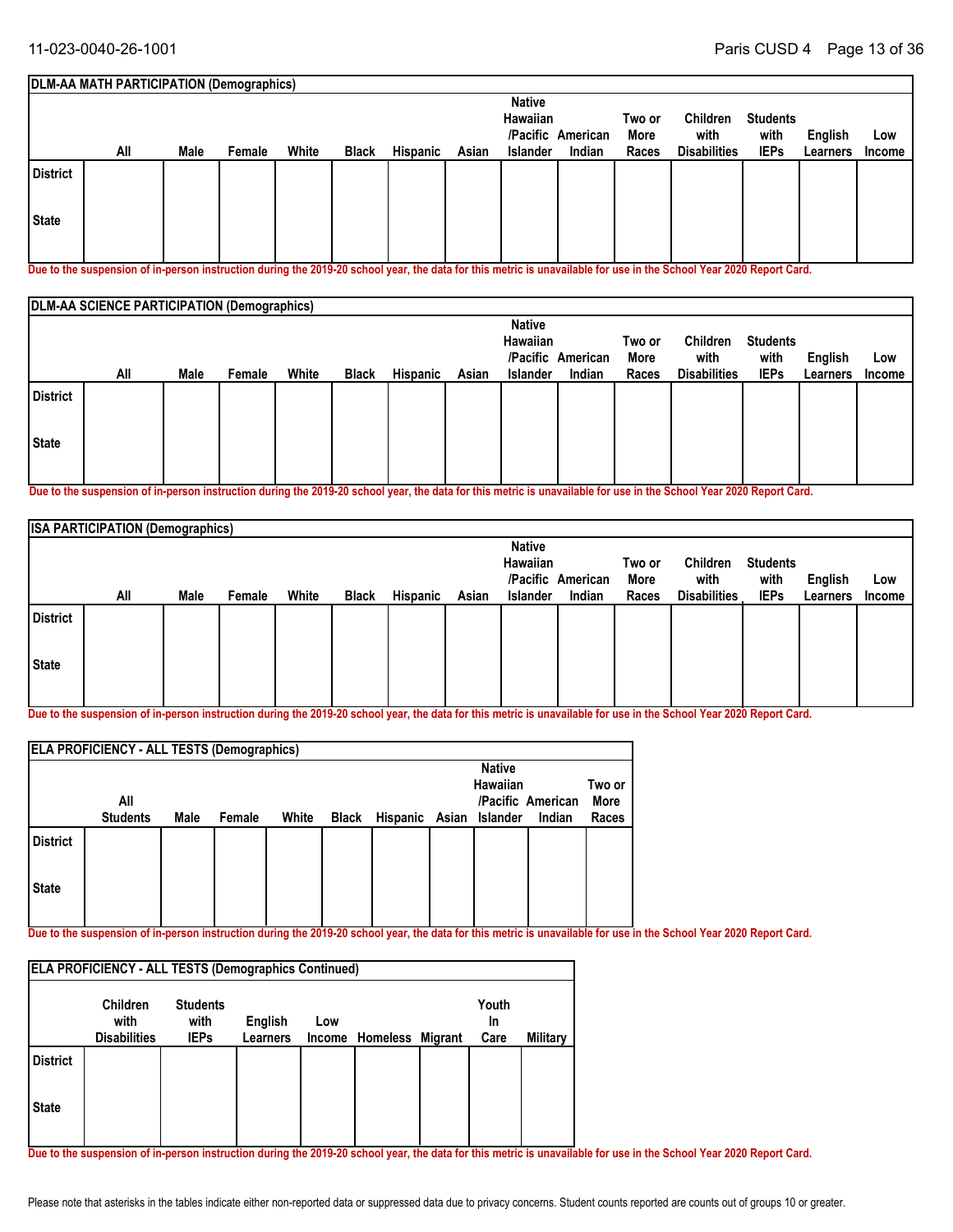|                 | <b>MATH PROFICIENCY - ALL TESTS (Demographics)</b> |      |        |       |                               |                                  |                   |        |
|-----------------|----------------------------------------------------|------|--------|-------|-------------------------------|----------------------------------|-------------------|--------|
|                 |                                                    |      |        |       |                               | <b>Native</b><br><b>Hawaiian</b> |                   | Two or |
|                 | All                                                |      |        |       |                               |                                  | /Pacific American | More   |
|                 | <b>Students</b>                                    | Male | Female | White | Black Hispanic Asian Islander |                                  | Indian            | Races  |
| <b>District</b> |                                                    |      |        |       |                               |                                  |                   |        |
| <b>State</b>    |                                                    |      |        |       |                               |                                  |                   |        |

**Due to the suspension of in-person instruction during the 2019-20 school year, the data for this metric is unavailable for use in the School Year 2020 Report Card.** 

| <b>MATH PROFICIENCY - ALL TESTS (Demographics Continued)</b> |                                         |                                        |                            |     |                         |  |                     |          |  |  |  |  |
|--------------------------------------------------------------|-----------------------------------------|----------------------------------------|----------------------------|-----|-------------------------|--|---------------------|----------|--|--|--|--|
|                                                              | Children<br>with<br><b>Disabilities</b> | <b>Students</b><br>with<br><b>IEPs</b> | English<br><b>Learners</b> | Low | Income Homeless Migrant |  | Youth<br>In<br>Care | Military |  |  |  |  |
| <b>District</b>                                              |                                         |                                        |                            |     |                         |  |                     |          |  |  |  |  |
| <b>State</b>                                                 |                                         |                                        |                            |     |                         |  |                     |          |  |  |  |  |

**Due to the suspension of in-person instruction during the 2019-20 school year, the data for this metric is unavailable for use in the School Year 2020 Report Card.**

|                 | <b>SCIENCE PROFICIENCY - ALL TESTS (Demographics)</b> |      |        |       |       |                         |                           |                   |                |
|-----------------|-------------------------------------------------------|------|--------|-------|-------|-------------------------|---------------------------|-------------------|----------------|
|                 | All                                                   |      |        |       |       |                         | <b>Native</b><br>Hawaiian | /Pacific American | Two or<br>More |
|                 | <b>Students</b>                                       | Male | Female | White | Black | Hispanic Asian Islander |                           | Indian            | Races          |
| <b>District</b> |                                                       |      |        |       |       |                         |                           |                   |                |
| <b>State</b>    |                                                       |      |        |       |       |                         |                           |                   |                |

**Due to the suspension of in-person instruction during the 2019-20 school year, the data for this metric is unavailable for use in the School Year 2020 Report Card.**

|                 | SCIENCE PROFICIENCY - ALL TESTS (Demographics Continued) |                                        |                            |               |                         |                     |          |
|-----------------|----------------------------------------------------------|----------------------------------------|----------------------------|---------------|-------------------------|---------------------|----------|
|                 | Children<br>with<br><b>Disabilities</b>                  | <b>Students</b><br>with<br><b>IEPs</b> | English<br><b>Learners</b> | Low<br>Income | <b>Homeless Migrant</b> | Youth<br>In<br>Care | Military |
| <b>District</b> |                                                          |                                        |                            |               |                         |                     |          |
| <b>State</b>    |                                                          |                                        |                            |               |                         |                     |          |

|                 | <b>IEL PROFICIENCY ON ACCESS</b> |         |                                            |         |      |         |      |
|-----------------|----------------------------------|---------|--------------------------------------------|---------|------|---------|------|
|                 |                                  |         |                                            |         |      |         | %    |
|                 |                                  |         |                                            |         |      | Long    | Long |
|                 |                                  |         | %                                          |         | %    | Term    | Term |
|                 | <b>ELS</b>                       | Tested  | <b>Participation Proficient Proficient</b> |         |      | EL      | EL   |
| <b>District</b> |                                  | $\star$ | $\star$                                    | $\star$ | *    | $\star$ |      |
| <b>State</b>    | 223,399                          | 220,920 | 98.9%                                      | 17,503  | 7.9% | 20,127  | 9.0% |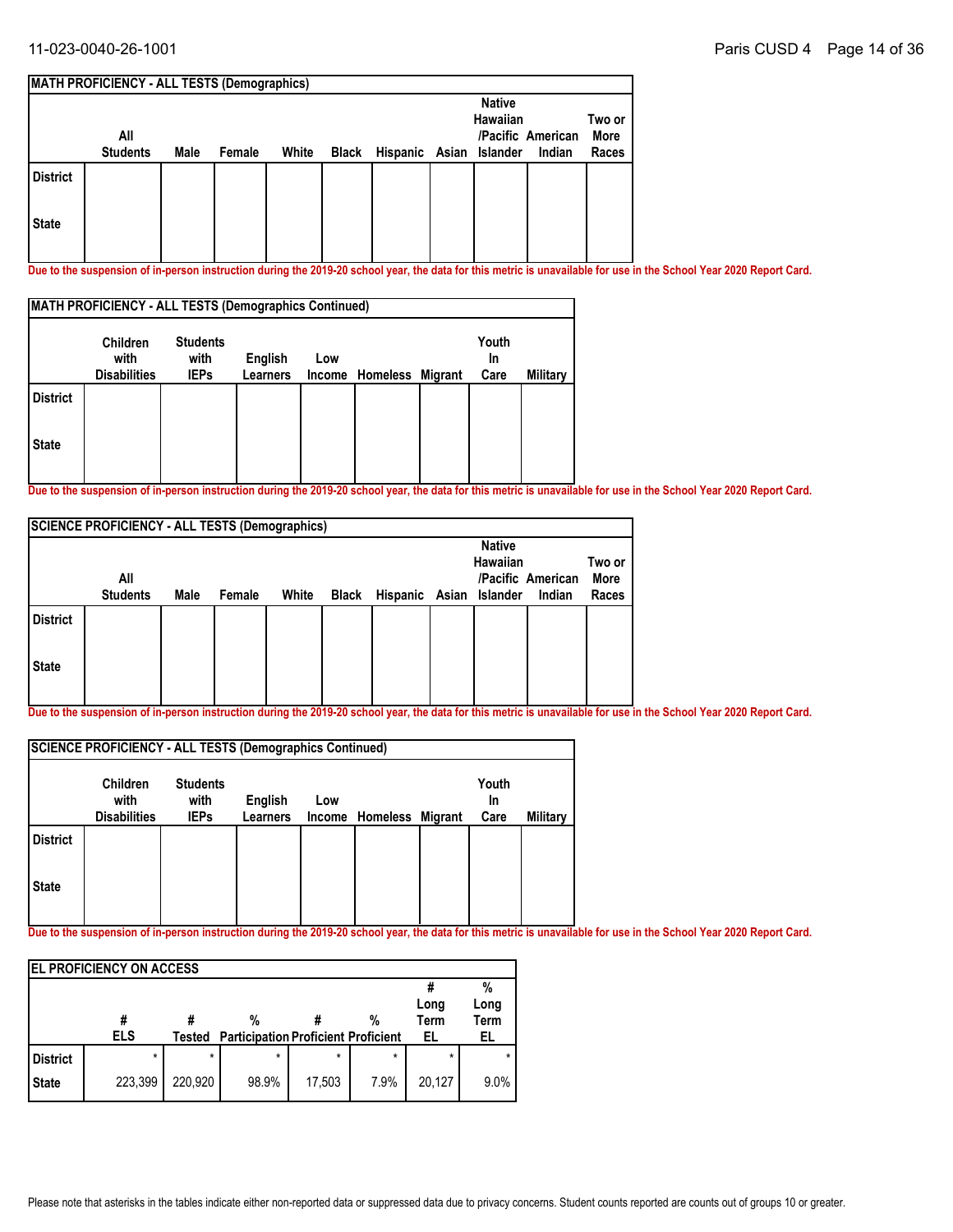#### **MEAN ELA GROWTH PERCENTILE - IAR (Demographics) All Students Native Hawaiian /Pacific Islander American Male Female White Black Hispanic Asian Indian Two or More Races State District**

**Due to the suspension of in-person instruction during the 2019-20 school year, the data for this metric is unavailable for use in the School Year 2020 Report Card.**

| MEAN ELA GROWTH PERCENTILE - IAR (Demographics Continued) |                                                |                                        |                     |               |                  |  |                     |          |  |  |  |
|-----------------------------------------------------------|------------------------------------------------|----------------------------------------|---------------------|---------------|------------------|--|---------------------|----------|--|--|--|
|                                                           | <b>Children</b><br>with<br><b>Disabilities</b> | <b>Students</b><br>with<br><b>IEPs</b> | English<br>Learners | Low<br>Income | Homeless Migrant |  | Youth<br>In<br>Care | Military |  |  |  |
| <b>District</b>                                           |                                                |                                        |                     |               |                  |  |                     |          |  |  |  |
| <b>State</b>                                              |                                                |                                        |                     |               |                  |  |                     |          |  |  |  |

**Due to the suspension of in-person instruction during the 2019-20 school year, the data for this metric is unavailable for use in the School Year 2020 Report Card.**

|                 | <b>MEAN MATH GROWTH PERCENTILE - IAR (Demographics)</b> |      |        |       |              |          |       |                                                   |                    |                         |
|-----------------|---------------------------------------------------------|------|--------|-------|--------------|----------|-------|---------------------------------------------------|--------------------|-------------------------|
|                 | All<br><b>Students</b>                                  | Male | Female | White | <b>Black</b> | Hispanic | Asian | <b>Native</b><br>Hawaiian<br>/Pacific<br>Islander | American<br>Indian | Two or<br>More<br>Races |
| <b>District</b> |                                                         |      |        |       |              |          |       |                                                   |                    |                         |
| <b>State</b>    |                                                         |      |        |       |              |          |       |                                                   |                    |                         |

**Due to the suspension of in-person instruction during the 2019-20 school year, the data for this metric is unavailable for use in the School Year 2020 Report Card.**

| MEAN MATH GROWTH PERCENTILE - IAR (Demographics Continued) |                                                |                                        |                     |               |                  |  |                     |          |  |  |  |  |
|------------------------------------------------------------|------------------------------------------------|----------------------------------------|---------------------|---------------|------------------|--|---------------------|----------|--|--|--|--|
|                                                            | <b>Children</b><br>with<br><b>Disabilities</b> | <b>Students</b><br>with<br><b>IEPs</b> | English<br>Learners | Low<br>Income | Homeless Migrant |  | Youth<br>In<br>Care | Military |  |  |  |  |
| <b>District</b>                                            |                                                |                                        |                     |               |                  |  |                     |          |  |  |  |  |
| <b>State</b>                                               |                                                |                                        |                     |               |                  |  |                     |          |  |  |  |  |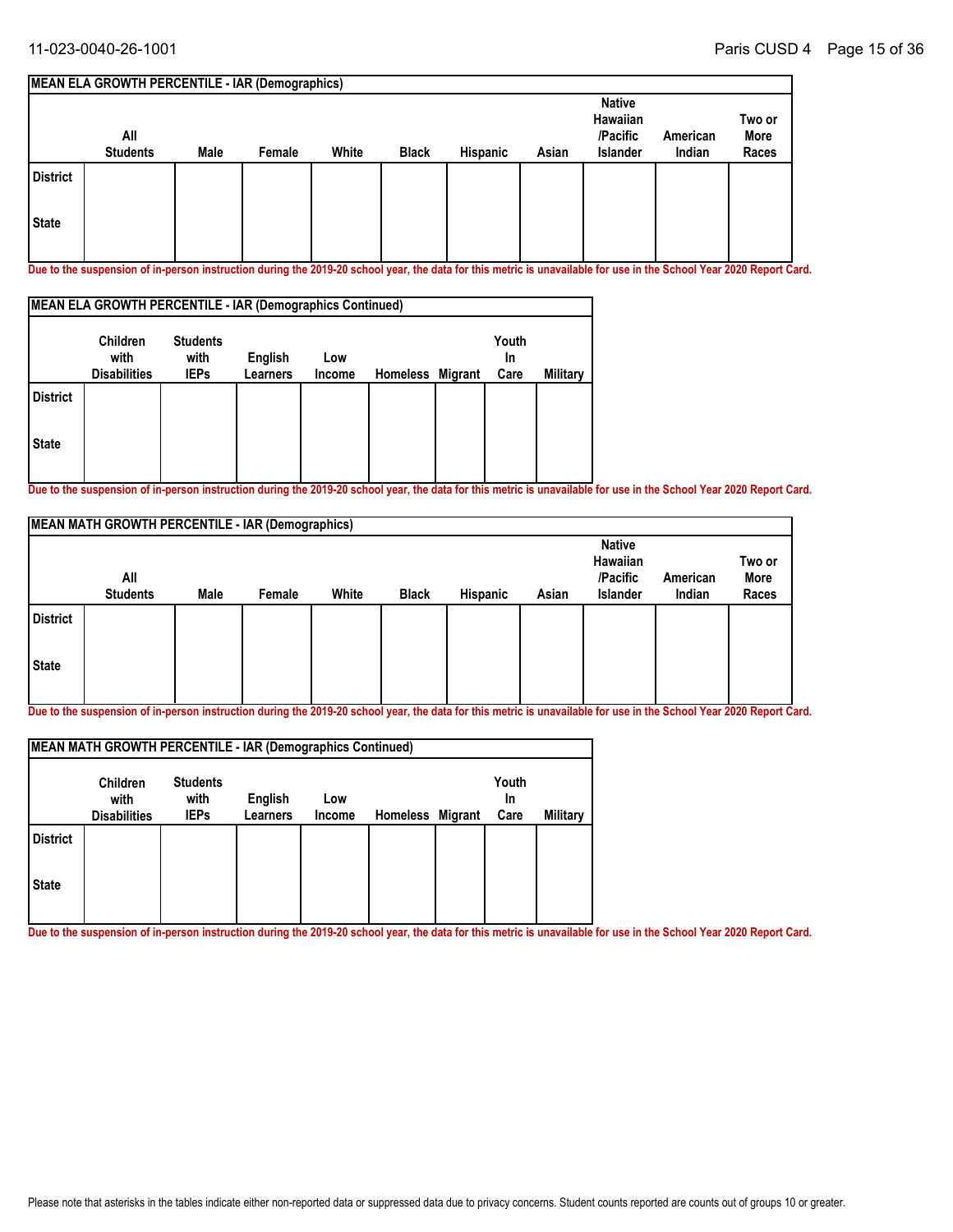# 2019 Mathematics State Snapshot Report Illinois ■ Grade 4 ■ Public Schools

# **Results for Student Groups in 2019**

|                                         | Percentage of | Avg.  |       | Percentage at or<br>above NAEP | Percentage at<br><b>NAEP</b> |
|-----------------------------------------|---------------|-------|-------|--------------------------------|------------------------------|
| <b>Reporting Groups</b>                 | students      | score | Basic | <b>Proficient</b>              | Advanced                     |
| <b>Race/Ethnicity</b>                   |               |       |       |                                |                              |
| White                                   | 46            | 246   | 86    | 51                             |                              |
| <b>Black</b>                            | 17            | 217   | 57    |                                |                              |
| <b>Hispanic</b>                         | 27            | 231   | 74    | 28                             |                              |
| <b>Asian</b>                            | 4             | 259   | 88    | 65                             | 25                           |
| American Indian/Alaska Native           | #             |       | ŧ     |                                |                              |
| <b>Native Hawaiian/Pacific Islander</b> | #             | ♯     | ŧ     |                                |                              |
| Two or more races                       | 4             | 238   | 76    | 40                             | 12                           |
| Gender                                  |               |       |       |                                |                              |
| Male                                    | 50            | 239   | 78    | 4                              | 10                           |
| <b>Female</b>                           | 50            | 236   | 77    | 36                             | 6                            |
| <b>National School Lunch Program</b>    |               |       |       |                                |                              |
| <b>Eligible</b>                         | 52            | 226   | 67    | 24                             |                              |
| <b>Not eligible</b>                     | 48            | 249   | 88    | 54                             | 14                           |

# Rounds to zero.

‡ Reporting standards not met.

NOTE: Detail may not sum to totals because of rounding, and because the "Information not available" category for the National School Lunch Program, which provides free/reduced-price lunches, is not displayed. Black includes African American and Hispanic includes Latino. Race categories exclude Hispanic origin.

# **NAEP Achievement-Level Percentages and Average Score Results**



\* Significantly different (p < .05) from state's results in 2019. Significance tests were performed using unrounded numbers.

NOTE: NAEP achievement levels are to be used on a trial basis and should be interpreted and used with caution. Detail may not sum to totals because of rounding.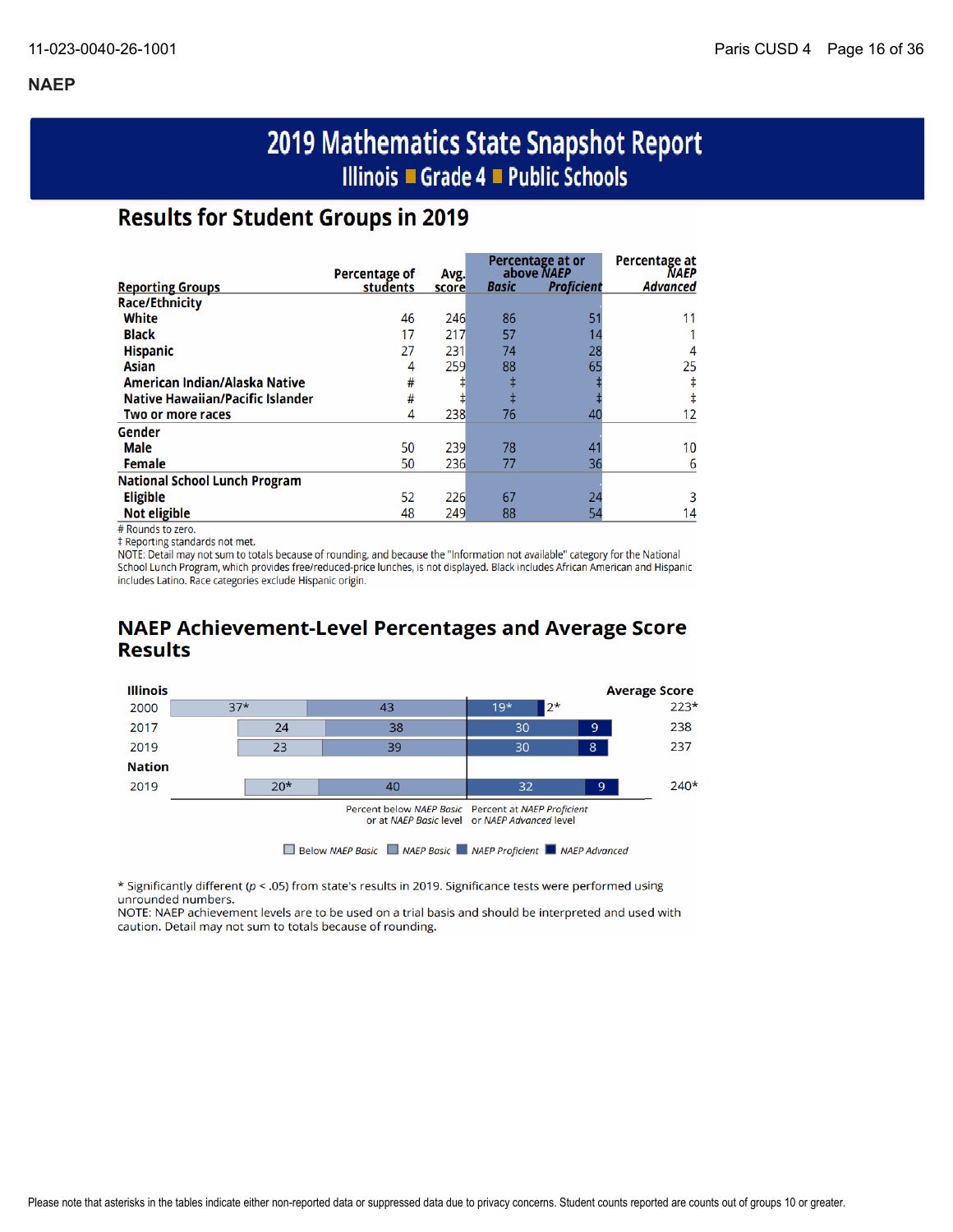# 2019 Mathematics State Snapshot Report Illinois ■ Grade 8 ■ Public Schools

# **Results for Student Groups in 2019**

|                                         | Percentage of |               |              | Percentage at or<br>above NAEP | <b>Percentage at</b><br><b>NAEP</b> |
|-----------------------------------------|---------------|---------------|--------------|--------------------------------|-------------------------------------|
| <b>Reporting Groups</b>                 | students      | Avg.<br>score | <b>Basic</b> | <b>Proficient</b>              | <b>Advanced</b>                     |
| <b>Race/Ethnicity</b>                   |               |               |              |                                |                                     |
| White                                   | 48            | 291           | 78           | 42                             | 12                                  |
| <b>Black</b>                            | 18            | 262           | 49           |                                |                                     |
| <b>Hispanic</b>                         | 25            | 273           | 62           | 24                             |                                     |
| Asian                                   | 6             | 320           | 92           | 73                             | 36                                  |
| American Indian/Alaska Native           | #             |               |              |                                |                                     |
| <b>Native Hawaiian/Pacific Islander</b> | #             |               |              |                                |                                     |
| Two or more races                       | 3             | 286           | 71           | 38                             |                                     |
| Gender                                  |               |               |              |                                |                                     |
| <b>Male</b>                             | 51            | 283           | 69           | 35                             | 12                                  |
| <b>Female</b>                           | 49            | 282           | 70           | 32                             | 9                                   |
| <b>National School Lunch Program</b>    |               |               |              |                                |                                     |
| <b>Eligible</b>                         | 48            | 269           | 56           | 20                             |                                     |
| <b>Not eligible</b>                     | 52            | 295           | 82           | 46                             | 15                                  |

# Rounds to zero.

‡ Reporting standards not met.

NOTE: Detail may not sum to totals because of rounding, and because the "Information not available" category for the National School Lunch Program, which provides free/reduced-price lunches, is not displayed. Black includes African American and Hispanic includes Latino. Race categories exclude Hispanic origin.

## **NAEP Achievement-Level Percentages and Average Score Results**



\* Significantly different ( $p <$  .05) from state's results in 2019. Significance tests were performed using unrounded numbers.

NOTE: NAEP achievement levels are to be used on a trial basis and should be interpreted and used with caution. Detail may not sum to totals because of rounding.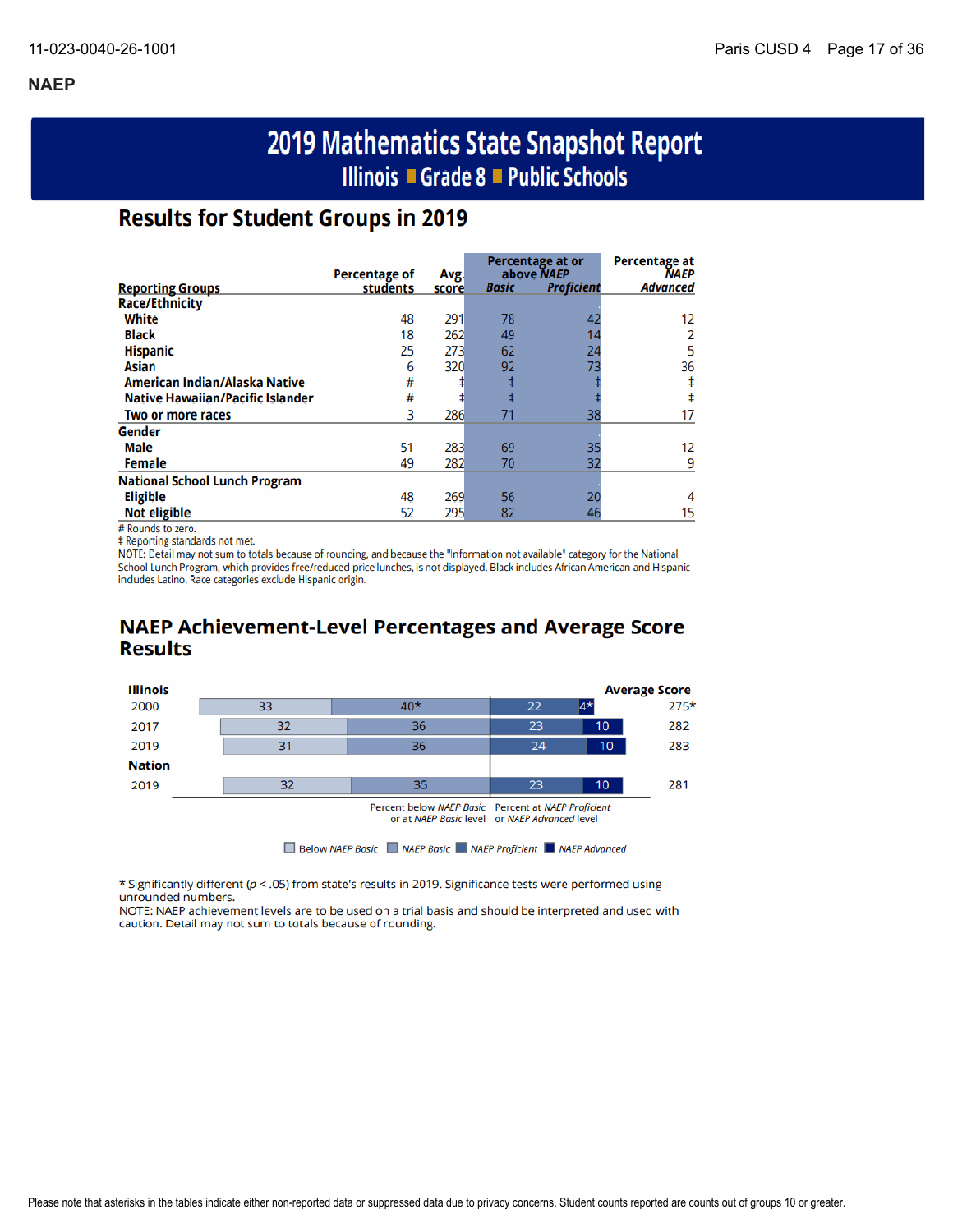# **National Center for Education Statistics**

2019 Mathematics Grades 4 and 8 Assessment Report Cards: Summary Data Tables for National and State Sample Sizes, Participation Rates, Proportions of SD and ELL Students Identified, and Types of Accommodations

Table A-11. Inclusion rate and standard error (SE) in NAEP mathematics for fourth- and eighth-grade public school students with disabilities (SD) and English language learners (ELL), as a percentage of identified SD or ELL students, by state/jurisdiction: 2019

|                    | Percentage of identified SD or ELL students |    |                      |                |    |                |           |
|--------------------|---------------------------------------------|----|----------------------|----------------|----|----------------|-----------|
|                    | Grade 4                                     |    |                      | Grade 8        |    |                |           |
|                    | <b>SD</b>                                   |    |                      | <b>SD</b>      |    |                |           |
| State/jurisdiction | Inclusion rate                              | SE | SE<br>Inclusion rate | Inclusion rate | SE | Inclusion rate | <b>SE</b> |
| <b>Illinois</b>    | 95                                          |    | 98                   | 94             |    | 95             | 2.0       |

† Not applicable. Standard error estimate cannot be accurately determined.

± Reporting standards not met. Sample size insufficient to permit a reliable estimate.

<sup>1</sup> The state/jurisdiction's inclusion rate is higher than or not significantly different from the National Assessment Governing Board goal of 85 percent.

<sup>2</sup> Department of Defense Education Activity (overseas and domestic schools).

NOTE: Beginning with the 2017 assessment, NAEP mathematics results are from a digitally based assessment; prior to 2017, results were from a paper-andpencil based assessment. SD includes students identified as having an Individualized Education Program but excludes other students protected under Section 504 of the Rehabilitation Act of 1973. In Puerto Rico, the English language learner (ELL) category is for the Spanish language learner (SLL).

SOURCE: U.S. Department of Education, Institute of Education Sciences, National Center for Education Statistics, National Assessment of Educational Progress (NAEP), 2019 Mathematics Assessment.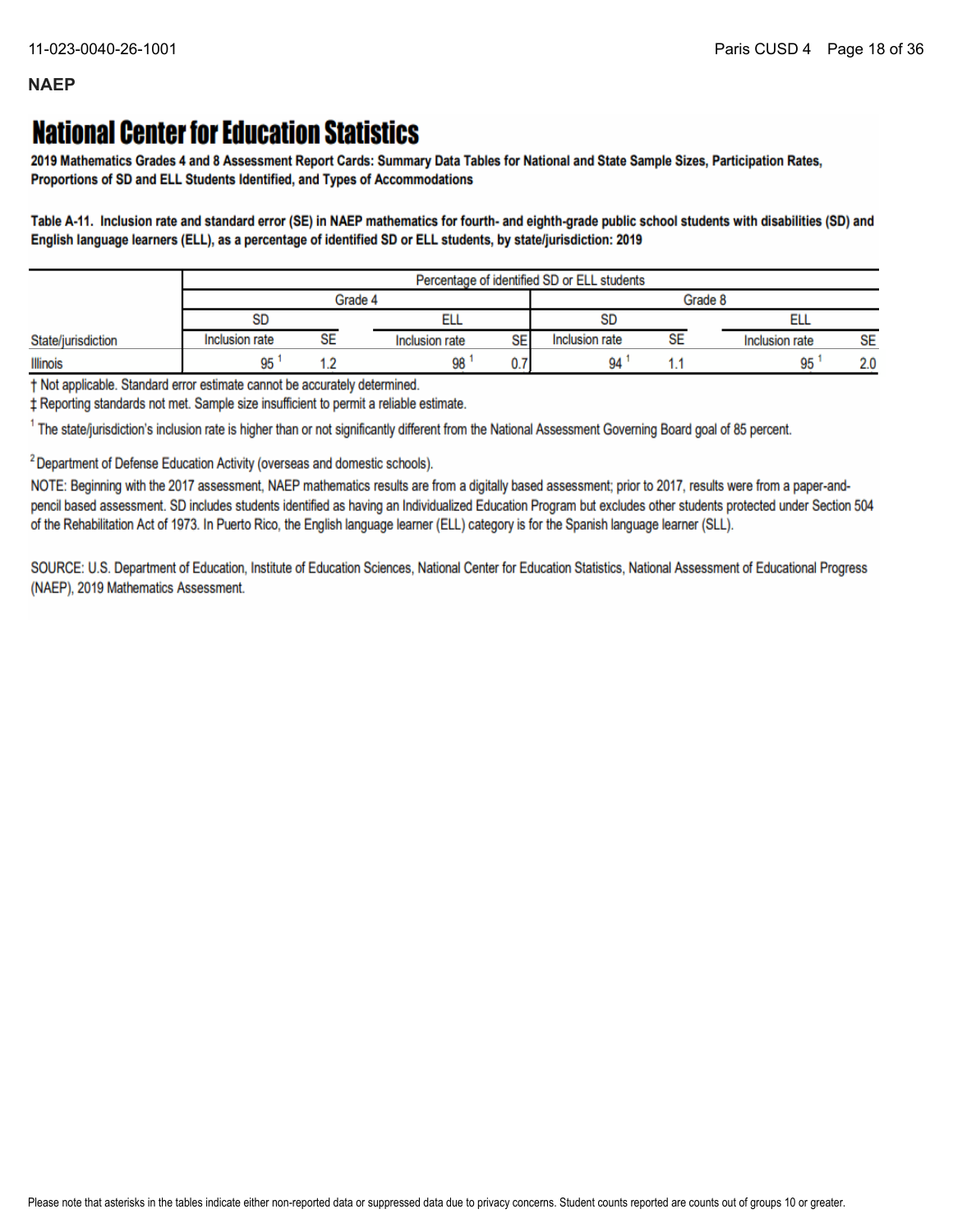# 2019 Reading State Snapshot Report Illinois ■ Grade 4 ■ Public Schools

# **Results for Student Groups in 2019**

|                                         | <b>Percentage of</b> |               |              | Percentage at or<br>above NAEP | <b>Percentage at</b><br><b>NAEP</b> |
|-----------------------------------------|----------------------|---------------|--------------|--------------------------------|-------------------------------------|
| <b>Reporting Groups</b>                 | students             | Avg.<br>score | <b>Basic</b> | <b>Proficient</b>              | <b>Advanced</b>                     |
| <b>Race/Ethnicity</b>                   |                      |               |              |                                |                                     |
| White                                   | 46                   | 228           | 75           | 45                             | 12                                  |
| <b>Black</b>                            | 18                   | 200           | 46           |                                |                                     |
| <b>Hispanic</b>                         | 27                   | 208           | 55           | 23                             | 4                                   |
| Asian                                   | 4                    | 238           | 82           | 57                             | 19                                  |
| American Indian/Alaska Native           | #                    |               |              |                                |                                     |
| <b>Native Hawaiian/Pacific Islander</b> | #                    |               |              |                                |                                     |
| Two or more races                       | 4                    | 229           | 74           | 43                             |                                     |
| Gender                                  |                      |               |              |                                |                                     |
| Male                                    | 50                   | 215           | 61           | 32                             | 8                                   |
| <b>Female</b>                           | 50                   | 221           | 68           | 36                             |                                     |
| <b>National School Lunch Program</b>    |                      |               |              |                                |                                     |
| <b>Eligible</b>                         | 52                   | 205           | 51           |                                |                                     |
| <b>Not eligible</b>                     | 47                   | 233           | 79           |                                | 14                                  |

# Rounds to zero.

‡ Reporting standards not met.

NOTE: Detail may not sum to totals because of rounding, and because the "Information not available" category for the National School Lunch Program, which provides free/reduced-price lunches, is not displayed. Black includes African American and Hispanic includes Latino. Race categories exclude Hispanic origin.

# **NAEP Achievement-Level Percentages and Average Score Results**



NOTE: NAEP achievement levels are to be used on a trial basis and should be interpreted and used with caution. Detail may not sum to totals because of rounding.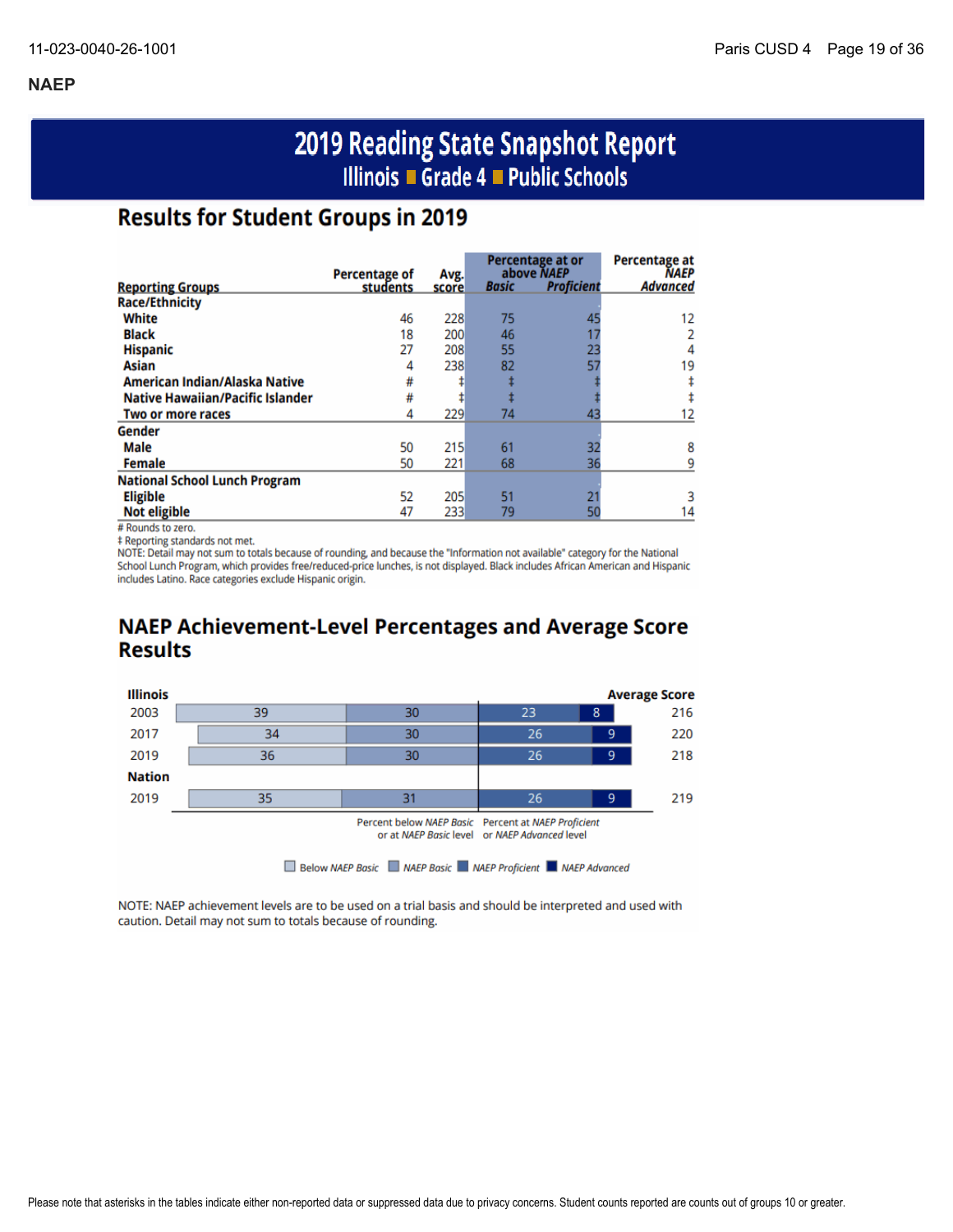# 2019 Reading State Snapshot Report Illinois ■ Grade 8 ■ Public Schools

# **Results for Student Groups in 2019**

|                                         |                                  |               |              | <b>Percentage at or</b>         | <b>Percentage at</b>           |
|-----------------------------------------|----------------------------------|---------------|--------------|---------------------------------|--------------------------------|
| <b>Reporting Groups</b>                 | <b>Percentage of</b><br>students | Avg.<br>score | <b>Basic</b> | above NAEP<br><b>Proficient</b> | <b>NAEP</b><br><b>Advanced</b> |
| <b>Race/Ethnicity</b>                   |                                  |               |              |                                 |                                |
| White                                   | 48                               | 274           | 82           | 45                              | 6                              |
| <b>Black</b>                            | 18                               | 246           | 56           |                                 |                                |
| <b>Hispanic</b>                         | 25                               | 255           | 66           | 25                              |                                |
| Asian                                   | 6                                | 290           | 90           | 66                              | 15                             |
| American Indian/Alaska Native           | #                                |               |              |                                 |                                |
| <b>Native Hawaiian/Pacific Islander</b> | #                                |               |              |                                 |                                |
| Two or more races                       | 3                                | 263           | 72           | 32                              |                                |
| Gender                                  |                                  |               |              |                                 |                                |
| <b>Male</b>                             | 51                               | 260           | 69           | 32                              |                                |
| <b>Female</b>                           | 49                               | 269           | 78           | 40                              |                                |
| <b>National School Lunch Program</b>    |                                  |               |              |                                 |                                |
| <b>Eligible</b>                         | 50                               | 251           | 62           | 21                              |                                |
| <b>Not eligible</b>                     | 50                               | 278           | 85           | 50                              |                                |

# Rounds to zero.

‡ Reporting standards not met.

NOTE: Detail may not sum to totals because of rounding, and because the "Information not available" category for the National School Lunch Program, which provides free/reduced-price lunches, is not displayed. Black includes African American and Hispanic includes Latino. Race categories exclude Hispanic origin.

## **NAEP Achievement-Level Percentages and Average Score Results**



\* Significantly different ( $p < .05$ ) from state's results in 2019. Significance tests were performed using unrounded numbers.

NOTE: NAEP achievement levels are to be used on a trial basis and should be interpreted and used with caution. Detail may not sum to totals because of rounding.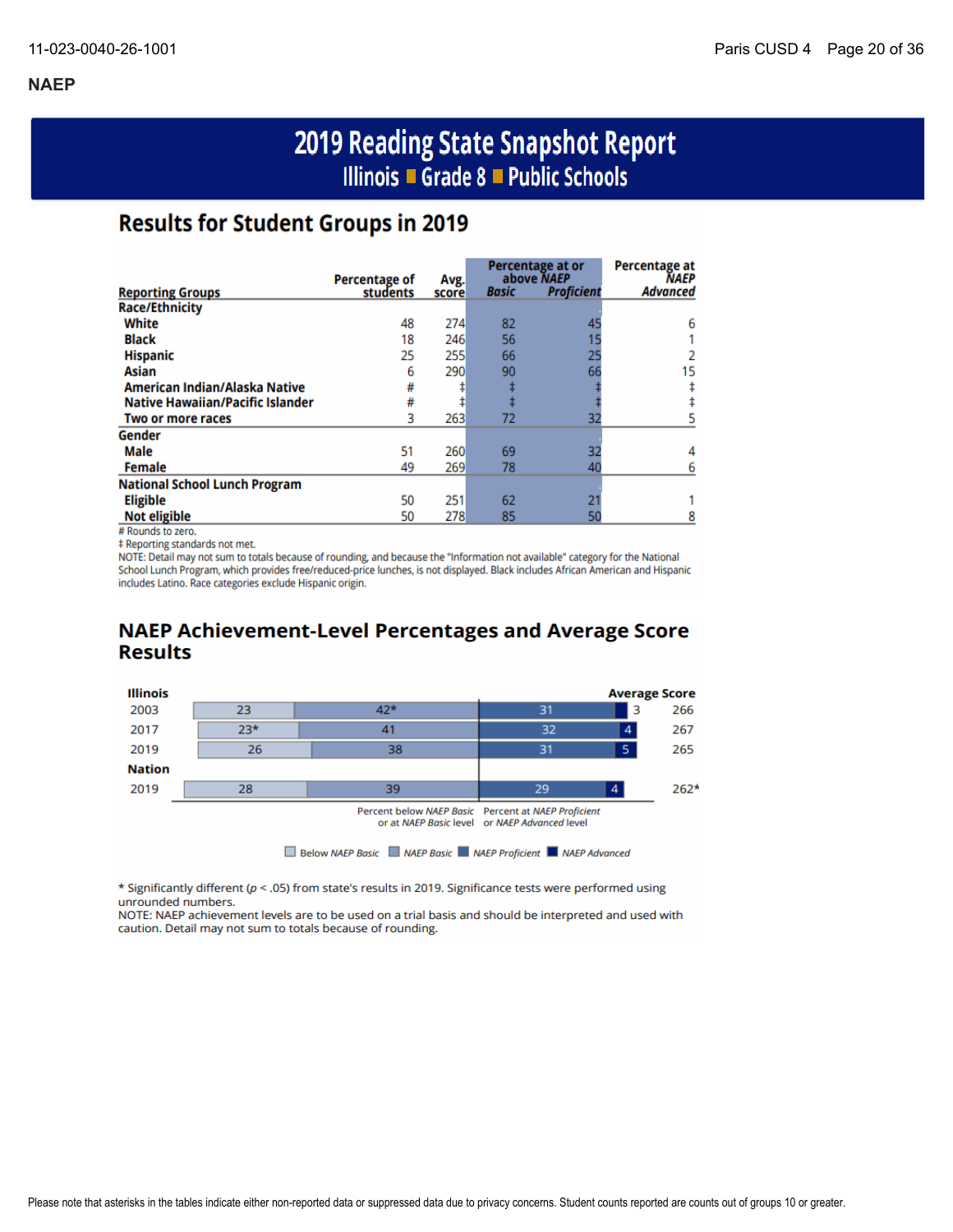# **National Center for Education Statistics**

2019 Reading Grades 4 and 8 Assessment Report Cards: Summary Data Tables for National and State Sample Sizes, Participation Rates, Proportions of SD and ELL Students Identified, and Types of Accommodations

Table A-11. Inclusion rate and standard error (SE) in NAEP reading for fourth- and eighth-grade public school students with disabilities (SD) and English language learners (ELL), as a percentage of identified SD or ELL students, by state/jurisdiction: 2019

|                    |                | Percentage of identified SD or ELL students |                |         |                |    |                |           |
|--------------------|----------------|---------------------------------------------|----------------|---------|----------------|----|----------------|-----------|
|                    | Grade 4        |                                             |                | Grade 8 |                |    |                |           |
|                    | SD             |                                             | ᄄᄔ             |         | <b>SD</b>      |    |                |           |
| State/jurisdiction | Inclusion rate | SE                                          | Inclusion rate | SE      | Inclusion rate | SE | Inclusion rate | <b>SE</b> |
| Illinois           | 91             |                                             | 96             | ∴0.     | 95             |    | 94             | 1.6       |

† Not applicable. Standard error estimate cannot be accurately determined.

± Reporting standards not met. Sample size insufficient to permit a reliable estimate.

<sup>1</sup> The state/jurisdiction's inclusion rate is higher than or not significantly different from the National Assessment Governing Board goal of 85 percent.

<sup>2</sup> Department of Defense Education Activity (overseas and domestic schools).

NOTE: Beginning with the 2017 assessment, NAEP reading results are from a digitally based assessment; prior to 2017, results were from a paper-and-pencil based assessment. SD includes students identified as having an Individualized Education Program but excludes other students protected under Section 504 of the Rehabilitation Act of 1973.

SOURCE: U.S. Department of Education, Institute of Education Sciences, National Center for Education Statistics, National Assessment of Educational Progress (NAEP), 2019 Reading Assessment.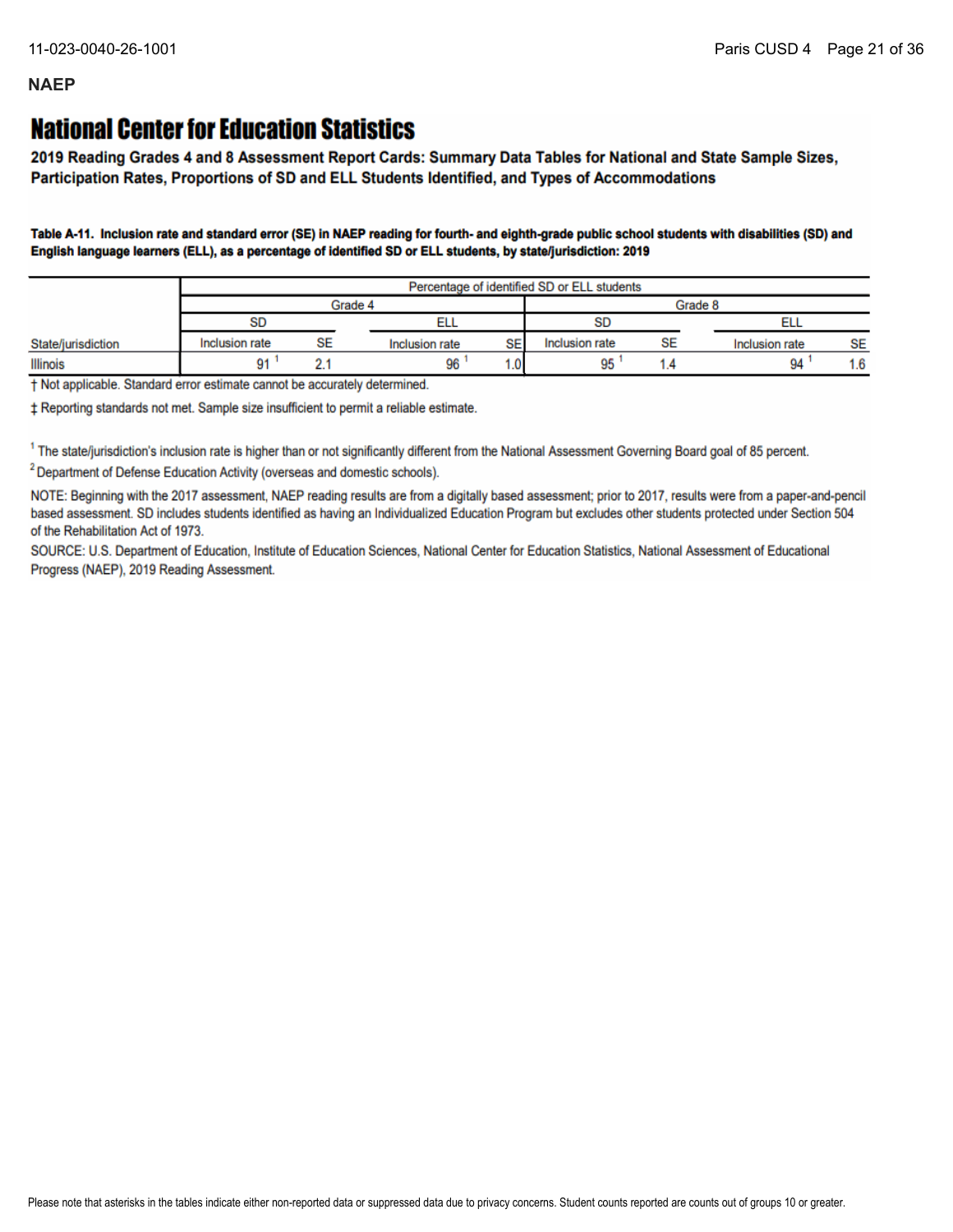### **2019 IL Gr 4 Math - Students with Disabilities**

Percentage below Basic, percentage at Basic, percentage at Proficient and percentage at Advanced for grade 4 mathematics, by Disability status of student, including those with 504 plan [IEP] for jurisdiction: 2019 2019, Illinois



IEP NOTE: The category "students with disabilities" includes students identified as having either an Individualized Education Program (IEP) or protection under Section 504 of the Rehabilitation Act of 1973.

NOTE: Some apparent differences between estimates may not be statistically significant.

SOURCE: U.S. Department of Education, Institute of Education Sciences, National Center for Education Statistics, National Assessment of Educational Progress (NAEP), 2019 Mathematics Assessment.

### **2019 IL Gr 8 Math - Students with Disabilities**

Percentage below Basic, percentage at Basic, percentage at Proficient and percentage at Advanced for grade 8 mathematics, by Disability status of student, including those with 504 plan [IEP] for jurisdiction: 2019 2019, Illinois



# Rounds to zero.

IEP NOTE: The category "students with disabilities" includes students identified as having either an Individualized Education Program (IEP) or protection under Section 504 of the Rehabilitation Act of 1973.

NOTE: Some apparent differences between estimates may not be statistically significant.

SOURCE: U.S. Department of Education, Institute of Education Sciences, National Center for Education Statistics, National Assessment of Educational Progress (NAEP), 2019 Mathematics Assessment.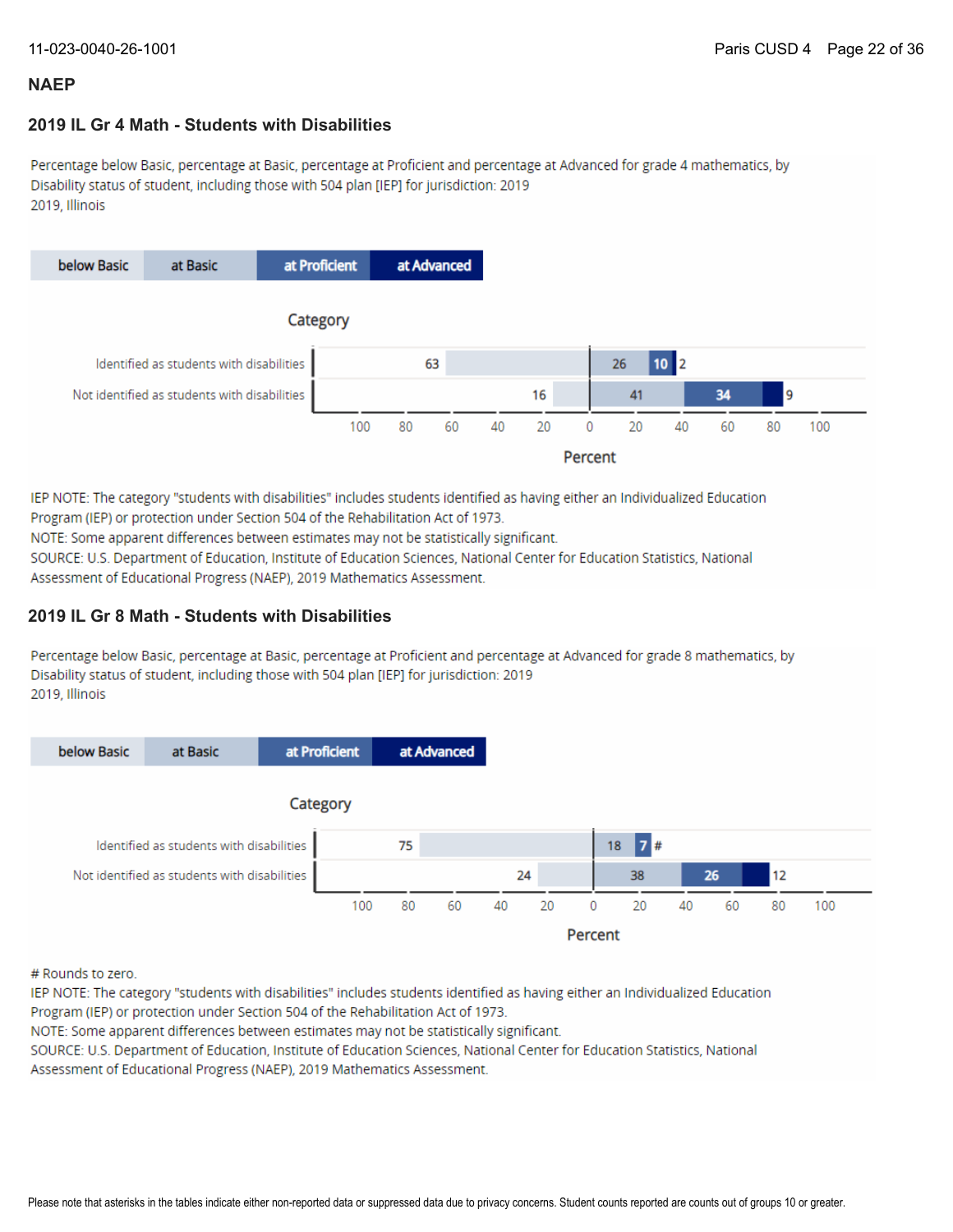### **2019 IL Gr 4 Reading - Students with Disabilities**

Percentage below Basic, percentage at Basic, percentage at Proficient and percentage at Advanced for grade 4 reading, by Disability status of student, including those with 504 plan [IEP] for jurisdiction: 2019 2019, Illinois



IEP NOTE: The category "students with disabilities" includes students identified as having either an Individualized Education Program (IEP) or protection under Section 504 of the Rehabilitation Act of 1973.

NOTE: Some apparent differences between estimates may not be statistically significant.

SOURCE: U.S. Department of Education, Institute of Education Sciences, National Center for Education Statistics, National Assessment of Educational Progress (NAEP), 2019 Reading Assessment.

### **2019 IL Gr 8 Reading - Students with Disabilities**

Percentage below Basic, percentage at Basic, percentage at Proficient and percentage at Advanced for grade 8 reading, by Disability status of student, including those with 504 plan [IEP] for jurisdiction: 2019 2019. Illinois



# Rounds to zero.

IEP NOTE: The category "students with disabilities" includes students identified as having either an Individualized Education Program (IEP) or protection under Section 504 of the Rehabilitation Act of 1973.

NOTE: Some apparent differences between estimates may not be statistically significant.

SOURCE: U.S. Department of Education, Institute of Education Sciences, National Center for Education Statistics, National Assessment of Educational Progress (NAEP), 2019 Reading Assessment.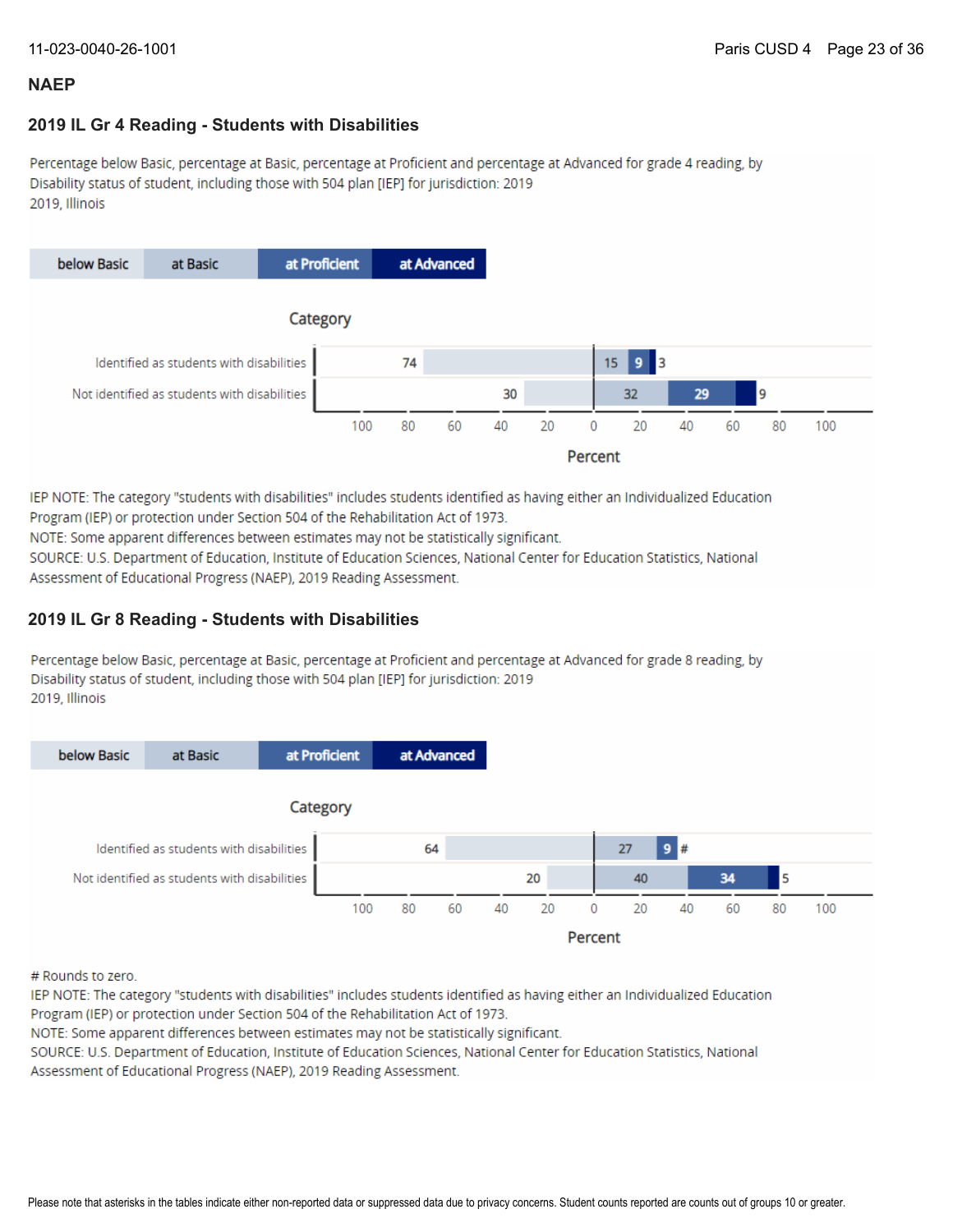### **2019 IL Gr 4 Math - English Learners**

Percentage below Basic, percentage at Basic, percentage at Proficient and percentage at Advanced for grade 4 mathematics, by Status as English Language Learner, 2 categories [LEP] for jurisdiction: 2019 2019. Illinois



NOTE: Some apparent differences between estimates may not be statistically significant.

SOURCE: U.S. Department of Education, Institute of Education Sciences, National Center for Education Statistics, National Assessment of Educational Progress (NAEP), 2019 Mathematics Assessment.

### **2019 IL Gr 8 Math - English Learners**

Percentage below Basic, percentage at Basic, percentage at Proficient and percentage at Advanced for grade 8 mathematics, by Status as English Language Learner, 2 categories [LEP] for jurisdiction: 2019 2019, Illinois



# Rounds to zero.

NOTE: Some apparent differences between estimates may not be statistically significant.

SOURCE: U.S. Department of Education, Institute of Education Sciences, National Center for Education Statistics, National Assessment of Educational Progress (NAEP), 2019 Mathematics Assessment.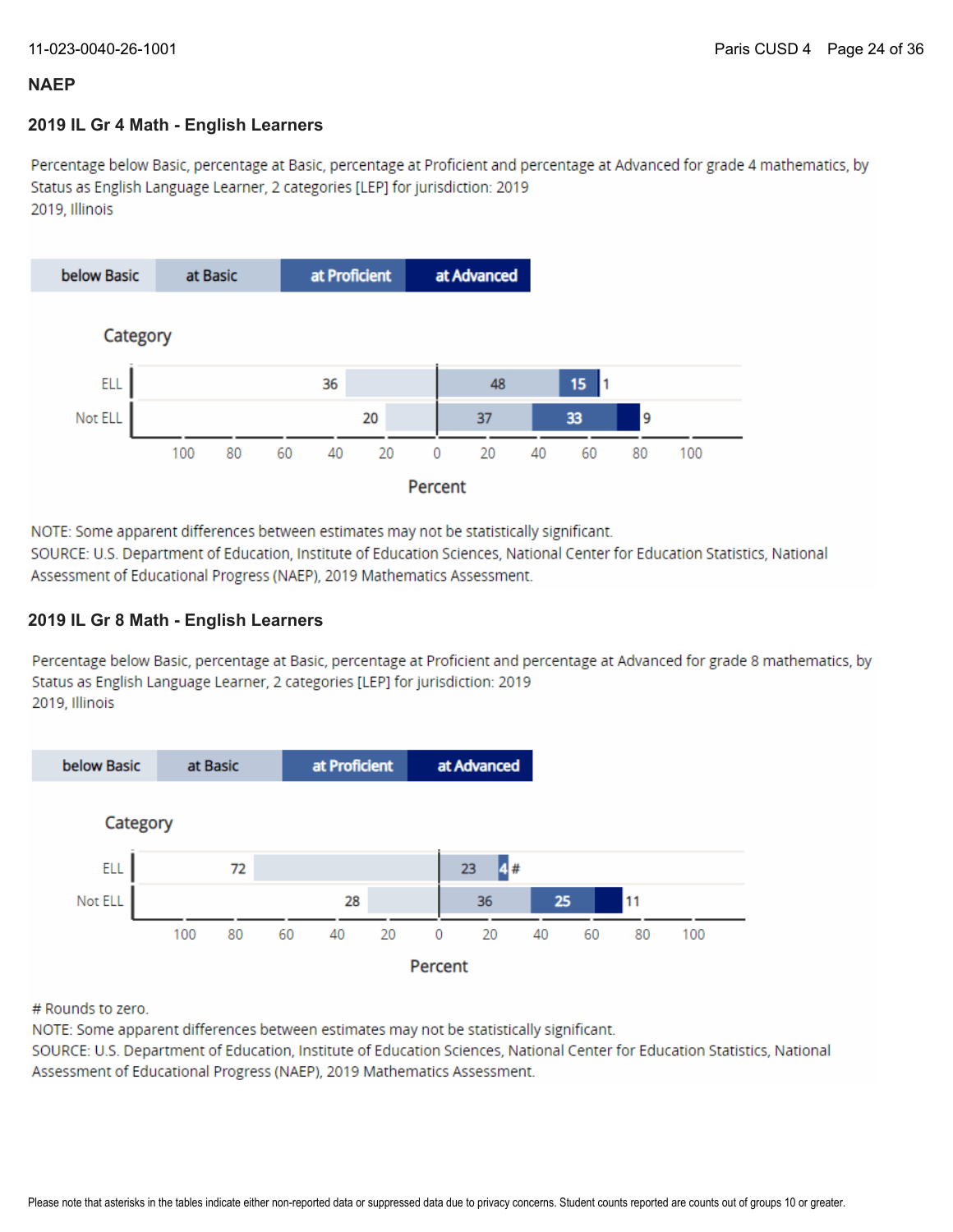### **2019 IL Gr 4 Reading - English Learners**

Percentage below Basic, percentage at Basic, percentage at Proficient and percentage at Advanced for grade 4 reading, by Status as English Language Learner, 2 categories [LEP] for jurisdiction: 2019 2019, Illinois



NOTE: Some apparent differences between estimates may not be statistically significant.

SOURCE: U.S. Department of Education, Institute of Education Sciences, National Center for Education Statistics, National Assessment of Educational Progress (NAEP), 2019 Reading Assessment.

### **2019 IL Gr 8 Reading - English Learners**

Percentage below Basic, percentage at Basic, percentage at Proficient and percentage at Advanced for grade 8 reading, by Status as English Language Learner, 2 categories [LEP] for jurisdiction: 2019 2019, Illinois



# Rounds to zero.

NOTE: Some apparent differences between estimates may not be statistically significant.

SOURCE: U.S. Department of Education, Institute of Education Sciences, National Center for Education Statistics, National Assessment of Educational Progress (NAEP), 2019 Reading Assessment.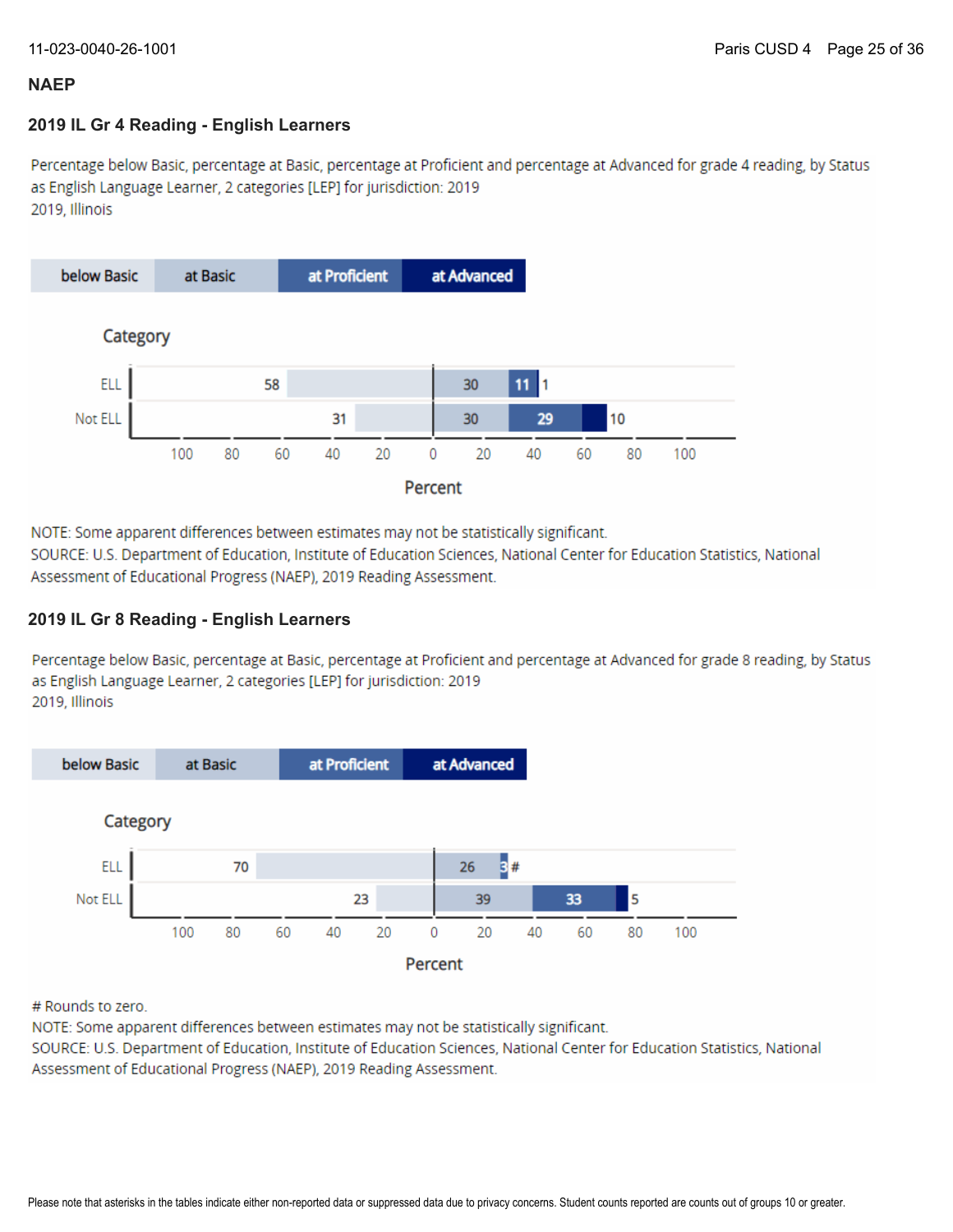The National Assessment of Educational Progress is a nationally representative and continuing assessment have been conducted periodically in reading, mathematics, science writing, U.S. history, civics, geography, and the arts.

NAEP does not provide scores for individual students or schools; instead, it offers results regarding subject-matter achievement, instructional experiences, and school environment for populations of students and sub-groups of those populations. NAEP results are based on a sample of student populations of interest.

Additional information regarding NAEP results can be found here:

- **Mathematics** 
	- o 2019 Grade 4 <u><https://www.isbe.net/Documents/naep-2019-math-snap-4.pdf></u>
	- o 2019 Grade 8 <u><https://www.isbe.net/Documents/naep-2019-math-snap-8.pdf></u>
	- o 2019 State Report Grades 4 and 8 <https://www.isbe.net/Documents/naep-2019-math-state-4-8.pdf>
	- o 2019 NAEP Inclusion Rates [https://www.nationsreportcard.gov/mathematics/supportive\\_files/2019\\_technical\\_appendix\\_math.pdf](https://www.nationsreportcard.gov/mathematics/supportive_files/2019_technical_appendix_math.pdf)
- **Reading** 
	- o 2019 Grade 4 <u><https://www.isbe.net/Documents/naep-2019-read-snap-4.pdf></u>
	- o 2019 Grade 8 <u><https://www.isbe.net/Documents/naep-2019-read-snap-8.pdf></u>
	- o 2019 State Report Grades 4 and 8 <https://www.isbe.net/Documents/naep-2019-read-state-4-8.pdf>
	- o 2019 NAEP Inclusion Rates [https://www.nationsreportcard.gov/reading/supportive\\_files/2019\\_technical\\_appendix\\_reading.pdf](https://www.nationsreportcard.gov/reading/supportive_files/2019_technical_appendix_reading.pdf)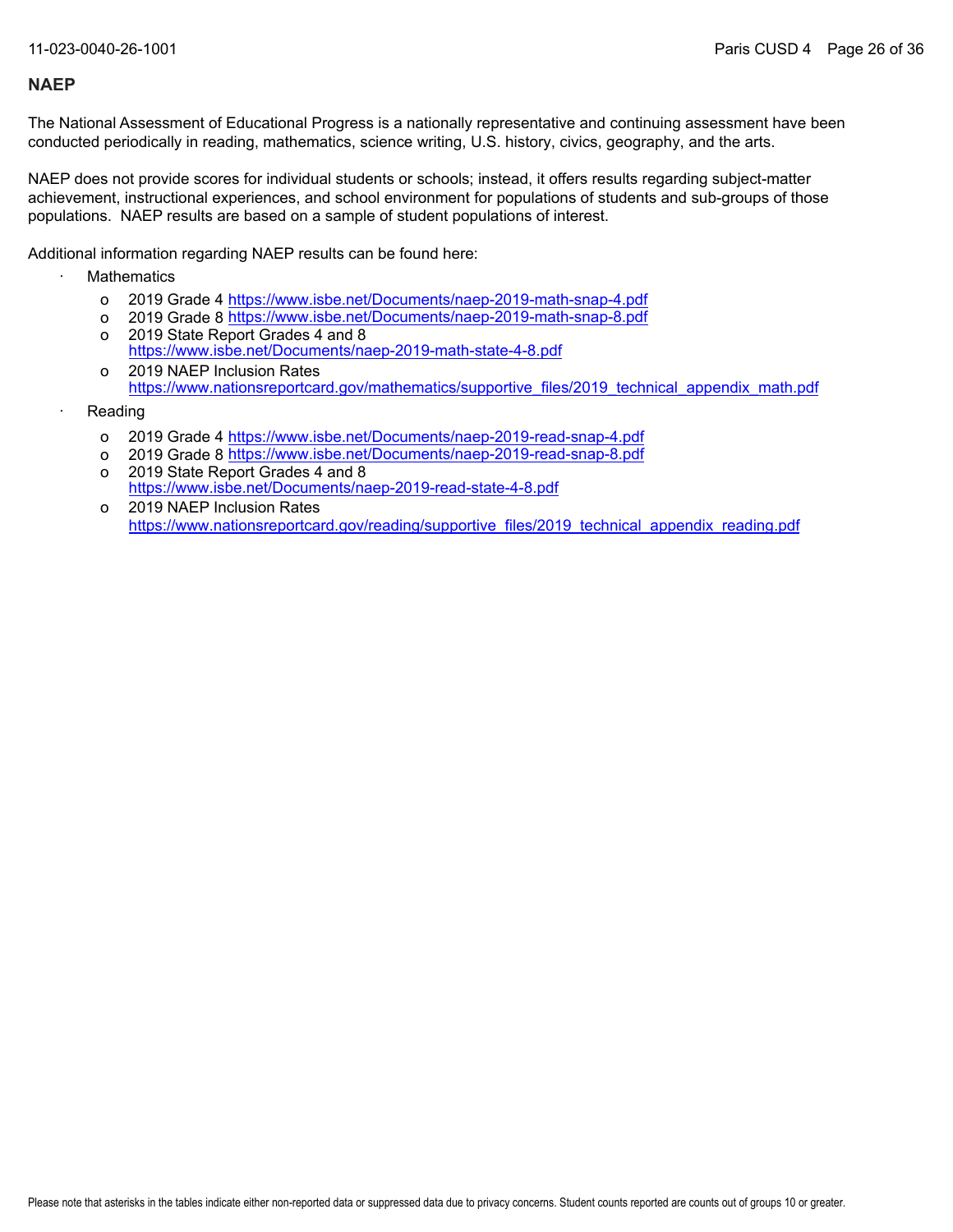### **CIVIL RIGHTS DATA COLLECTION - 2017-18 SCHOOL YEAR**

Data from the Civil Rights Data Collection comes directly from the U.S. Department of Education (ED). ED collects the data directly from ISBE and school districts and releases the information on a two to three-year delay.

ISBE also collects some of these data elements from districts and reports the results in the year it was collected. Current year data forin-school suspensions, out-of-school suspensions, and expulsions is reported by ISBE in a separate report on <u>www.isbe.net</u> . Current year data for chronic absenteeism can be found in the Students section of the Report Card. Current year data for accelerated coursework can be found in the Academic Performance section of the Report Card. Please note data may not match due to differences in data collection methods.

| <b>CRDC - IN-SCHOOL</b><br><b>SUSPENSIONS</b> |      |              | <b>CRDC - OUT-OF-SCHOOL</b><br><b>SUSPENSIONS</b> |                 | <b>CRDC - EXPULSIONS</b> |
|-----------------------------------------------|------|--------------|---------------------------------------------------|-----------------|--------------------------|
| <b>District</b>                               | 3.7% | District     | $.2\%$                                            | <b>District</b> | 0.1%                     |
| <b>State</b>                                  | 5.1% | <b>State</b> | 3.5%                                              | <b>State</b>    | 0.1%                     |

| <b>CRDC - SCHOOL-RELATED</b><br><b>ARRESTS</b> |         |  |  |
|------------------------------------------------|---------|--|--|
| <b>District</b>                                | $0.0\%$ |  |  |
| <b>State</b>                                   | $0.1\%$ |  |  |

| TED     |                 | <b>CRDC - REFERRAL TO</b><br><b>LAW ENFORCEMENT</b> |                 | <b>CRDC - CHRONIC</b><br><b>ABSENTEEISM</b> |
|---------|-----------------|-----------------------------------------------------|-----------------|---------------------------------------------|
| 0.0%    | <b>District</b> | 0.1%                                                | <b>District</b> | 6.5%                                        |
| $0.1\%$ | <b>State</b>    | 0.7%                                                | <b>State</b>    | 16.3%                                       |

| <b>CRDC - INCIDENTS</b><br><b>OF VIOLENCE</b> |                                            |  |
|-----------------------------------------------|--------------------------------------------|--|
|                                               | Rate of<br>Incidents of<br><b>Violence</b> |  |
| <b>District</b>                               | 0.6%                                       |  |
| <b>State</b>                                  | 2.2%                                       |  |

| <b>CRDC - INCIDENTS OF VIOLENCE - FIREARM AND HOMICIDE</b> |                |          |  |  |  |
|------------------------------------------------------------|----------------|----------|--|--|--|
|                                                            | <b>Firearm</b> | Homicide |  |  |  |
| Schools in the                                             |                |          |  |  |  |
| District with                                              |                |          |  |  |  |
| Incidents of Violence                                      |                |          |  |  |  |
| Schools in the                                             | 153            | 5        |  |  |  |
| <b>State with</b>                                          |                |          |  |  |  |
| Incidents of Violence                                      |                |          |  |  |  |

Please note that at the school level, these metrics are displayed as a yes or no indicator. However, at the district and state level, these metrics are displayed as a count.

| <b>CRDC - NUMBER AND PERCENT</b><br><b>ENROLLED IN PRESCHOOL</b> |        |  |  |
|------------------------------------------------------------------|--------|--|--|
| <b>District</b>                                                  | 40     |  |  |
|                                                                  | 5.9%   |  |  |
| <b>State</b>                                                     | 78,272 |  |  |
|                                                                  | 3.9%   |  |  |

|     | CRDC - ADVANCED PLACEMENT COURSE WORK |                                |         |                                  |         |                                |         |  |  |
|-----|---------------------------------------|--------------------------------|---------|----------------------------------|---------|--------------------------------|---------|--|--|
|     |                                       | <b>ADVANCED PLACEMENT (AP)</b> |         | INTERNATIONAL BACCALAUREATE (IB) |         |                                |         |  |  |
|     |                                       | <b>COURSE WORK</b>             |         | <b>COURSE WORK</b>               |         | <b>DUAL CREDIT COURSE WORK</b> |         |  |  |
|     |                                       | Number                         | Percent | <b>Number</b>                    | Percent | <b>Number</b>                  | Percent |  |  |
| All |                                       |                                |         |                                  |         |                                |         |  |  |
|     | <b>District</b>                       | 28                             | 4.1%    |                                  | 0.0%    | 66                             | $9.7\%$ |  |  |
|     | <b>State</b>                          | 143.753                        | 7.2%    | 5.004                            | 0.3%    | 65.736                         | 3.3%    |  |  |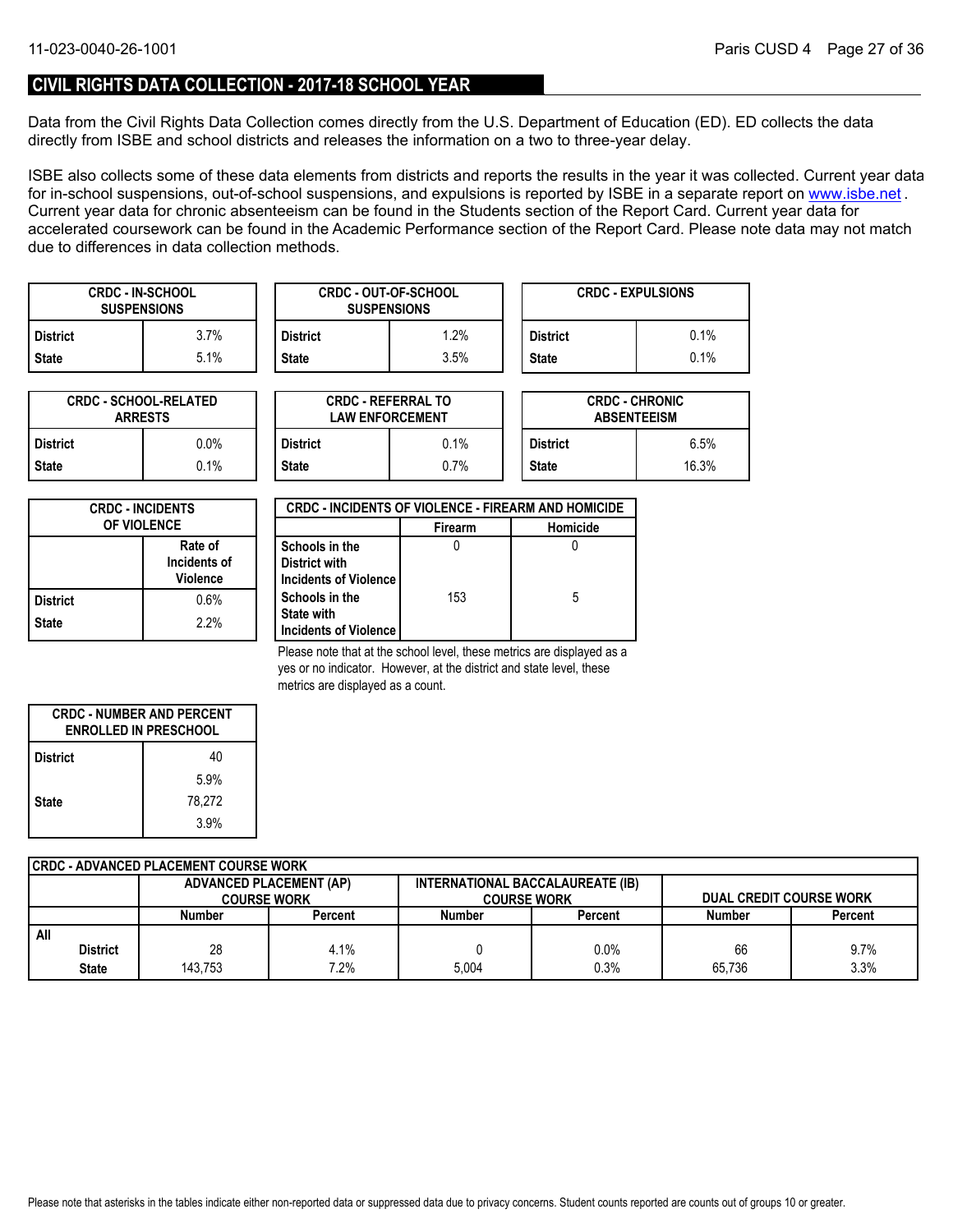# RACE/ETHNICITY AND DISABILITY CATEGORY FOR STUDENTS WITH IEPS

### **Percent of Students with IEPs by Race / Ethnicity**

|             |                     | White    | <b>Black</b> | Hispanic | Asian   | <b>Native</b><br><b>Hawaiian</b> | <b>Native</b><br>American | Two or More<br>Races |
|-------------|---------------------|----------|--------------|----------|---------|----------------------------------|---------------------------|----------------------|
|             | <b>All Students</b> | $96.2\%$ | $0.2\%$      | 1.3%     | 0.8%    |                                  | 0.2%                      | 1.3%                 |
| District    | Students with IEPs  | $98.6\%$ |              |          | $1.4\%$ |                                  |                           |                      |
| All Peer    | All Students        | 60.2%    | 11.5%        | 19.0%    | $4.4\%$ | 0.1%                             | 0.3%                      | 4.6%                 |
| Districts * | Students with IEPs  | 59.4%    | 14.8%        | 18.4%    | $2.2\%$ | 0.1%                             | 0.3%                      | 5.0%                 |
| State       | All Students        | 47.5%    | 16.6%        | 26.6%    | 5.2%    | 0.1%                             | 0.3%                      | 3.8%                 |
|             | Students with IEPs  | 46.5%    | 19.7%        | 26.8%    | 2.7%    | 0.1%                             | 0.3%                      | 3.9%                 |

### **Percent of Students with IEPs in Each Disability Category**

|                                     | <b>Percent of All Students</b> |            |              | <b>Percent of Students with IEPs</b> |            |              |
|-------------------------------------|--------------------------------|------------|--------------|--------------------------------------|------------|--------------|
|                                     | <b>All Peer</b>                |            |              | <b>All Peer</b>                      |            |              |
| <b>Disability Category</b>          | <b>District</b>                | Districts* | <b>State</b> | <b>District</b>                      | Districts* | <b>State</b> |
| Autism                              | 0.8%                           | 1.4%       | 1.4%         | 5.6%                                 | 8.6%       | 9.6%         |
| <b>Deafness</b>                     |                                | 0.0%       | 0.0%         |                                      | 0.1%       | 0.2%         |
| Deaf-Blindness                      |                                | $0.0\%$    | 0.0%         |                                      | $0.0\%$    | 0.0%         |
| Developmental Delay                 | 1.7%                           | 2.1%       | 2.0%         | 11.3%                                | 13.0%      | 13.4%        |
| <b>Emotional Disability</b>         | 0.8%                           | 0.9%       | 0.9%         | 5.6%                                 | 5.7%       | 6.2%         |
| Hearing Impairment                  |                                | 0.2%       | 0.1%         |                                      | 0.9%       | 0.9%         |
| <b>Intellectual Disability</b>      | 0.2%                           | 0.7%       | 0.8%         | 1.4%                                 | 4.5%       | 5.1%         |
| <b>Multiple Disabilities</b>        | 0.4%                           | 0.2%       | 0.2%         | 2.8%                                 | 1.1%       | 1.0%         |
| Orthopedic Impairment               |                                | 0.1%       | $0.0\%$      |                                      | 0.4%       | 0.3%         |
| Other Health Impairment             | 0.4%                           | 2.3%       | 2.0%         | 2.8%                                 | 14.4%      | 13.2%        |
| <b>Specific Learning Disability</b> | 5.9%                           | 5.0%       | 5.1%         | 39.4%                                | 31.6%      | 33.6%        |
| Speech or Language Impairment       | 4.6%                           | 3.0%       | 2.4%         | 31.0%                                | 19.0%      | 16.0%        |
| Traumatic Brain Injury              |                                | $0.0\%$    | $0.0\%$      |                                      | 0.2%       | 0.2%         |
| Visual Impairment                   |                                | 0.1%       | 0.1%         |                                      | 0.4%       | 0.3%         |

\*Peer districts are districts of the same type as this district: Elementary School, High School, or Unit District

\*\* Peer districts for Unit Districts do not include Chicago Public Schools

\*\*\* Students who are receiving special education and/or related services via an Individualized Service Plan (ISP) have been removed from all calculations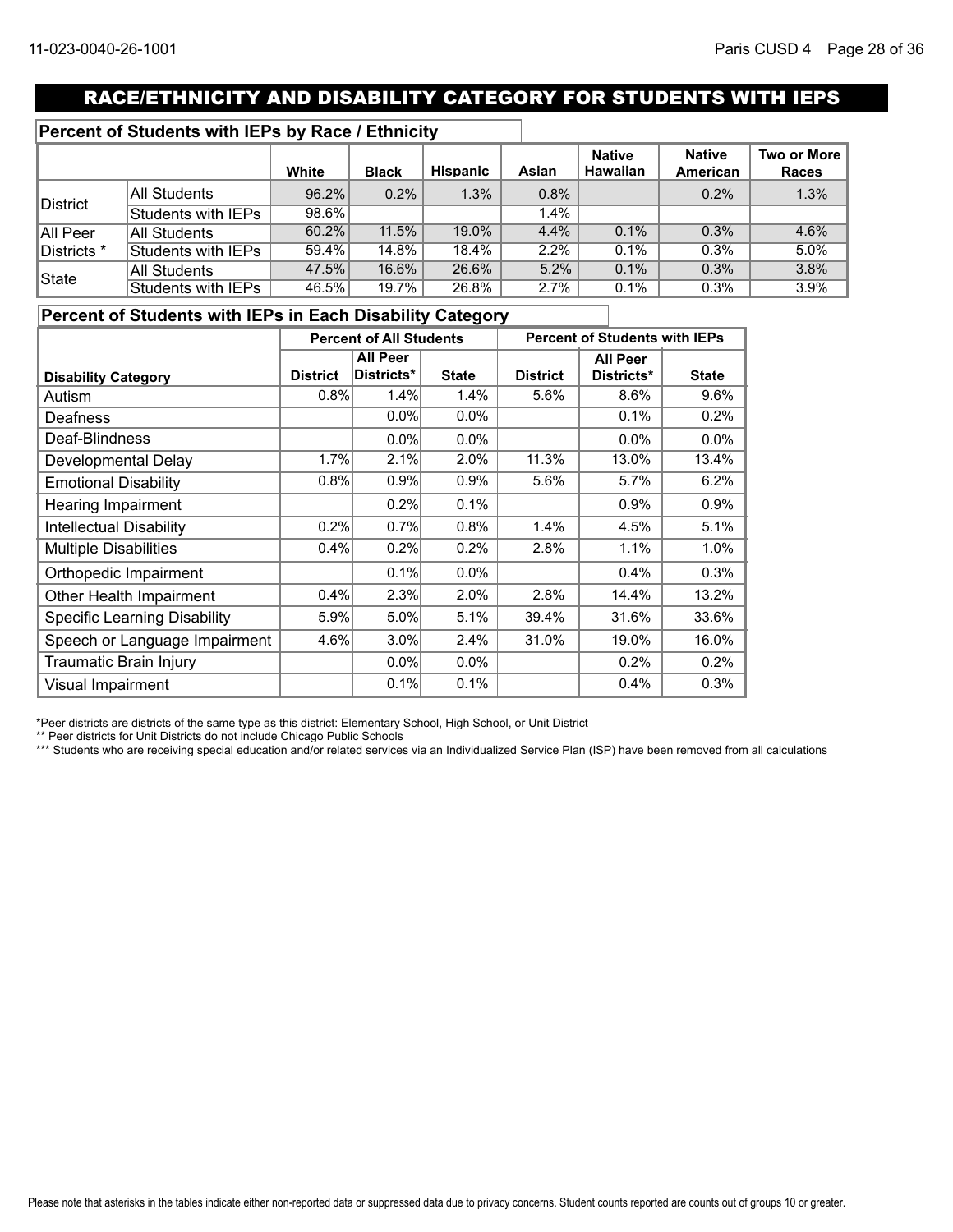### EDUCATIONAL ENVIRONMENTS FOR STUDENTS WITH IEPS

Educational environment refers to the extent to which students with IEPs receive special education and related services in classes or schools with their non-disabled peers. Research has shown that students with IEPs who received their special education and/or related services in the general education environment displayed increased motivation, higher self-esteem, improved communication and socialization skills, and greater academic achievement as compared to students who received their special education and/or related services in a more restrictive, or segregated, environment.

The educational environments in which students with IEPs ages 6-21 receive their special education and/or related services are generally classified into four settings:

- 1. Served inside the general education classroom 80% or more of the day
- 2. Served inside the general education classroom 40% to 79% of the day
- 3. Served inside the general education classroom less than 40% of the day
- 4. Served in separate educational facilities

The following information is provided for students ages 6 through 21.

| <b>Percent of Students with IEPs in Various Educational Environments</b>                               |                                                 |       |       |       |      |  |  |  |  |  |
|--------------------------------------------------------------------------------------------------------|-------------------------------------------------|-------|-------|-------|------|--|--|--|--|--|
| <b>Separate</b><br>Inside $<$ 40 $\%$<br>Inside $\geq 80\%$<br><b>Inside 40-79%</b><br><b>Facility</b> |                                                 |       |       |       |      |  |  |  |  |  |
|                                                                                                        | <b>District</b>                                 | 75.0% | 16.1% | 5.4%  | 3.6% |  |  |  |  |  |
| <b>All Students</b><br>with an IEP                                                                     | All Peer Districts*                             | 54.4% | 26.5% | 13.0% | 6.1% |  |  |  |  |  |
|                                                                                                        | <b>State</b><br>6.8%<br>53.5%<br>26.7%<br>13.1% |       |       |       |      |  |  |  |  |  |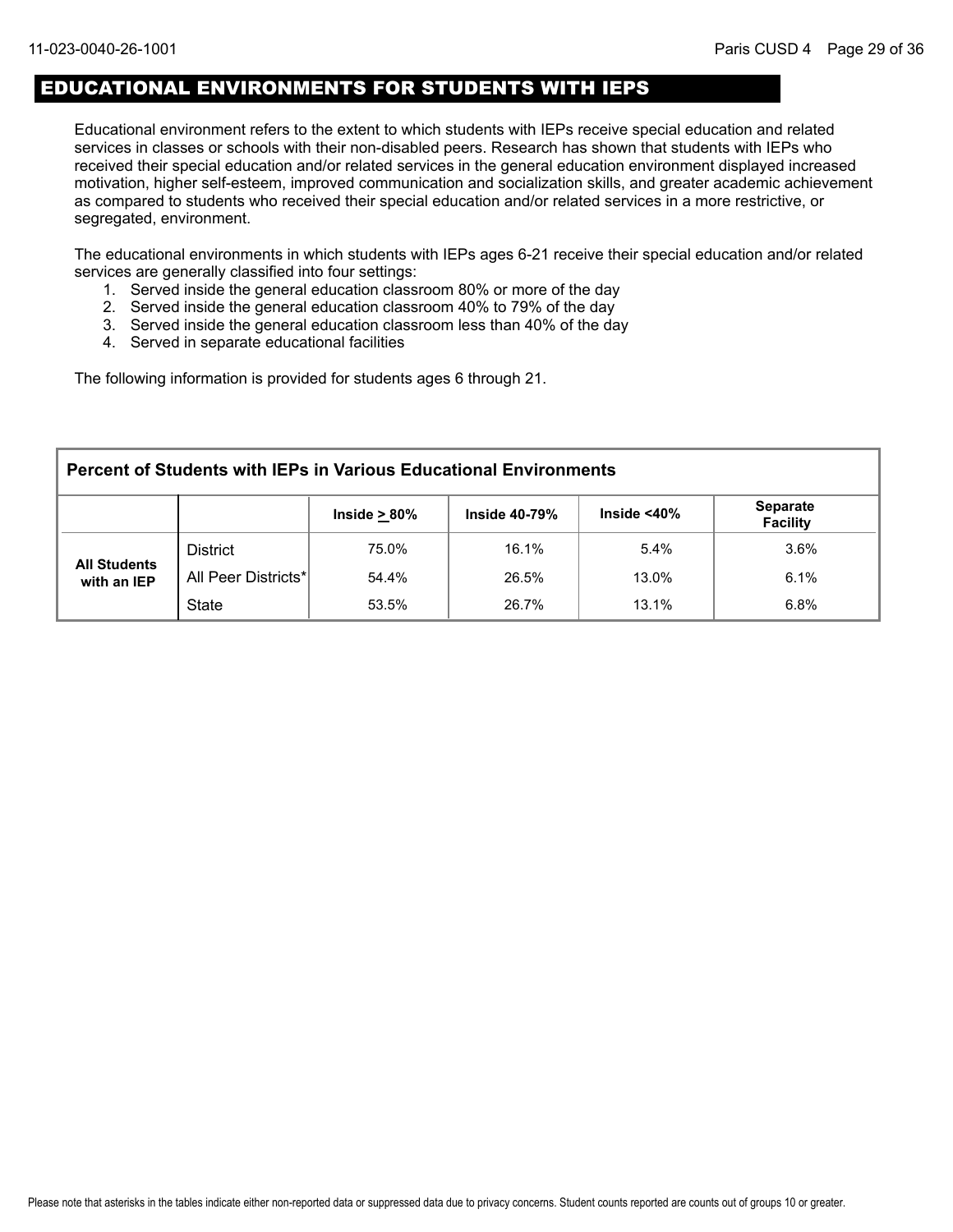| <b>Educational Environments by Race / Ethnicity</b> |                                                        |                          |                         |                        |                                    |  |  |
|-----------------------------------------------------|--------------------------------------------------------|--------------------------|-------------------------|------------------------|------------------------------------|--|--|
|                                                     |                                                        | Inside $\geq 80\%$       | <b>Inside 40-79%</b>    | Inside $<$ 40%         | <b>Separate</b><br><b>Facility</b> |  |  |
| <b>White</b>                                        | <b>District</b><br>All Peer Districts*<br><b>State</b> | 74.5%<br>56.5%<br>56.9%  | 16.4%<br>26.9%<br>25.2% | 5.5%<br>10.7%<br>11.1% | 3.6%<br>5.9%<br>6.8%               |  |  |
| <b>Black</b>                                        | <b>District</b><br>All Peer Districts*<br><b>State</b> | 47.0%<br>44.8%           | 26.0%<br>30.2%          | 18.8%<br>16.3%         | 8.2%<br>8.7%                       |  |  |
| <b>Hispanic</b>                                     | <b>District</b><br>All Peer Districts*<br><b>State</b> | 53.8%<br>54.2%           | 27.1%<br>27.4%          | 14.2%<br>13.3%         | 4.9%<br>5.1%                       |  |  |
| Asian                                               | <b>District</b><br>All Peer Districts*<br><b>State</b> | 100.0%<br>55.3%<br>54.2% | 0.0%<br>16.9%<br>18.9%  | 0.0%<br>21.8%<br>19.9% | 0.0%<br>6.0%<br>7.1%               |  |  |
| Native Hawaiian                                     | <b>District</b><br>All Peer Districts*<br><b>State</b> | 52.6%<br>52.0%           | 22.1%<br>22.9%          | 16.8%<br>15.2%         | 8.4%<br>9.9%                       |  |  |
| <b>Native American</b>                              | <b>District</b><br>All Peer Districts*<br><b>State</b> | 52.5%<br>52.0%           | 26.6%<br>25.8%          | 13.1%<br>14.7%         | 7.7%<br>7.4%                       |  |  |
| Two or More Races                                   | <b>District</b><br>All Peer Districts*<br><b>State</b> | 53.3%<br>53.7%           | 25.0%<br>24.1%          | 14.3%<br>14.1%         | 7.4%<br>8.2%                       |  |  |

\*Peer districts are districts of the same type as this district: Elementary School, High School, or Unit District

\*\* Peer districts for Unit Districts do not inlcude Chicago Public Schools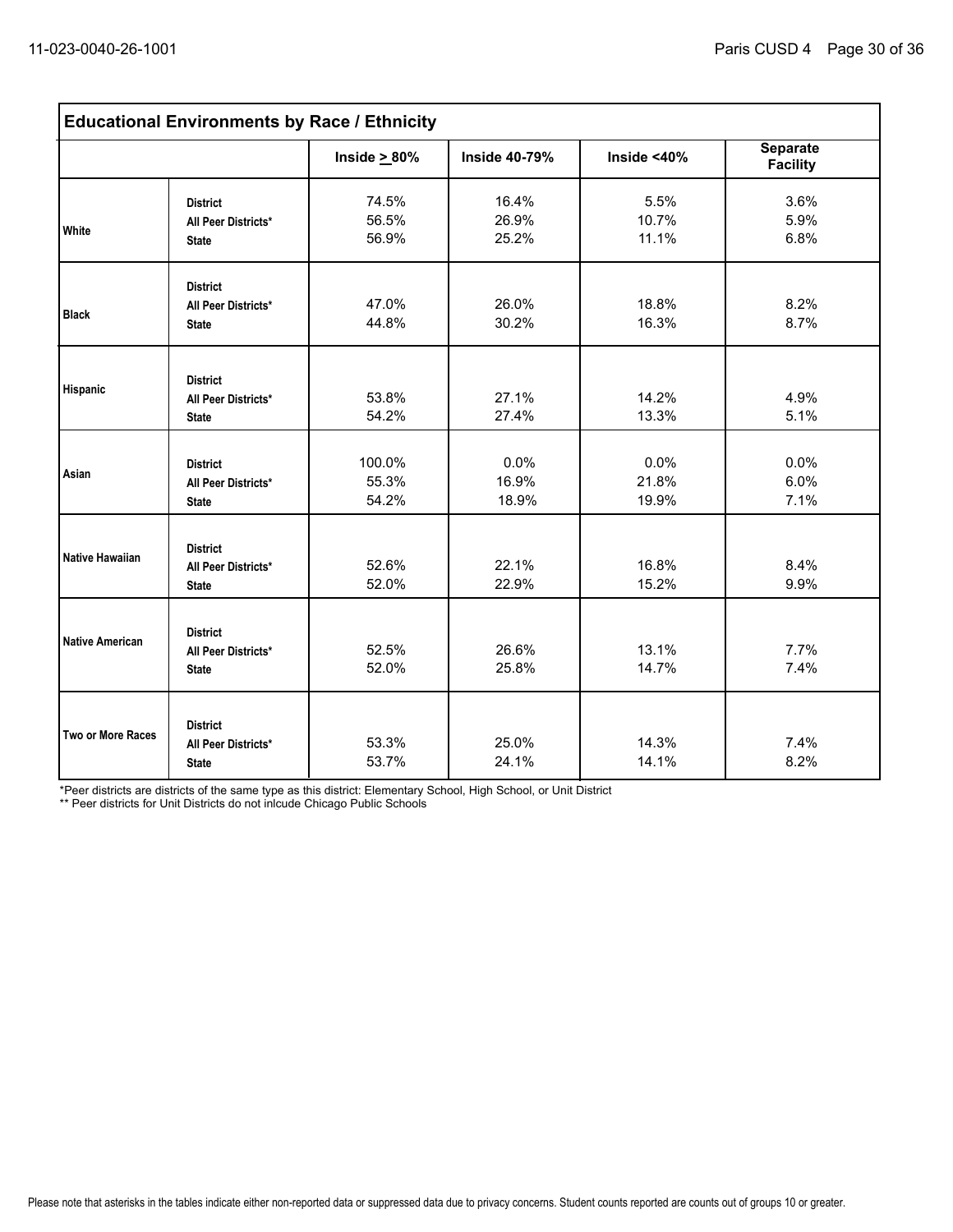| <b>Educational Environments for Students with IEPs for Selected Disabilities</b> |                                                        |                          |                      |                      |                                    |  |  |
|----------------------------------------------------------------------------------|--------------------------------------------------------|--------------------------|----------------------|----------------------|------------------------------------|--|--|
|                                                                                  |                                                        | Inside $\geq 80\%$       | Inside 40-79%        | Inside $<$ 40%       | <b>Separate</b><br><b>Facility</b> |  |  |
| <b>Autism</b>                                                                    | <b>District</b>                                        | 50.0%                    | 25.0%                | 0.0%                 | 25.0%                              |  |  |
|                                                                                  | All Peer Districts*                                    | 31.6%                    | 22.5%                | 30.8%                | 15.1%                              |  |  |
|                                                                                  | <b>State</b>                                           | 30.0%                    | 22.2%                | 31.4%                | 16.4%                              |  |  |
| <b>Emotional Disability</b>                                                      | <b>District</b>                                        | 25.0%                    | 25.0%                | 25.0%                | 25.0%                              |  |  |
|                                                                                  | All Peer Districts*                                    | 29.6%                    | 19.9%                | 18.2%                | 32.3%                              |  |  |
|                                                                                  | <b>State</b>                                           | 34.6%                    | 19.6%                | 14.4%                | 31.3%                              |  |  |
| <b>Intellectual Disability</b>                                                   | <b>District</b>                                        | 0.0%                     | 100.0%               | 0.0%                 | 0.0%                               |  |  |
|                                                                                  | All Peer Districts*                                    | 3.8%                     | 30.3%                | 53.9%                | 12.0%                              |  |  |
|                                                                                  | <b>State</b>                                           | 3.8%                     | 29.5%                | 50.6%                | 16.2%                              |  |  |
| <b>Other Health Impairment</b>                                                   | <b>District</b>                                        | 50.0%                    | 50.0%                | 0.0%                 | 0.0%                               |  |  |
|                                                                                  | All Peer Districts*                                    | 54.9%                    | 29.3%                | 10.2%                | 5.6%                               |  |  |
|                                                                                  | <b>State</b>                                           | 57.7%                    | 27.8%                | 9.2%                 | 5.3%                               |  |  |
| <b>Specific Learning Disability</b>                                              | <b>District</b>                                        | 78.6%                    | 17.9%                | 3.6%                 | $0.0\%$                            |  |  |
|                                                                                  | All Peer Districts*                                    | 54.9%                    | 37.8%                | 6.1%                 | 1.2%                               |  |  |
|                                                                                  | <b>State</b>                                           | 55.7%                    | 37.1%                | 6.0%                 | 1.1%                               |  |  |
| Speech or Language<br>Impairment                                                 | <b>District</b><br>All Peer Districts*<br><b>State</b> | 100.0%<br>98.1%<br>97.4% | 0.0%<br>1.4%<br>1.9% | 0.0%<br>0.4%<br>0.7% | 0.0%<br>0.1%<br>0.1%               |  |  |

### **Early Childhood (EC) Educational Environments (ages 3-5)**

Educational environments for children ages 3 through 5 can be generally classified into one of the following settings:

- A. Children attending a regular early childhood program and receives the majority of special education and related services in the regular early childhood program.
- B. Children attending a regular early childhood program and receives the majority of special education and related services in some other location.
- C. Children receiving special education or related services full-time in a separate class/facility.
- D. Children receiving special education or related services full-time in the child's home.
- E. Children receiving special education or related services from a service provider, and who do not attend an early childhood or special education program.

| <b>Percent of Students with IEPs in Various Educational Environments</b>    |                                                  |                                                          |                    |      |          |  |  |  |  |  |
|-----------------------------------------------------------------------------|--------------------------------------------------|----------------------------------------------------------|--------------------|------|----------|--|--|--|--|--|
| <b>Separate</b><br><b>Regular Early Childhood Program</b><br><b>Service</b> |                                                  |                                                          |                    |      |          |  |  |  |  |  |
|                                                                             | <b>Majority of Services</b><br>Inside EC Program | <b>Majority of Services</b><br><b>Outside EC Program</b> | Class/<br>Facility | Home | Provider |  |  |  |  |  |
| <b>District</b>                                                             | 60.0                                             | 40.0                                                     | 0.0                | 0.0  | 0.0      |  |  |  |  |  |
| All Peer Districts*                                                         | 42.7                                             | 31.5                                                     | 19.6               | 0.2  | 6.1      |  |  |  |  |  |
| 23.3<br>0.2<br><b>State</b><br>45.9<br>24.8                                 |                                                  |                                                          |                    |      |          |  |  |  |  |  |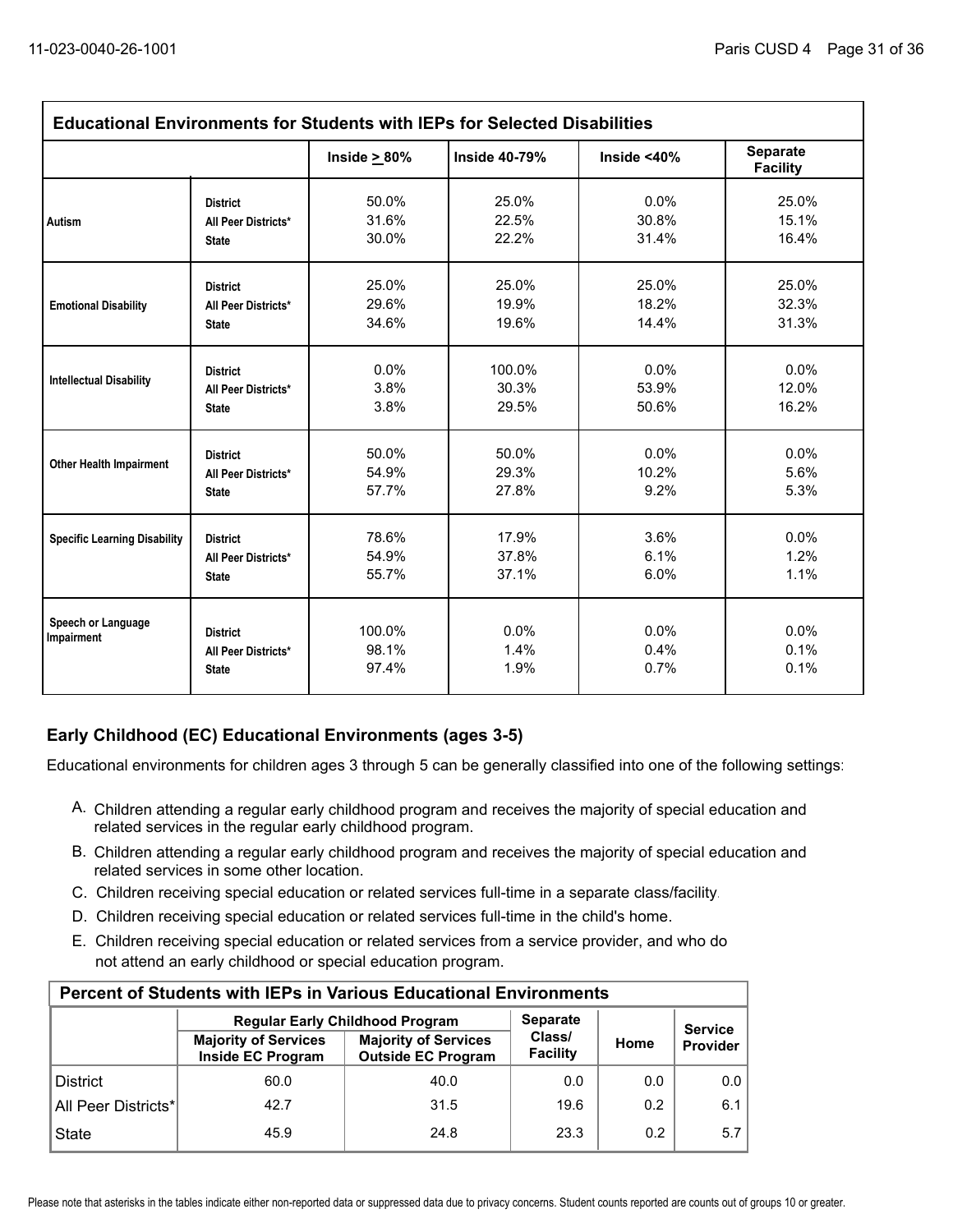| <b>Educational Environments by Race/Ethnicity</b> |                                                         |                                                          |                           |         |                            |  |  |  |
|---------------------------------------------------|---------------------------------------------------------|----------------------------------------------------------|---------------------------|---------|----------------------------|--|--|--|
|                                                   |                                                         | <b>Regular Early Childhood Program</b>                   | <b>Separate</b>           |         |                            |  |  |  |
|                                                   | <b>Majority of Services</b><br><b>Inside EC Program</b> | <b>Majority of Services</b><br><b>Outside EC Program</b> | Class/<br><b>Facility</b> | Home    | <b>Service</b><br>Provider |  |  |  |
| White                                             |                                                         |                                                          |                           |         |                            |  |  |  |
| <b>District</b>                                   | 60.0%                                                   | 40.0%                                                    | 0.0%                      | 0.0%    | 0.0%                       |  |  |  |
| All Peer Districts*                               | 41.6%                                                   | 34.4%                                                    | 16.9%                     | 0.3%    | 6.8%                       |  |  |  |
| <b>State</b>                                      | 41.7%                                                   | 30.6%                                                    | 20.1%                     | 0.2%    | 7.4%                       |  |  |  |
| <b>Black</b>                                      |                                                         |                                                          |                           |         |                            |  |  |  |
| <b>District</b>                                   |                                                         |                                                          |                           |         |                            |  |  |  |
| All Peer Districts*                               | 40.3%                                                   | 30.8%                                                    | 25.7%                     | 0.2%    | 3.0%                       |  |  |  |
| <b>State</b>                                      | 47.4%                                                   | 21.4%                                                    | 28.9%                     | 0.1%    | 2.2%                       |  |  |  |
| Hispanic                                          |                                                         |                                                          |                           |         |                            |  |  |  |
| <b>District</b>                                   |                                                         |                                                          |                           |         |                            |  |  |  |
| All Peer Districts*                               | 47.6%                                                   | 24.5%                                                    | 22.1%                     | 0.2%    | 5.6%                       |  |  |  |
| <b>State</b>                                      | 54.1%                                                   | 15.8%                                                    | 25.7%                     | 0.1%    | 4.2%                       |  |  |  |
| Asian                                             |                                                         |                                                          |                           |         |                            |  |  |  |
| <b>District</b>                                   | 0.0%                                                    | 0.0%                                                     | 0.0%                      | 0.0%    | 0.0%                       |  |  |  |
| All Peer Districts*                               | 42.6%                                                   | 17.7%                                                    | 31.5%                     | 0.2%    | 8.1%                       |  |  |  |
| <b>State</b>                                      | 46.5%                                                   | 15.2%                                                    | 32.1%                     | 0.2%    | 5.9%                       |  |  |  |
| <b>Native Hawaiian</b>                            |                                                         |                                                          |                           |         |                            |  |  |  |
| <b>District</b>                                   |                                                         |                                                          |                           |         |                            |  |  |  |
| All Peer Districts*                               | 46.2%                                                   | 15.4%                                                    | 38.5%                     | $0.0\%$ | 0.0%                       |  |  |  |
| <b>State</b>                                      | 43.8%                                                   | 15.6%                                                    | 40.6%                     | 0.0%    | 0.0%                       |  |  |  |
| <b>Native American</b>                            |                                                         |                                                          |                           |         |                            |  |  |  |
| <b>District</b>                                   |                                                         |                                                          |                           |         |                            |  |  |  |
| All Peer Districts*                               | 36.7%                                                   | 32.7%                                                    | 26.5%                     | 0.0%    | 4.1%                       |  |  |  |
| <b>State</b>                                      | 41.7%                                                   | 23.3%                                                    | 31.7%                     | 0.8%    | 2.5%                       |  |  |  |
| <b>Two or More Races</b>                          |                                                         |                                                          |                           |         |                            |  |  |  |
| <b>District</b>                                   |                                                         |                                                          |                           |         |                            |  |  |  |
| All Peer Districts*                               | 42.7%                                                   | 32.9%                                                    | 19.7%                     | 0.2%    | 4.5%                       |  |  |  |
| <b>State</b>                                      | 44.6%                                                   | 28.0%                                                    | 22.8%                     | 0.2%    | 4.4%                       |  |  |  |

\*Peer districts are districts of the same type as this district: Elementary, High School , or Unit

\*\* Peer districts for Unit Districts do not include Chicago Public Schools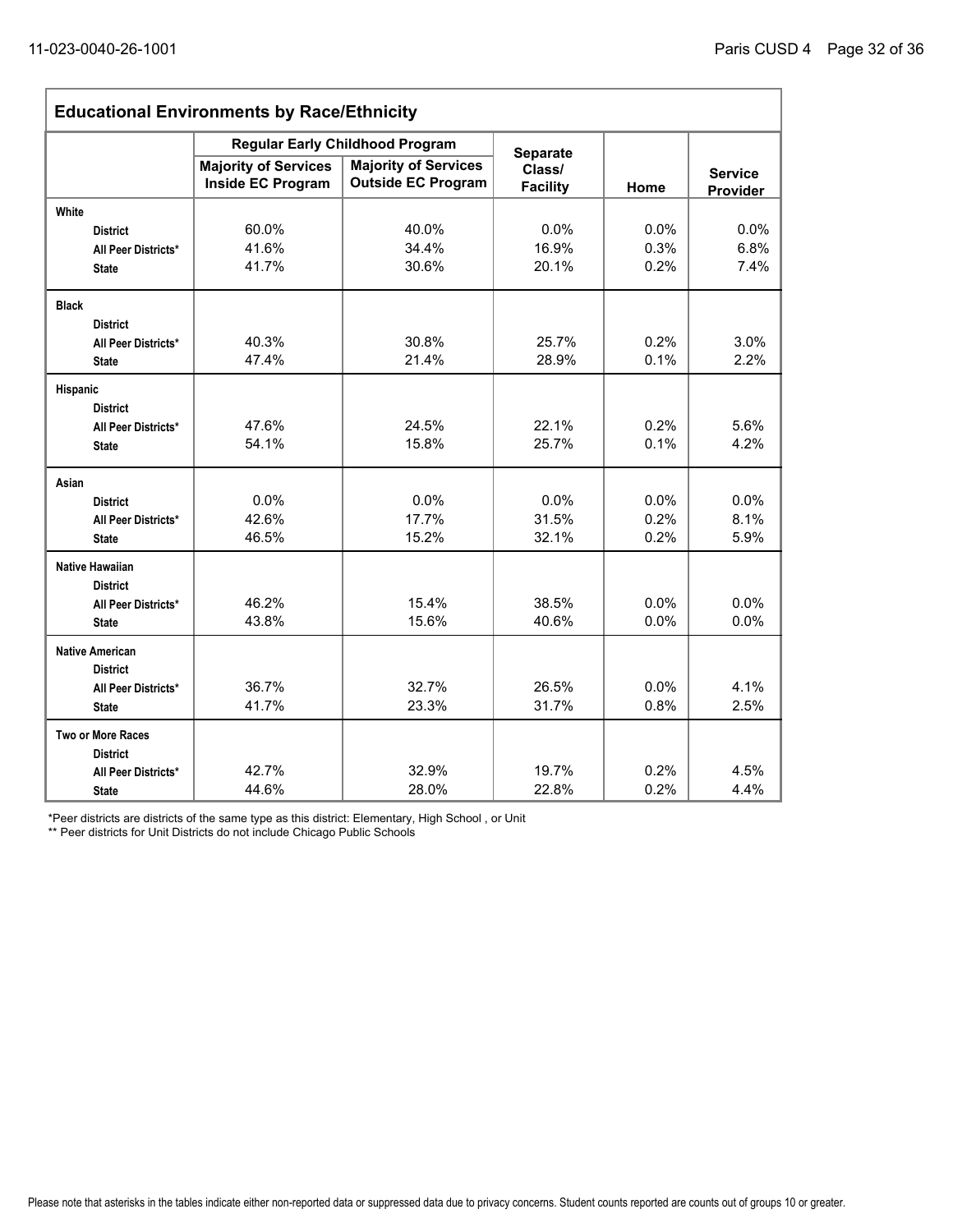$\overline{\phantom{0}}$ 

| <b>Educational Environments for Students with IEPs for Selected Disabilities</b> |                                                         |                                                          |                           |         |                            |  |  |  |
|----------------------------------------------------------------------------------|---------------------------------------------------------|----------------------------------------------------------|---------------------------|---------|----------------------------|--|--|--|
|                                                                                  | <b>Regular Early Childhood Program</b>                  | <b>Separate</b>                                          |                           |         |                            |  |  |  |
|                                                                                  | <b>Majority of Services</b><br><b>Inside EC Program</b> | <b>Majority of Services</b><br><b>Outside EC Program</b> | Class/<br><b>Facility</b> | Home    | <b>Service</b><br>Provider |  |  |  |
| <b>Autism</b>                                                                    |                                                         |                                                          |                           |         |                            |  |  |  |
| <b>District</b>                                                                  | 0.0%                                                    | 0.0%                                                     | 0.0%                      | 0.0%    | 0.0%                       |  |  |  |
| All Peer Districts*                                                              | 30.0%                                                   | 16.7%                                                    | 52.9%                     | 0.0%    | 0.3%                       |  |  |  |
| <b>State</b>                                                                     | 30.5%                                                   | 13.6%                                                    | 55.3%                     | 0.0%    | 0.5%                       |  |  |  |
| <b>Developmental Delay</b>                                                       |                                                         |                                                          |                           |         |                            |  |  |  |
| <b>District</b>                                                                  | 100.0%                                                  | $0.0\%$                                                  | $0.0\%$                   | $0.0\%$ | $0.0\%$                    |  |  |  |
| All Peer Districts*                                                              | 48.8%                                                   | 19.2%                                                    | 31.4%                     | 0.0%    | 0.6%                       |  |  |  |
| <b>State</b>                                                                     | 50.9%                                                   | 14.9%                                                    | 33.0%                     | 0.0%    | 1.0%                       |  |  |  |
| <b>Emotional Disability</b>                                                      |                                                         |                                                          |                           |         |                            |  |  |  |
| <b>District</b>                                                                  | 0.0%                                                    | 0.0%                                                     | 0.0%                      | $0.0\%$ | $0.0\%$                    |  |  |  |
| All Peer Districts*                                                              | 40.9%                                                   | 31.8%                                                    | 27.3%                     | 0.0%    | 0.0%                       |  |  |  |
| <b>State</b>                                                                     | 39.6%                                                   | 18.9%                                                    | 39.6%                     | 0.0%    | 1.9%                       |  |  |  |
| <b>Intellectual Disability</b>                                                   |                                                         |                                                          |                           |         |                            |  |  |  |
| <b>District</b>                                                                  | 0.0%                                                    | 0.0%                                                     | 0.0%                      | 0.0%    | 0.0%                       |  |  |  |
| All Peer Districts*                                                              | 23.1%                                                   | 33.3%                                                    | 43.6%                     | 0.0%    | 0.0%                       |  |  |  |
| <b>State</b>                                                                     | 22.9%                                                   | 24.3%                                                    | 52.9%                     | 0.0%    | 0.0%                       |  |  |  |
| <b>Other Health Impairment</b>                                                   |                                                         |                                                          |                           |         |                            |  |  |  |
| <b>District</b>                                                                  | 0.0%                                                    | 0.0%                                                     | 0.0%                      | 0.0%    | 0.0%                       |  |  |  |
| All Peer Districts*                                                              | 49.2%                                                   | 17.0%                                                    | 30.7%                     | 2.6%    | 0.5%                       |  |  |  |
| <b>State</b>                                                                     | 45.1%                                                   | 14.0%                                                    | 38.0%                     | 2.1%    | 0.7%                       |  |  |  |
| <b>Specific Learning</b><br><b>Disability</b>                                    |                                                         |                                                          |                           |         |                            |  |  |  |
| <b>District</b>                                                                  | 0.0%                                                    | 0.0%                                                     | 0.0%                      | 0.0%    | 0.0%                       |  |  |  |
| All Peer Districts*                                                              | 54.8%                                                   | 19.4%                                                    | 19.4%                     | 0.0%    | 0.0%                       |  |  |  |
| <b>State</b>                                                                     | 62.7%                                                   | 13.4%                                                    | 19.4%                     | 0.0%    | 4.5%                       |  |  |  |
| Speech or Language<br><b>Impairment</b>                                          |                                                         |                                                          |                           |         |                            |  |  |  |
| <b>District</b>                                                                  | 45.5%                                                   | 54.5%                                                    | 0.0%                      | 0.0%    | 0.0%                       |  |  |  |
| All Peer Districts*                                                              | 39.0%                                                   | 46.4%                                                    | 1.9%                      | 0.1%    | 12.5%                      |  |  |  |
| <b>State</b>                                                                     | 43.9%                                                   | 40.1%                                                    | 2.9%                      | 0.2%    | 12.9%                      |  |  |  |

\*Peer districts are districts of the same type as this district: Elementary, High School , or Unit

\*\* Peer districts for Unit Districts do not include Chicago Public Schools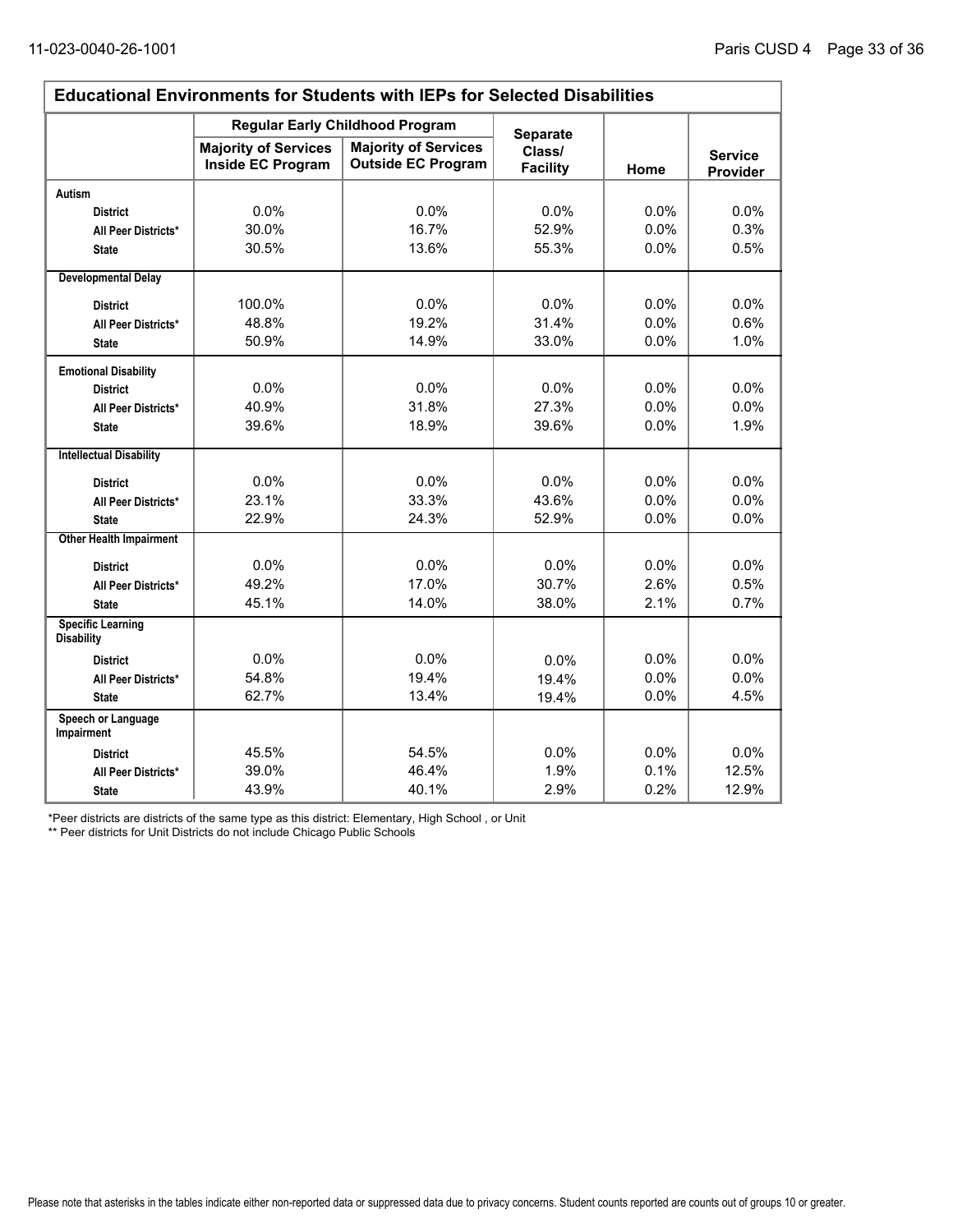### STATE PERFORMANCE PLAN INDICATORS FOR STUDENTS WITH IEPS

The Individuals with Disabilities Education Act (IDEA 2004) requires states to develop and submit a State Performance Plan (SPP) to the Office of Special Education Programs (OSEP) at the U.S. Department of Education. The SPP is designed to evaluate the State's efforts to implement the requirements and purposes of IDEA and describe how the State will improve its implementation. The plan consists of several priority areas with specific indicators defined for each area. Measurable and rigorous targets are defined for each indicator to show progress throughout the life of the SPP. States are required to publicly report on SPP Indicators 1-14. A link to the Illinois State Performance Plan, Part B can be found at: <https://www.isbe.net/Pages/State-Performance-Plan-Data-and-Accountability.aspx>

The table below shows how this school district performed on specific indicators and whether or not it met the annual state targets for those indicators as defined in the Illinois State Performance Plan. Some indicators require a minimum number of students before comparing district data to the state targets. "N/A" indicates that either the district did not have enough students to report on the district's performance for that particular indicator or the district does not serve students of the ages measured by the indicator.

The State Test Participation Rate is calculated by dividing the number of participants by the Tested Enrollment. At least 95% of students should be tested in ELA and mathematics with at least 10 students. If the state test participation rate is less than 95%, a 95% confidence interval is applied and the student group can meet the 95% target through the confidence interval.

| <b>SPP</b><br><b>Indicator</b> | <b>Indicator Description</b>                                                                                                                                                                                                                                   | 2019 - 2020<br><b>District Data</b> | 2019 - 2020<br><b>State Target</b> | <b>District Met</b><br><b>State Target</b> |
|--------------------------------|----------------------------------------------------------------------------------------------------------------------------------------------------------------------------------------------------------------------------------------------------------------|-------------------------------------|------------------------------------|--------------------------------------------|
| 1                              | Graduation Rate for students with IEPs (Data lag one<br>year)                                                                                                                                                                                                  |                                     | 74.2                               | N/A                                        |
| $\overline{2}$                 | Dropout Rate for students with IEPs (Data lag one year)                                                                                                                                                                                                        |                                     | 4.5                                | N/A                                        |
| 3a                             | Made adequate yearly progress (AYP) for students with<br><b>IEPs</b>                                                                                                                                                                                           | N/A                                 | N/A                                | N/A                                        |
| 3 <sub>b</sub>                 | Reading assessment participation rate for students with<br><b>IEPs</b>                                                                                                                                                                                         |                                     | 95.1                               | N/A                                        |
| 3 <sub>b</sub>                 | Math assessment participation rate for students with<br><b>IEPs</b>                                                                                                                                                                                            |                                     | 95.1                               | N/A                                        |
| 3 <sub>c</sub>                 | Students with IEPs meeting or exceeding standards on<br>state reading assessments                                                                                                                                                                              |                                     | 23.3                               | N/A                                        |
| 3 <sub>c</sub>                 | Students with IEPs meeting or exceeding standards on<br>state math assessments                                                                                                                                                                                 |                                     | 23.6                               | N/A                                        |
| 4a                             | Significant discrepancy in the rate of suspensions and<br>expulsions of greater than 10 days for children with IEPs<br>(Data lag one year)                                                                                                                     | <b>No</b>                           | No                                 | Yes                                        |
| 4 <sub>b</sub>                 | Significant discrepancy by race or ethnicity, in the rate of<br>suspensions and expulsions greater than 10 days of<br>children with IEPs and have policies, procedures and<br>practices that contributed to the significant discrepancy<br>(Data lag one year) | <b>No</b>                           | <b>No</b>                          | Yes                                        |
| 5a                             | Students with IEPs ages 6-21 served inside the general<br>classroom > 80% of the time                                                                                                                                                                          | 75.0                                | 58.0                               | Yes                                        |
| 5 <sub>b</sub>                 | Students with IEPs ages 6-21 served inside of the<br>general classroom < 40% of the time                                                                                                                                                                       | 5.4                                 | 15.5                               | Yes                                        |
| 5 <sub>c</sub>                 | Students with IEPs ages 6-21 served in separate<br>educational facilities                                                                                                                                                                                      | 3.6                                 | 3.9                                | Yes                                        |

Please note that asterisks in the tables indicate either non-reported data or suppressed data due to privacy concerns. Student counts reported are counts out of groups 10 or greater.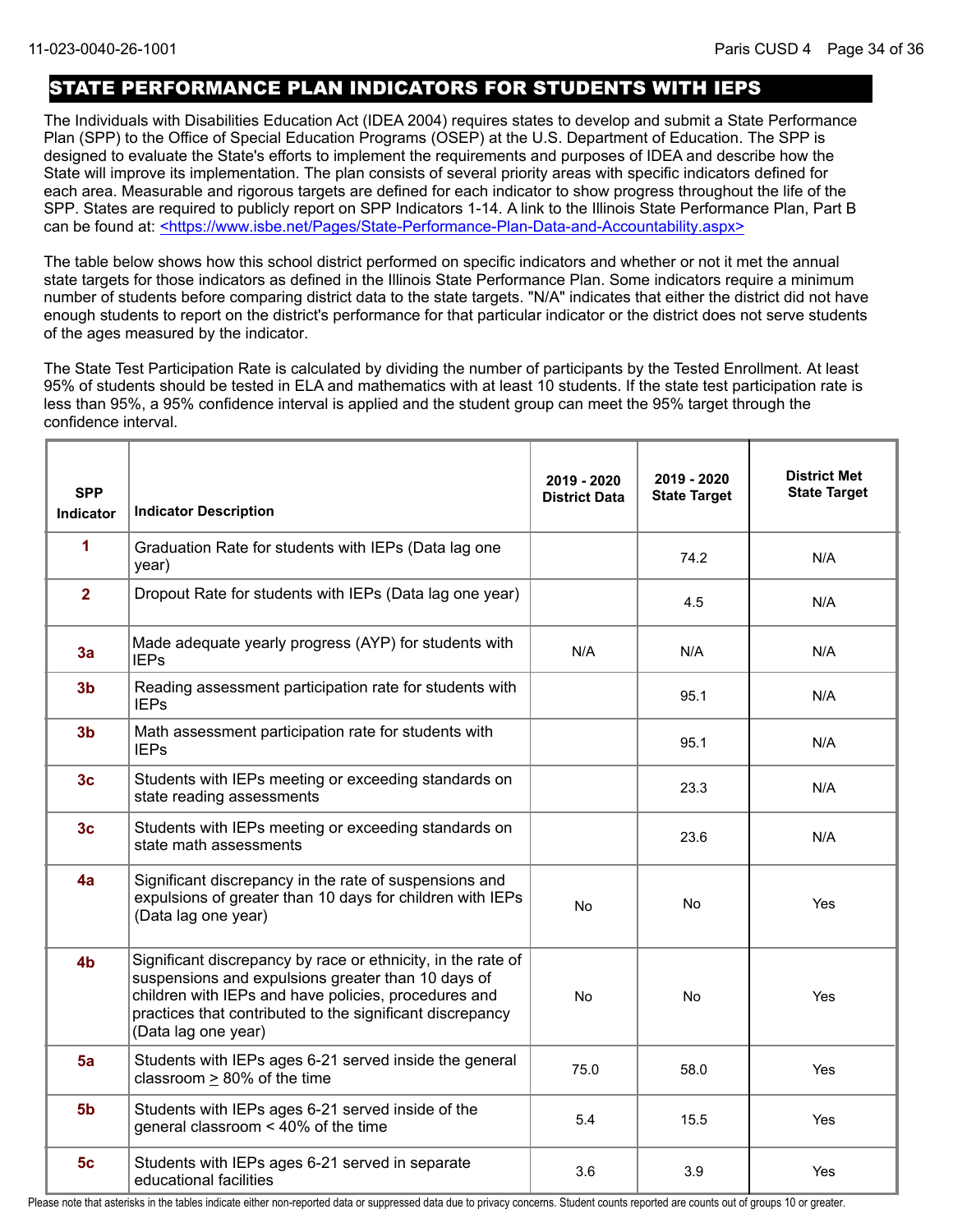| <b>SPP</b><br>Indicator | <b>Indicator Description</b>                                                                                                                                                                                                                                  | 2018 - 2019<br><b>District Data</b> | 2018 - 2019<br><b>State Target</b> | <b>District Met</b><br><b>State Target</b> |
|-------------------------|---------------------------------------------------------------------------------------------------------------------------------------------------------------------------------------------------------------------------------------------------------------|-------------------------------------|------------------------------------|--------------------------------------------|
| 6a                      | Children ages 3-5 in regular early childhood program<br>and receiving the majority of special education and<br>related services in the regular early childhood program                                                                                        | 60.0                                | 32.9                               | Yes                                        |
| 6 <sub>b</sub>          | Children ages 3-5 in separate special education class,<br>separate school or residential facility                                                                                                                                                             |                                     | 30.5                               | N/A                                        |
| 7a                      | Children who entered or exited an Early Childhood<br>Special Education program below age expectations<br>who substantially increased their rate of growth with<br>improved functioning in positive social-emotional skills                                    | 25.0                                | 86.3                               | No                                         |
| 7a                      | Children in an Early Childhood Special Education<br>program who were functioning within age expectations<br>with positive social-emotional skills by the time they<br>exited the program                                                                      | 0.0                                 | 55.6                               | <b>No</b>                                  |
| 7 <sub>b</sub>          | Children who entered or exited an Early Childhood<br>Special Education program below age expectations<br>who substantially increased their rate of growth with<br>improved acquisition and use of knowledge and skills<br>by the time they exited the program | 50.0                                | 87.0                               | <b>No</b>                                  |
| 7 <sub>b</sub>          | Children in an Early Childhood Special Education<br>program who were functioning within age expectations<br>with acquisition and use of knowledge and skills by the<br>time they exited the program                                                           | 0.0                                 | 53.9                               | No                                         |
| 7c                      | Children who entered or exited an Early Childhood<br>Special Education program that substantially increased<br>their rate of growth in the use of appropriate behavior to<br>meet their needs by the time they exited the program                             | 25.0                                | 88.1                               | No                                         |
| 7c                      | Children in an Early Childhood Special Education<br>program that were functioning within age expectations<br>regarding the use of appropriate behavior to meet their<br>needs by the time they exited the program                                             |                                     | 61.0                               | N/A                                        |
| 8                       | Parents with a child receiving special education<br>services who report that schools facilitated parent<br>involvement as a means of improving services and<br>results for children with disabilities                                                         |                                     | 61.0                               | N/A                                        |
| 9                       | Disproportionate representation of racial and ethnic<br>groups in special education and related services that<br>was the result of inappropriate identification                                                                                               | No                                  | No                                 | Yes                                        |
| 10 <sub>1</sub>         | Disproportionate representation of racial and ethnic<br>groups in specific disability categories that was a result<br>of inappropriate identification                                                                                                         | No                                  | No                                 | Yes                                        |